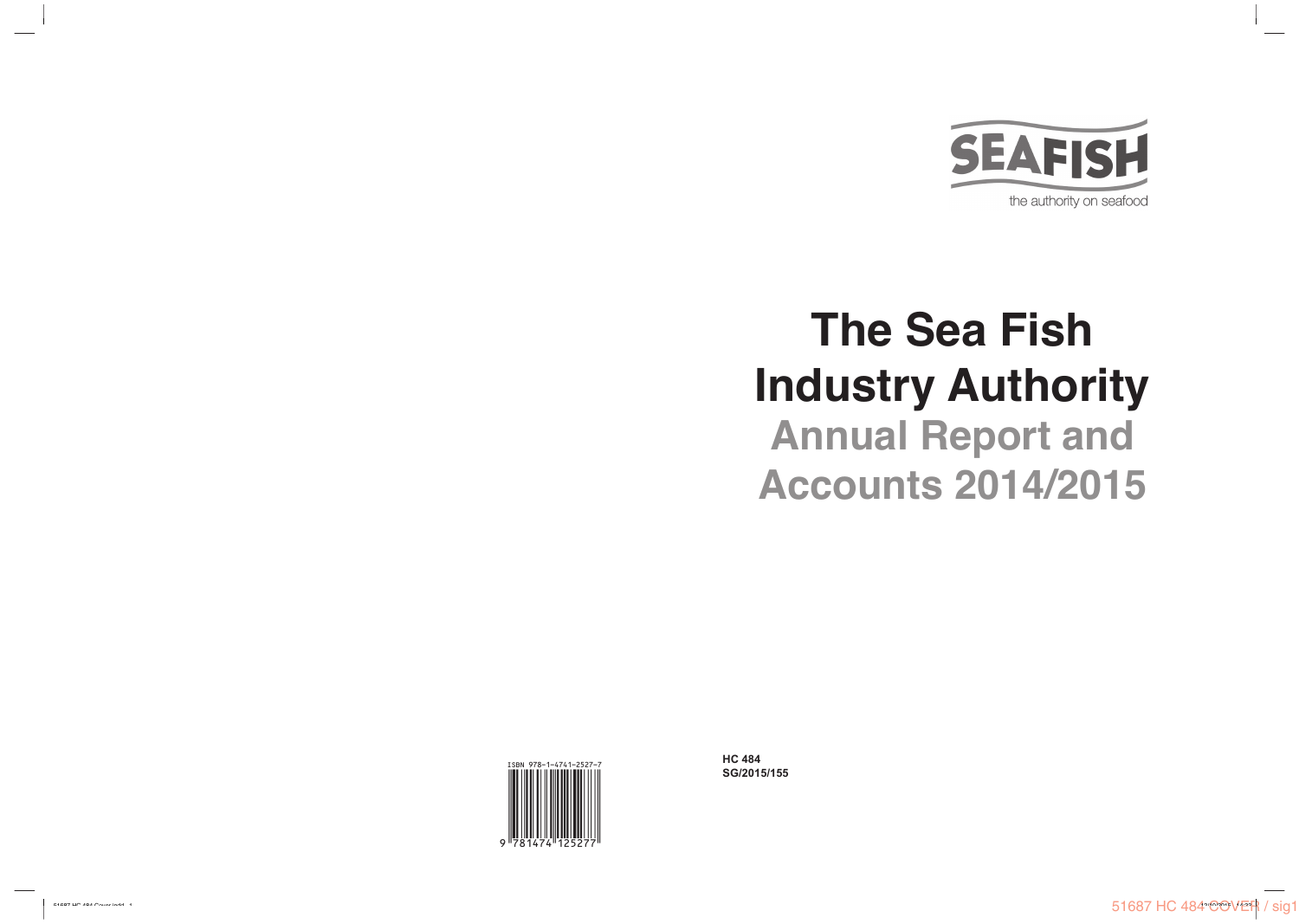# **The Sea Fish Industry Authority**

# **ANNUAL REPORT & ACCOUNTS 2014/2015**

**Presented to Parliament pursuant to Section 11 (8) of the Fisheries Act 1981** 

**Ordered by the House of Commons to be printed 15 October 2015** 

**Laid before the Scottish Parliament by the Scottish Ministers 15 October 2015** 

**HC 484 SG/2015/155**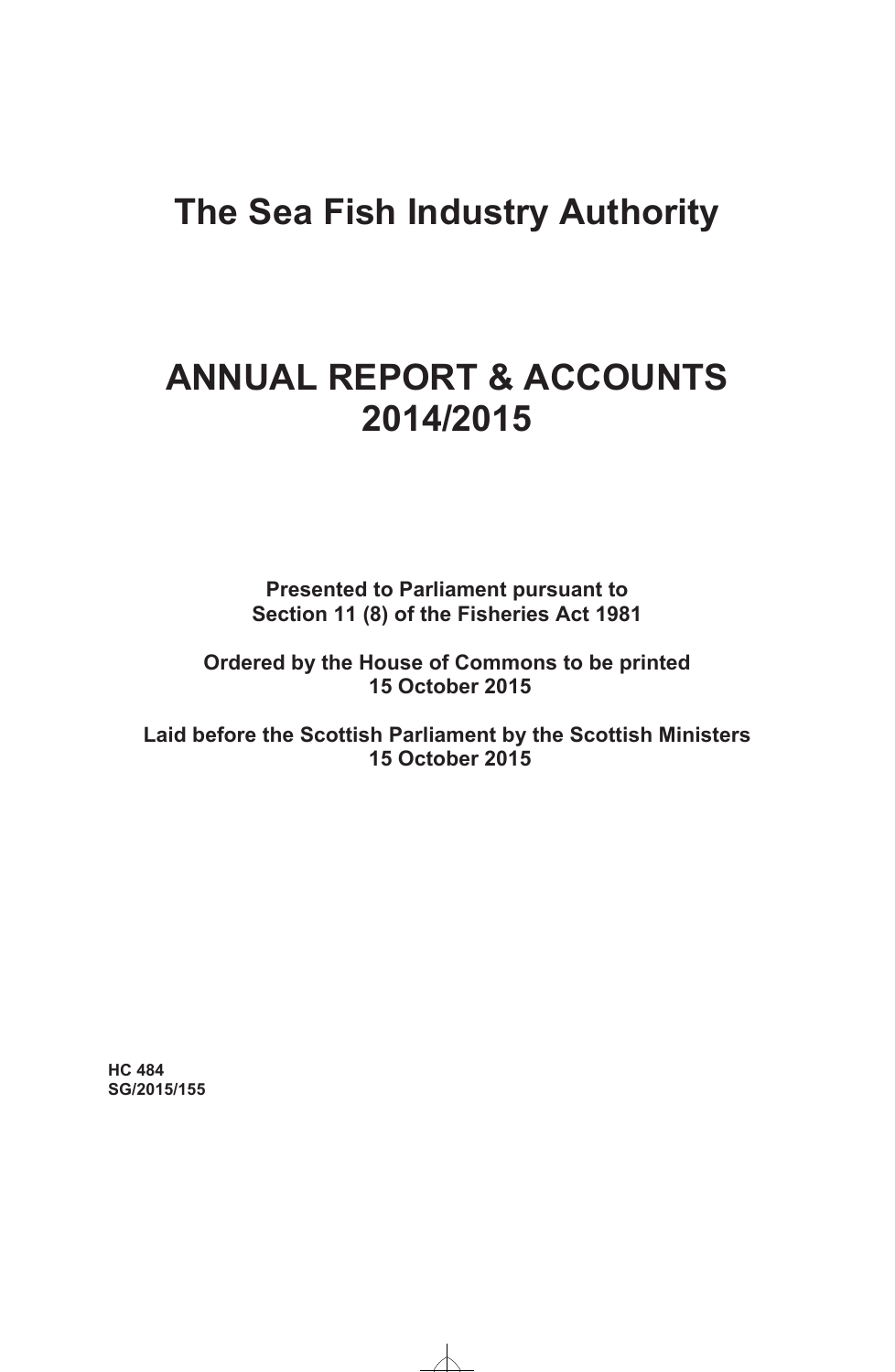© The Seafish Industry Authority copyright 2015

The text of this document (this excludes, where present, the Royal Arms and all departmental or agency logos) may be reproduced free of charge in any format or medium provided that it is reproduced accurately and not in a misleading context.

The material must be acknowledged as The Seafish Industry Authority copyright and the document title specified. Where third party material has been identified, permission from the respective copyright holder must be sought.

Any enquiries related to this publication should be sent to us at Seafish, 18 Logie Mill, Logie Green Road, Edinburgh EH7 4HS.

This publication is available for download at www.seafish.org.

This publication is also available at https://www.gov.uk/government/publications

Print ISBN 9781474125277 Web ISBN 9781474125284

ID 12101502 10/15

Printed on paper containing 75% recycled fibre content minimum

Printed in the UK by the Williams Lea Group on behalf of the Controller of Her Majesty's Stationery Office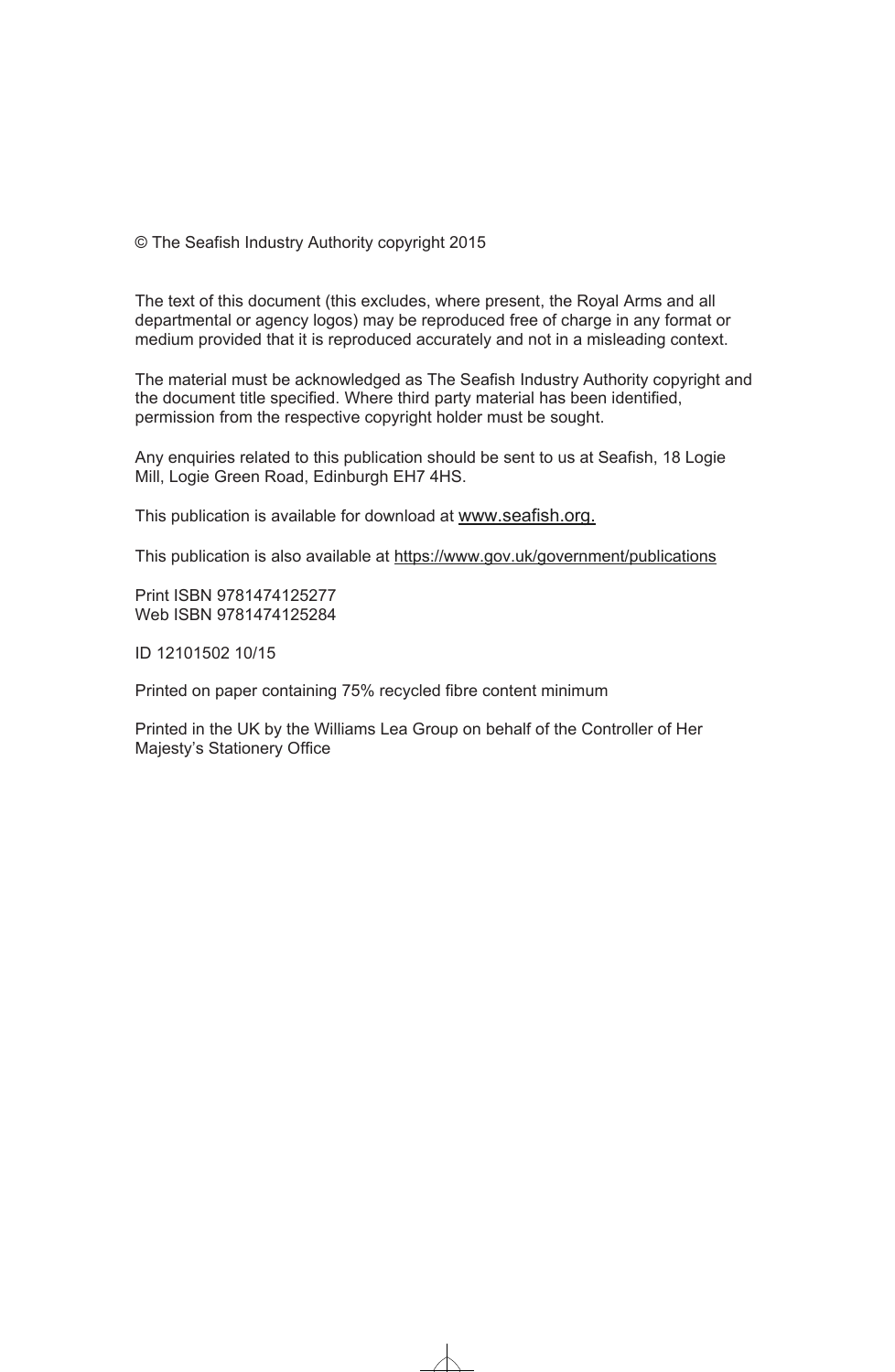# **CONTENTS**

| STATEMENT OF ACCOUNTING OFFICER'S RESPONSIBILITIES  19 |
|--------------------------------------------------------|
|                                                        |
|                                                        |
|                                                        |
|                                                        |
|                                                        |
|                                                        |
|                                                        |
|                                                        |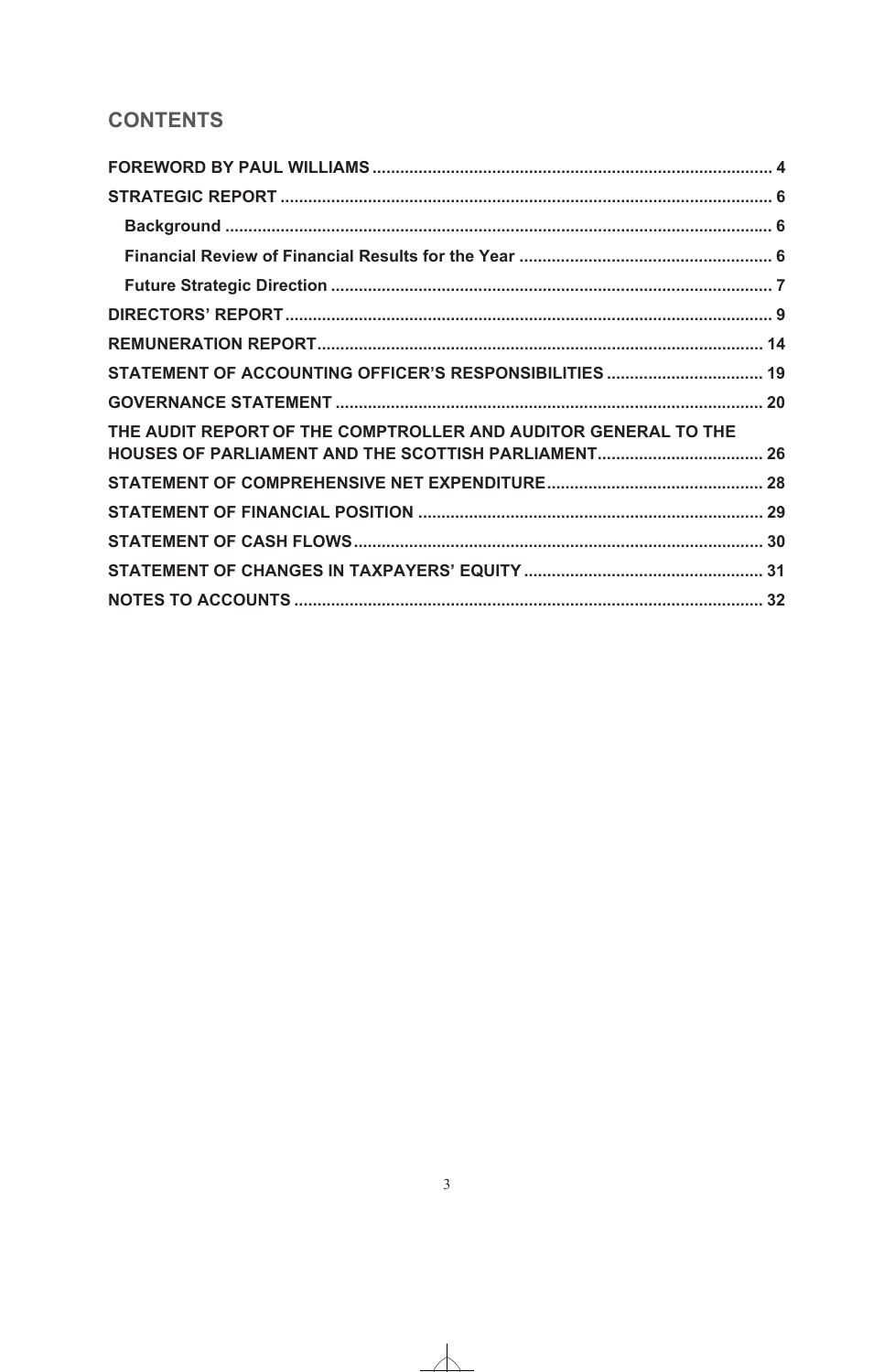#### **THE SEA FISH INDUSTRY AUTHORITY FOREWORD BY PAUL WILLIAMS FOR THE YEAR ENDED 31 MARCH 2015**

#### **Chief Executive**

The end of the previous Corporate Plan cycle and the launch of our new 2015-2018 Corporate Plan is a good opportunity to look at what we have achieved and how we can better communicate with our industry. For the first time, we have produced a Delivery Report which gives details of everything we have achieved during the 2012-2015 Corporate Plan, but also of the few areas where we fell below our targets. This new initiative, which is available on the Seafish website, aims to give levy payers a clear view of how their money was spent and what was accomplished.

Going forward, we have an excellent three year Corporate Plan, drawn together with the input and support of our outstanding Industry Panels, and signed off by all four Fisheries Ministers. This gives Seafish a solid foundation, agreed by industry, for our work in the next few years. To improve transparency, however, we are also looking to a simpler annual cycle for reporting, so our 2015-2016 Annual Plan will be followed up by a 2015-2016 Delivery Report, and so on each year.

I would like to thank the members of our Panels for the time they have contributed and the very real contributions they have all made to ensuring that Seafish work is relevant and meaningful. Collaboration has always been key for Seafish and we intend to invite industry to participate in our initiatives so that we keep projects focused on industry needs and ensure that successes are shared.

One major change in our new Corporate Plan is the introduction of social responsibility into our Mission Statement, which now reads "Supporting a profitable, sustainable and socially responsible future for the seafood industry". It was clear from every Panel and every industry sector that there was an enthusiasm for building a better, more ethical seafood industry. Clearly, this is no small goal and at times we will fall back before we progress but I am proud to be part of an industry that has set up the Ethics Common Language Group to talk openly, and with engagement with NGOs, governments and regulators, about ethical issues. I also believe that the new Responsible Fishing Scheme is world leading in setting standards for the welfare of vessel crew.

Seafish has also taken a big step in updating its communications. Some of the infographics we are now developing have brought clarity on issues like the seafood supply chain, not just to politicians and public, but even to people inside the industry. Our use of video has also improved, helping to explain a complex industry in a way that has engaged people enough to bring over a million views on YouTube. Our PR work has won four different national awards and highlighted good news stories on everything from the health benefits of seafood to fishermen's safety.

Change, of course, will continue and Seafish now has to work with the four Fisheries Administrations to take on the recommendation from the Government Policy Paper, "Scotland in the United Kingdom: An Enduring Settlement", that there should be "discussion on how the governance arrangements for the Seafish levy can ensure that spend between the four administrations is transparent and equitable". We will aim to ensure that the benefits of improved collaboration between Seafish and levy payers are maintained in any new proposals.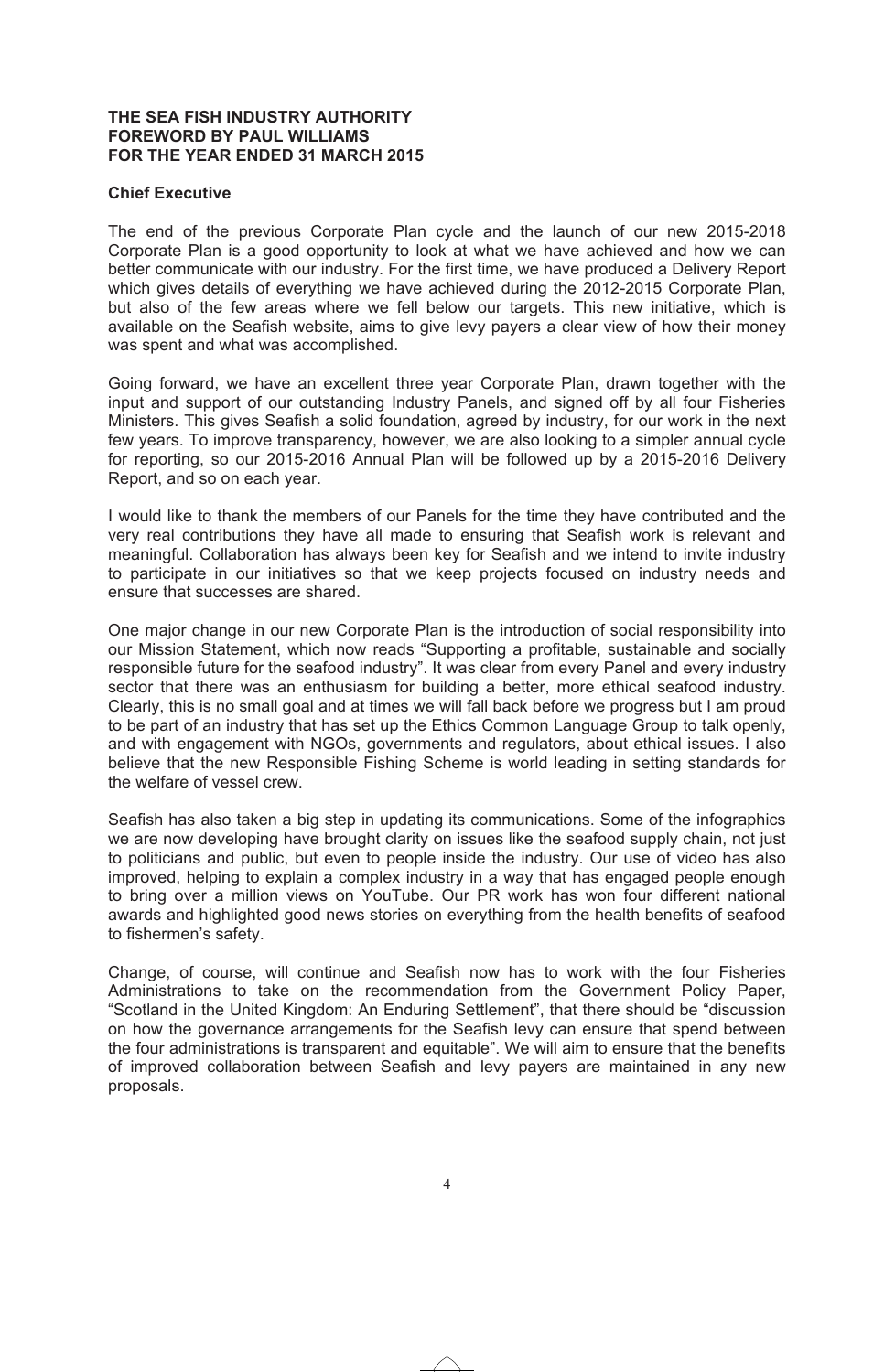# **THE SEA FISH INDUSTRY AUTHORITY FOREWORD BY PAUL WILLIAMS (CONTINUED) FOR THE YEAR ENDED 31 MARCH 2015**

The other change is that there will be a new Chief Executive writing this introduction next year. I have enjoyed my time at Seafish, particularly in working with the wonderful people I have met in every sector of the industry and in the government departments. I believe that my successor will be stepping into an organisation that is well equipped for the future and is providing real benefit to the seafood industry.

This is my final opportunity to give my heartfelt thanks to all the Seafish staff for their hard work over the last year, but also to all my colleagues, in Seafish and in the wider industry, for making my time at Seafish such an entertaining and enjoyable adventure.

**P Williams – Chief Executive 5th October 2015**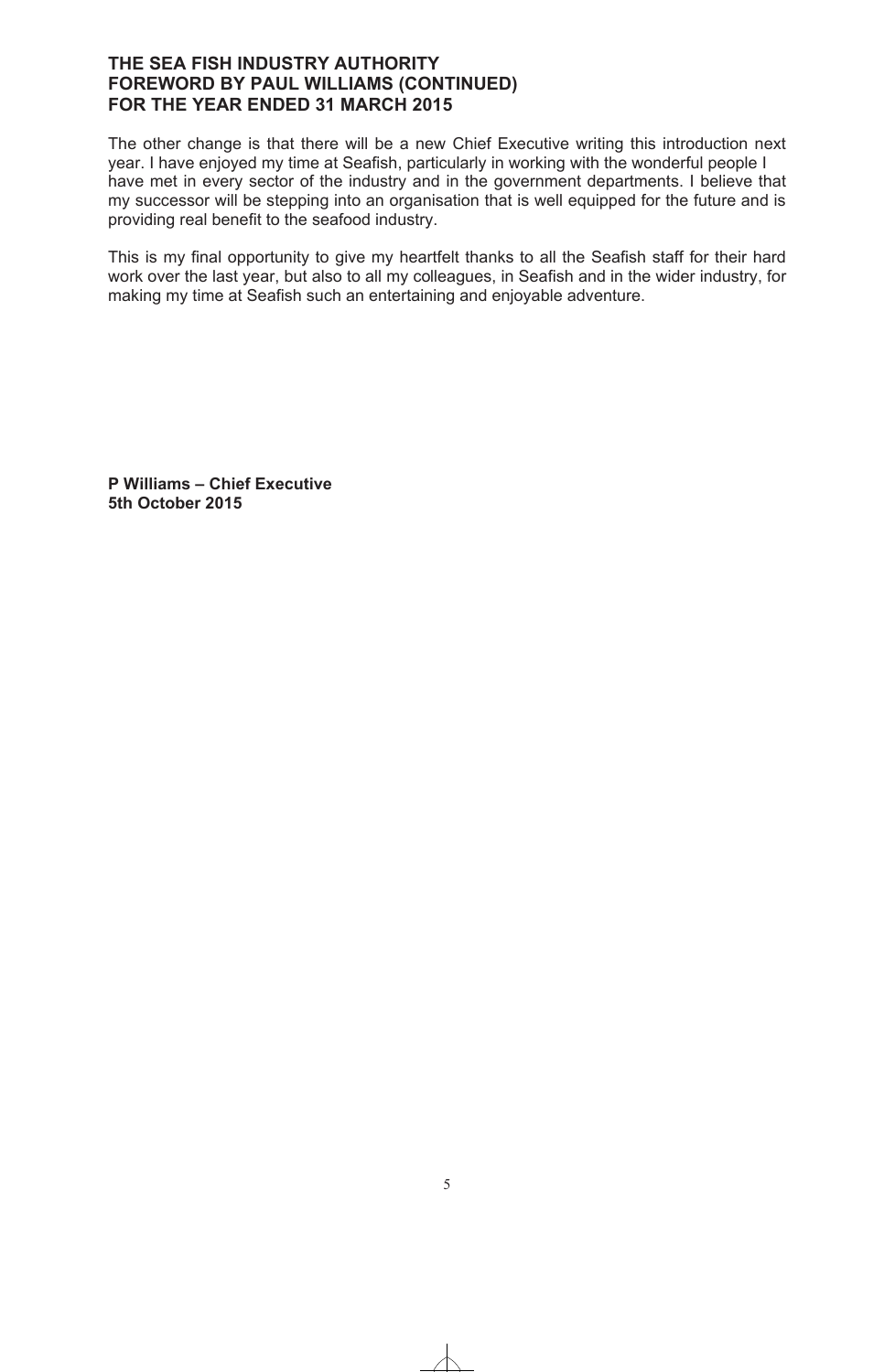# **THE SEA FISH INDUSTRY AUTHORITY STRATEGIC REPORT FOR THE YEAR ENDED 31 MARCH 2015**

The strategic report discloses those matters which Seafish is required to report under section 414C of the Companies Act 2006 and the Government Financial Reporting Manual. It is intended to provide:

- An overview of our background, vision and high level objectives during the year.
- A balanced and comprehensive analysis of the development and performance of Seafish during the financial year.
- The financial position of the business at the end of the year.
- The main trends and factors likely to affect the future development, performance and position of the business.

# **Background**

When Seafish was established in 1981, the Fisheries Act defined its role as "promoting the efficiency of the seafood industry... so as to serve the interests of that industry as a whole", whilst at the same time giving "regard to the interests of consumers of sea fish and sea fish products". The organisation also has additional responsibilities under the Fishing Vessels (Safety Training) Regulations 1989 as a provider of mandatory Safety Training Certificates for fishermen.

Whilst our purpose is defined by legislation, our strategy and objectives are established in partnership with industry and ratified by the four Fisheries Administrations.

At Seafish, we aim to be the main source of information and analysis for industry, Government and media on all issues concerning the UK seafood industry; an ambition set out in our vision to be the authority on seafood.

For the life of this Corporate Plan, our mission has been to secure a sustainable and profitable future for the UK seafood industry, delivered through three high level objectives: to promote consumption, protect reputation and inform decisions. These guiding principles are at the heart of Seafish and every workstream and work programme is focused on their delivery.

# **Performance Review**

Our operational activity is reported in our Seafish Delivery Report, which details our performance in reference to the objectives, outputs and outcomes we set out in our Corporate Plan 2012-15. This report is available on the Seafish website, with a suite of other corporate planning and reporting documents. Going forward, we will issue an annual Delivery Report that looks at performance over the course of each of the three years of our current Corporate Plan.

# **Financial Review of Financial Results for the Year**

Seafish delivered a £3.442m deficit for 2014/15, as compared with a surplus of £1.580m in the previous year. The main reasons for this £5.022m increase in net expenditure were:

• Under IAS19 reporting requirements relating to the WYPF pension scheme, an actuarial loss of £1.784m was recognised during the year as opposed to an actuarial gain of £0.491m in 2013/14, giving a £2.275m negative movement.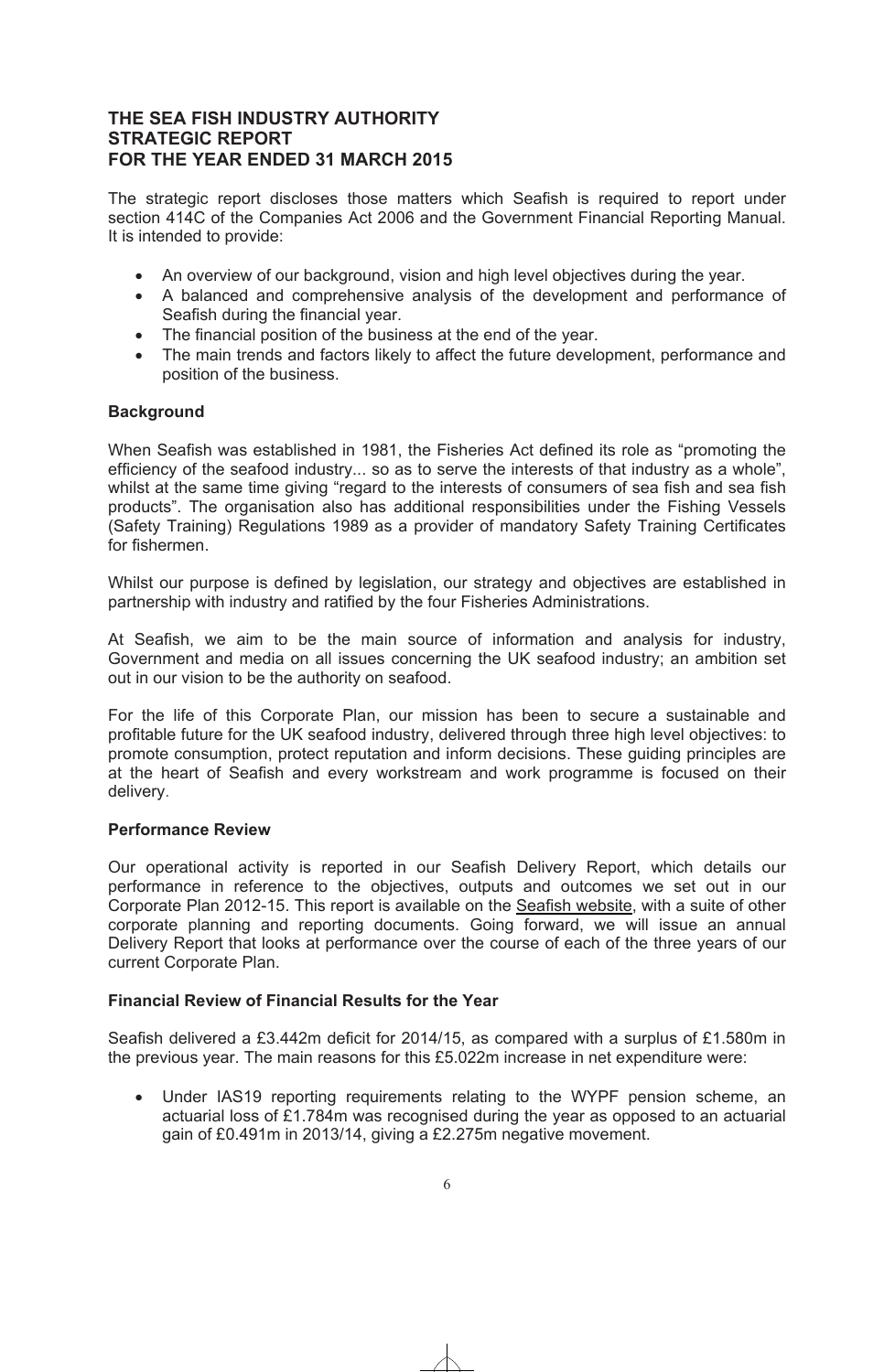- Project expenditure increased by £2.886m in 2014/15 as compared to 2013/14.
- Other income reduced by £0.442m as a £0.4m contribution towards the legal fees of the 2010 court case was received in 2013/14 from the liquidators of the company that raised the legal challenge.
- Staff costs increased by £0.334m as a result of the 1% annual pay award, increases in employers' N.I. and pension contributions, and 4 additional staff members being employed.
- Levy income reduced by £0.107m.
- Interest receivable was reduced by £0.055m as a result of the reduction in interest rates.

The above increases in net expenditure were partially offset by:

- Project income increasing by £0.919m in 2014/15 as compared to 2013/14.
- Redundancy costs reduced by £0.061m as there were no redundancies during the year.
- The IAS 19 pension charge reducing by £0.071m.
- A revaluation gain on the property of £0.083m.

# **Review of the financial position as at 31 March 2015**

Seafish had net assets at 31 March 2015 of £0.667m (2014: £4.027m). This reduction of £3.360m was caused by the overall deficit for the year of £3.442m less the notional charge to Defra of £0.067m, and an increase in the Revaluation Reserve of £0.015m. It was mainly reflected in balance sheet movements as follows:

- Trade receivables and other receivables increased by £0.865m. The increase is mainly due to increases in; accrued income of £0.431m as a result of more project grant claims being outstanding, trade receivables of £0.275m largely being additional training grants outstanding, and levy debtors of £0.118m.
- Cash decreased by £0.853m as a result of the deficit generated and as detailed in the Statement of Cash Flows.
- Trade and other payables increased by £1.338m, mainly as a result of increases in: trade creditors - £0.104m: accruals - £0.953m due to the provision for un-invoiced services which were particularly high as services were finished before the end of the corporate Plan: bank overdraft - £0.333m.
- Pension liabilities increased by £2.040m.

# **Future Strategic Direction**

The Seafish Mission Statement now includes the commitment to support a socially responsible future in addition to a profitable and sustainable future for the seafood industry. This has led to a number of initiatives including the establishment of the Ethics Common Language Group: a discussion forum for business, NGOs, government and regulators. Work arising from the concerns expressed at this group will have an influence on the future work of Seafish. Below the Mission Statement, the three high level objectives for Seafish are largely as they have been for some years: Promote Consumption, Enhance Reputation and Inform Decisions. These objectives will underpin and inform all Seafish work programmes.

The main strategic changes are likely to arise from the discussions between the four Fisheries Administrations and Ministers on the implications of the mention of Seafish in the Policy paper "Scotland in the United Kingdom: An Enduring Settlement". These discussions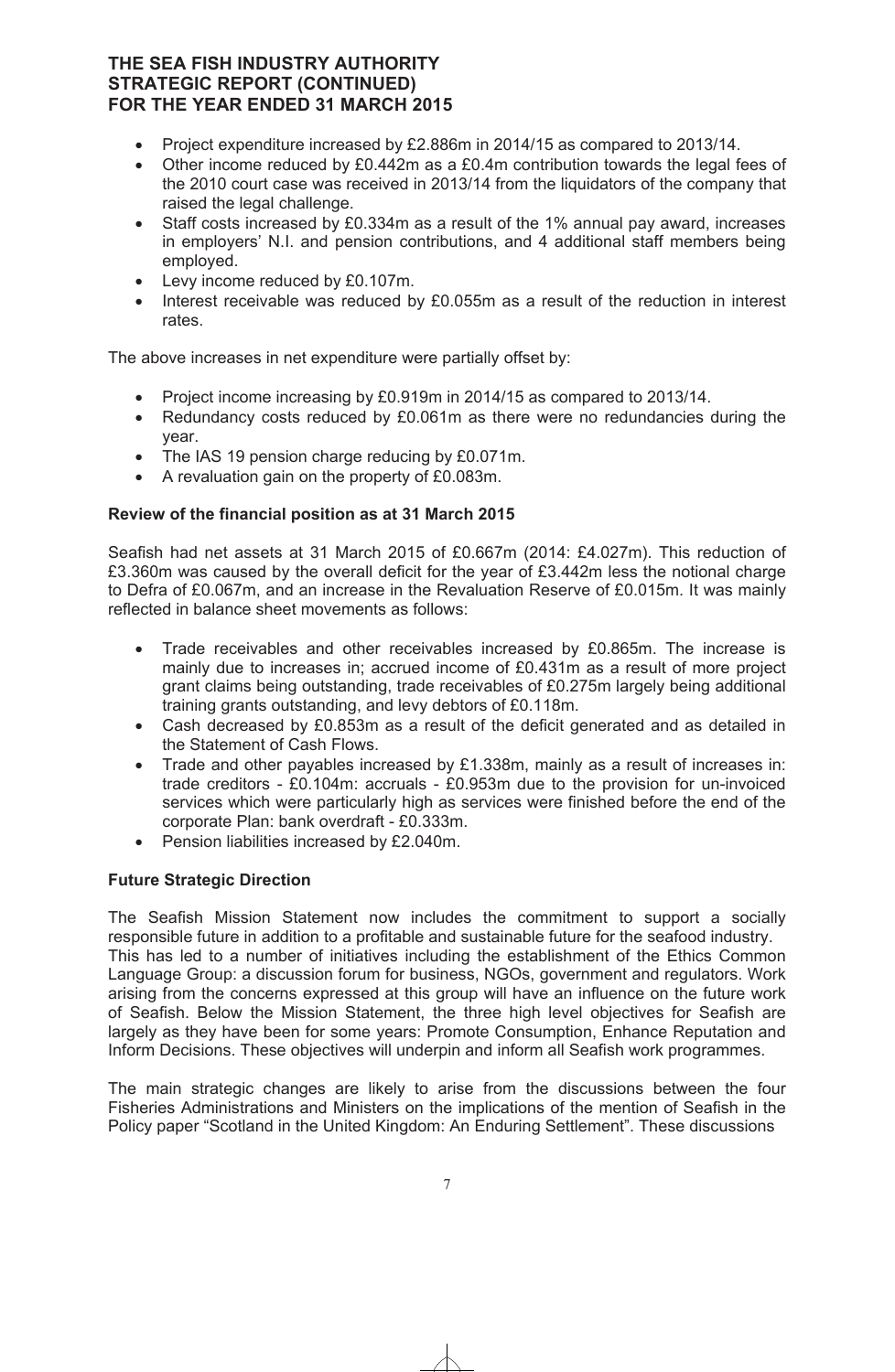are unlikely to change the operational structure of Seafish but may lead to changes in the governance structure.

#### **How well are we performing?**

Having completed the period for the 2012-2015 Corporate Plan, Seafish has produced a Delivery Plan which assesses performance against targets and for all the various workstreams. We have also established a new system for evaluating value for money from projects, which has been approved by the Seafish Board and is now being tested. This includes external independent evaluation of all projects with a total value greater than £0.200m.

Seafish has commissioned two independent surveys to appraise industry support, one concentrating on Panel members and their view of the Panel process and one looking more broadly at stakeholder attitudes to Seafish.

The Panel survey showed broad support for the Panel process as a method to give industry ownership of Seafish operations. The Panels were strongly seen as a meaningful way for Seafish to take industry views on Board, with two thirds of respondents stating that the Panels had lived up to or exceeded their expectations.

To understand how well different types of stakeholders understood Seafish and to what extent they felt their needs were being met, Seafish commissioned a major survey of stakeholders. The survey polled 352 key stakeholders from all areas of the industry and from partner organisations. Overall Seafish is seen reasonably positively, with two thirds of respondents satisfied with Seafish to some degree. There remains scope for improvement specifically around being innovative, listening to stakeholders, and understanding their needs. It is important to recognise that levy payers are consistently more negative than nonlevy payers.

#### **Risk and uncertainties**

Changes in the Seafish governance structure are likely to be necessitated by the outcome of the Fisheries Administrations' discussions on the recommendation of the Policy Paper "Scotland in the United Kingdom: An Enduring Settlement". This stated that there should be "discussion on how the governance arrangements for the Seafish levy can ensure that spend between the four administrations is transparent and equitable".

It is important that any changes to, for example, the Seafish Panel structure are done in such a way as to ensure that the gains made over the last few years in terms of closer working between Seafish and industry, better industry engagement, and improved benefits to industry, are not jeopardised.

**P Williams – Chief Executive 5th October 2015**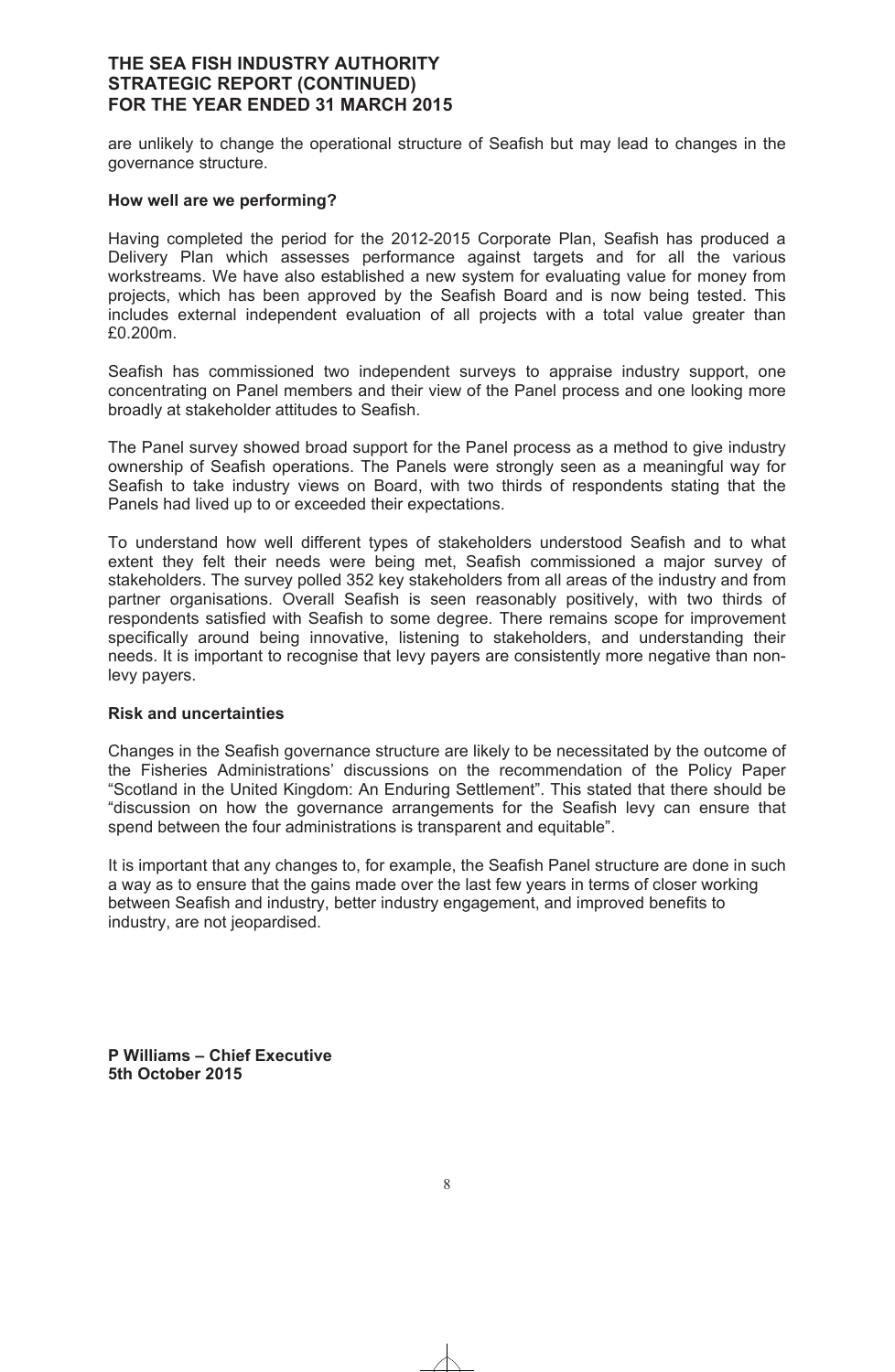# **THE SEA FISH INDUSTRY AUTHORITY DIRECTORS' REPORT FOR THE YEAR ENDED 31 MARCH 2015**

#### **History and statutory background**

The Sea Fish Industry Authority (Seafish) was established under the Fisheries Act 1981. Under the provisions of the act all rights, obligations and property of the White Fish Authority and the Herring Industry Board became rights, obligations and property of the Sea Fish Industry Authority. The White Fish Authority and the Herring Industry Board ceased to exist on 1 October 1981.

These accounts have been prepared in a form directed by the Secretary of State for Environment, Food and Rural Affairs, with the consent of HM Treasury and in accordance with Section 11 of the Fisheries Act 1981 as amended by the Government Resources and Accounts Act 2000 (Audit of Public Bodies) Order 2004.

#### **Principal activities**

Seafish is the only pan-industry body offering services to all parts of the seafood industry, including catching and aquaculture, processors, importers, exporters and distributors of seafood, restaurants and retailers. It aims to support all sectors of the seafood industry for a sustainable, profitable future.

Its key services aim to support and improve the environmental sustainability, efficiency, cost effectiveness and commercial success of the industry, as well as promoting sustainably-sourced seafood. Key aspects of these services include:

- (a) Promoting efficiency in the UK seafood industry including the marketing and consumption of sea fish and sea fish products in the United Kingdom;
- (b) Providing and assisting in the provision of training;
- (c) Providing advice, information and analysis of a wide range of matters relevant to the sea fish industry.

Although Seafish has the role of administering financial assistance to the fishing industry under the terms of the Fisheries Act 1981, the facility to make loan arrangements does not presently exist.

#### **Recent background**

The current structure comprises the Board with responsibility for the governance of the organisation and setting the strategic direction. Under this, three sector panels have been established to inform the operational activities. These three Sector Panels represent the interests of their sectors:

- Domestic and Exporters Panel
- Importers and Processors Panel
- Consumers and Supply Chain Panel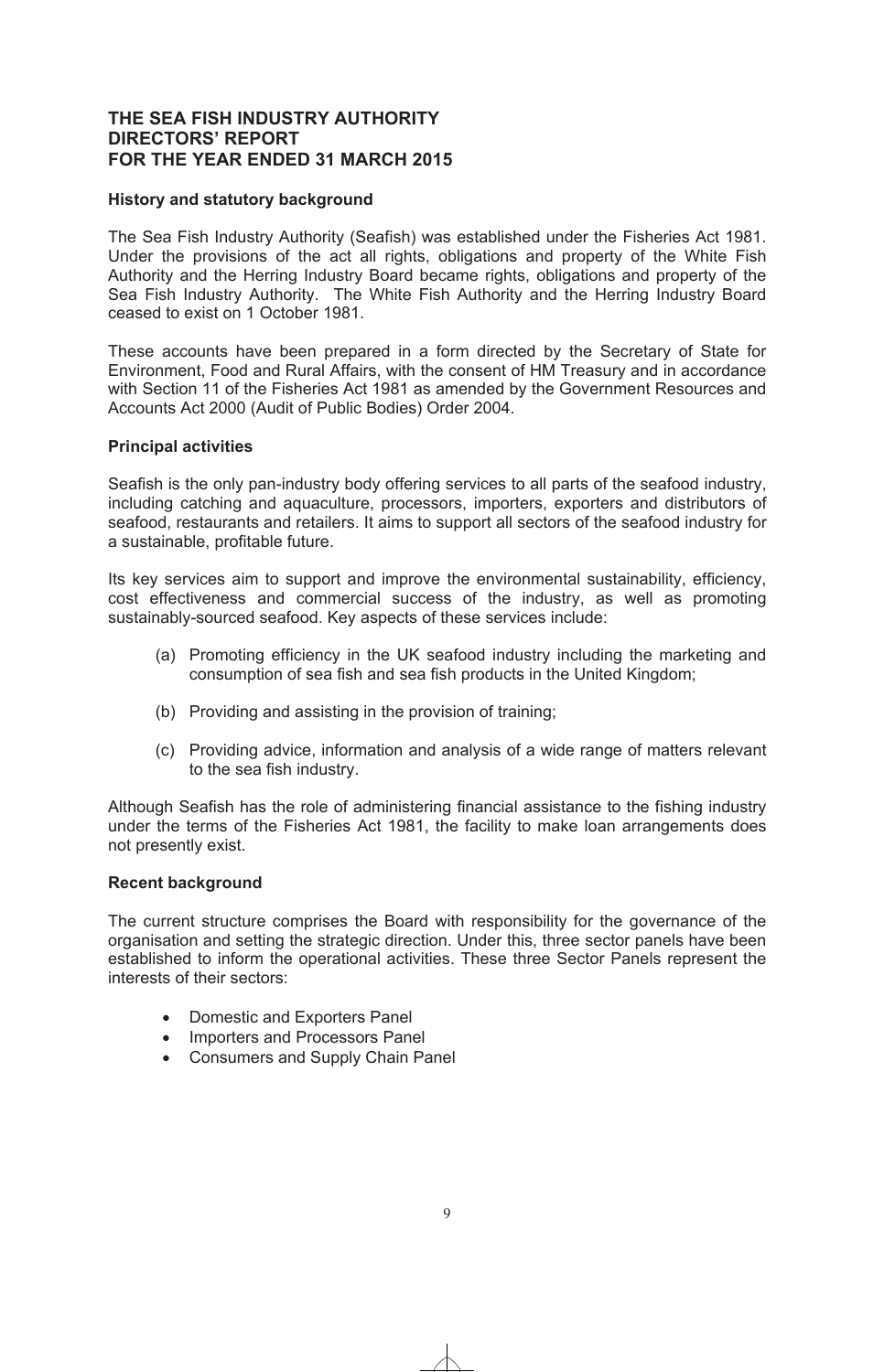The Panels are composed of a mix of representative organisations and those who bring direct skills and expertise to the Panel. They are constituted to meet twice per year to review the activities and progress towards the KPIs. During the year to 31 March 2015, each panel met two times to review the progress on the delivery of the Corporate Plan. There was also one combined panel meeting during the year.

#### **Board members**

There are nine non-executive Board members, appointed jointly by the Minister of State for Farming, Food and the Marine Environment (Defra), the Cabinet Secretary for Rural Affairs and the Environment (Scotland), the Minister for Natural Resources (Wales) and the Minister for Agriculture and Rural Development in the Northern Ireland Executive. Four Board Members are independent of the sea fish industry and the remaining five members have expertise in and represent the interests of the sea fish industry.

| Independent: | Elaine Hayes (Chairperson)<br><b>Clare Dodgson</b><br>Philip Huggon<br>Jane Ryder                              |
|--------------|----------------------------------------------------------------------------------------------------------------|
| Industry:    | Peter Hajipieris<br><b>Michael Park</b><br><b>Stephen Parry</b><br><b>James Wilson</b><br><b>Michel Kaiser</b> |

A Register of Board Members' Interests details company directorships and other significant interests held by Board Members which may conflict with their responsibilities. The register is available on the website (www.seafish.org), or by contacting Seafish.

Board meetings, which are properly conducted and minuted, are held regularly to ensure overall control over the operations of Seafish is exercised. The Chief Executive and the executive directors attend and participate fully in all Board meetings.

# **Board members' responsibilities**

The Board Members have adopted a Code of Practice, as recommended by Government, which covers all responsibilities including public service values, corporate responsibilities, strategic planning and control, handling conflicts of interest and annual report and accounts preparation.

The Chief Executive of Seafish, as Accounting Officer, is responsible for preparing the Annual Report, the Remuneration Report and the financial statements in accordance with the Fisheries Act 1981, as amended by the Government Resources and Accounts Act 2000 (Audit of Public Bodies) Order 2004 and the Accounts Direction issued by the Secretary of State for the Environment, Food and Rural Affairs.

In preparing the accounts, the Board Members adopt an oversight role to ensure the accounts are prepared on an accruals basis, observe the accounts direction, apply suitable accounting policies on a consistent basis, make reasonable judgements and estimates, and comply with all applicable accounting standards.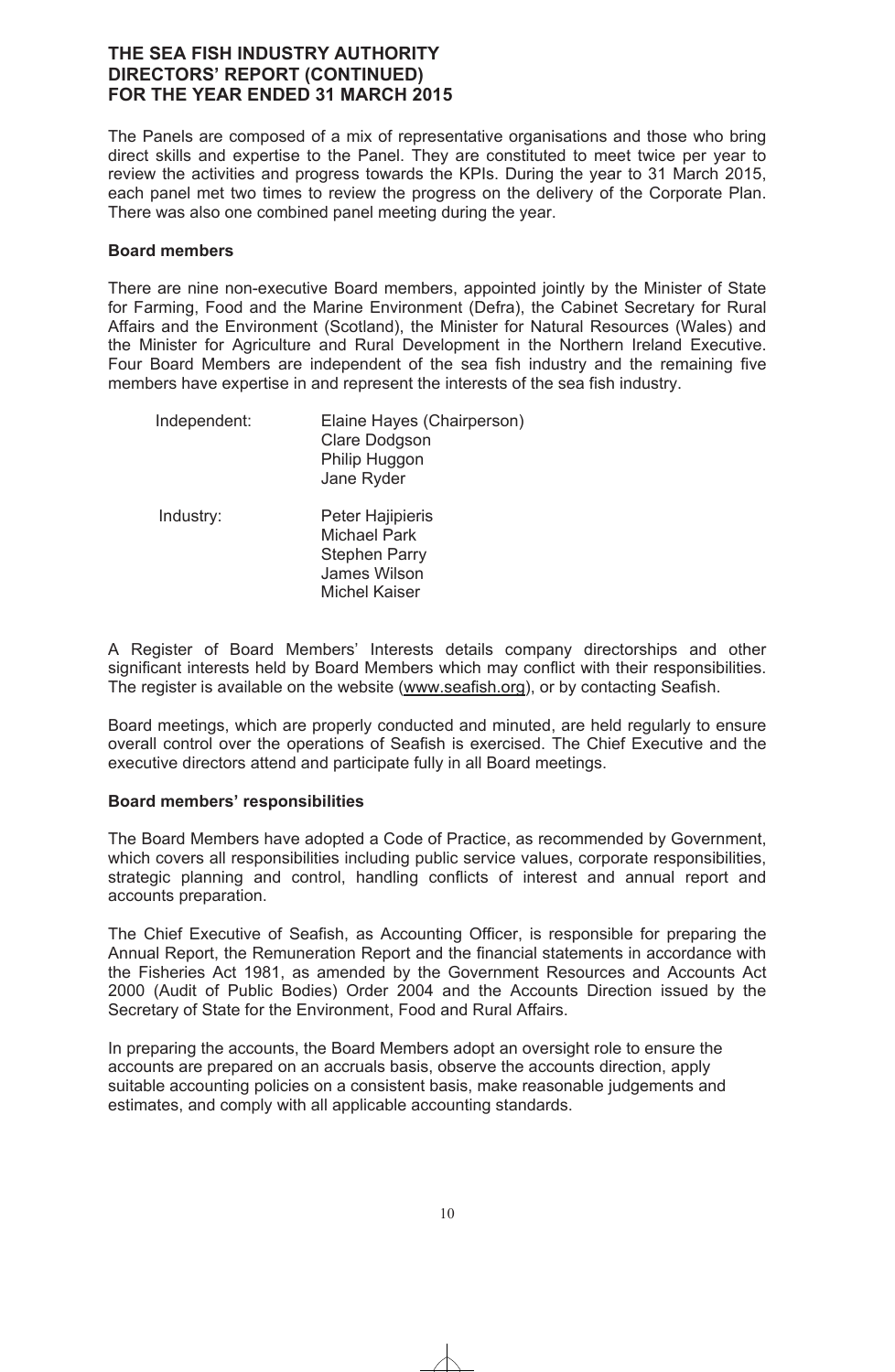The Board Members also exercise oversight in ensuring the keeping of proper accounting records, which disclose with reasonable accuracy at any time the financial position of Seafish, safeguarding the assets of Seafish and for taking reasonable steps for the prevention and detection of fraud and other irregularities.

#### **Management**

The management of Seafish comprised the following executive directors during 2014/15:

Dr. P. Williams (Chief Executive) Mrs J. Anderson (Business Services Director) Mr T Pickerell (Technical Director) Mrs M Groundsell (Corporate Relations Director)

#### **Business review and future developments**

The Statement of Comprehensive Net Expenditure is set out on page 28 of the accounts. The net loss for the year, after taxation, amounted to £1.741m (2013/14: net income £1.089m).

A detailed Strategic Report is set out on pages 6 to 8. The Strategic Report contains a performance and financial review of the activities undertaken by Seafish during 2014/15 as well as information on future developments.

#### **Political and charitable donations**

Seafish did not make any donations towards charitable or political purposes during the year.

# **Payment of creditors**

Seafish aims to comply with the Better Payments Practice Code. Seafish policy is to pay creditors' accounts by the due date specified under each creditor's terms of payment, unless under dispute.

At 31 March 2015, £0.164m was owed to trade creditors representing seven days purchases outstanding (31 March 2014 – 4 days).

#### **Pension liabilities**

Seafish is an admitted body to a funded defined benefit scheme operated by the West Yorkshire Pension Fund (WYPF), which is independently invested and administered. The Seafish element of the WYPF scheme has a total deficit (funded and non-funded) at 31 March 2015 of £11.400m (31 March 2014: deficit of £9.400m). From 1 April 2006, the WYPF scheme has not been offered to new members of staff. New starters are now offered a

defined contribution scheme administered by the Legal & General Group. In addition to the WYPF, Seafish has a liability for a scheme on behalf of former Herring Industry Board employees, The Seafish Pension and Life Assurance Fund (SPLAF). At 31 March 2015 the liability for SPLAF was £0.291m (2014: £0.281m). The total pension liability at 31 March 2015 is therefore £11.710m (2014: £9.670m) as per note 10f of the accounts.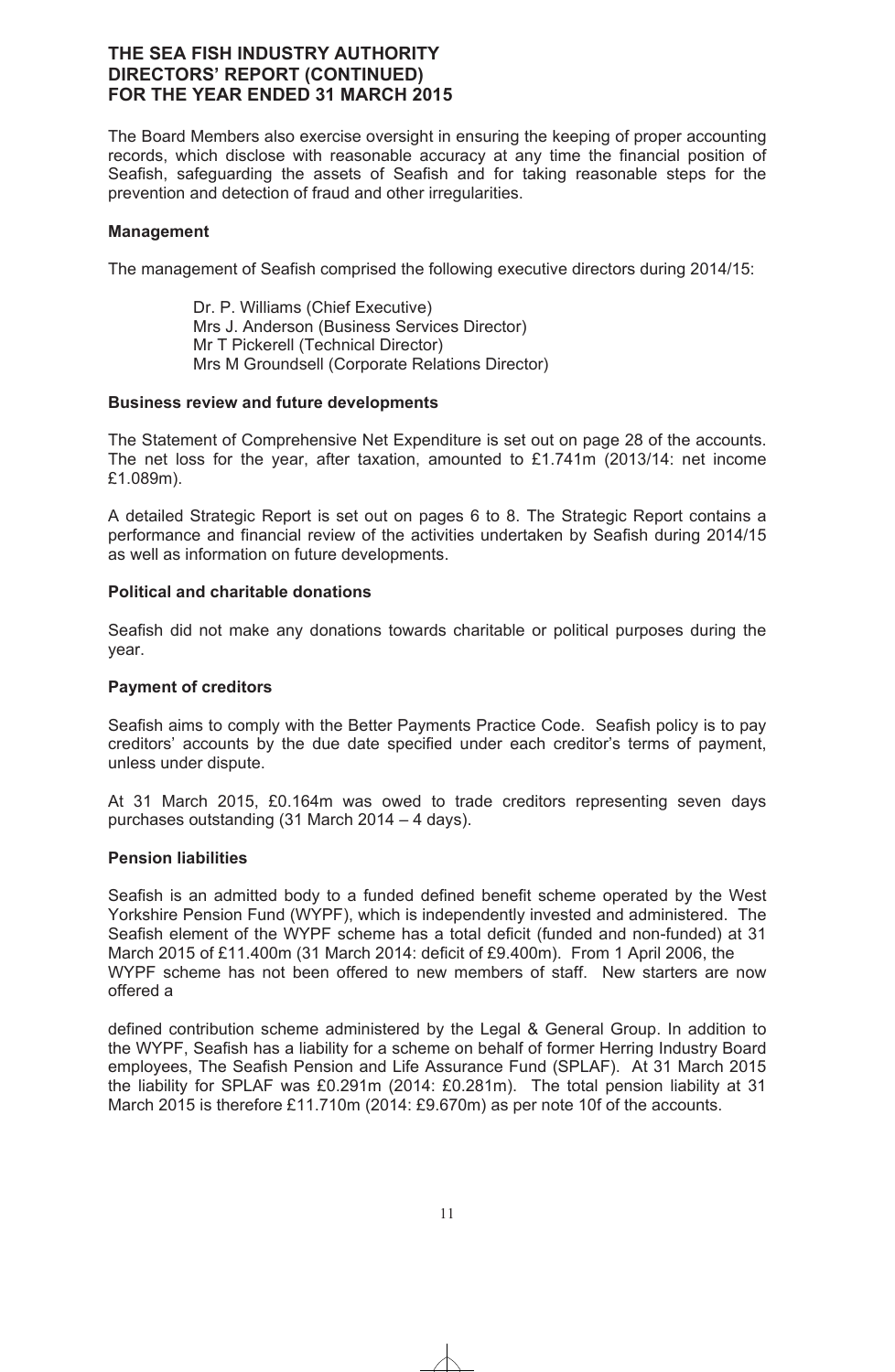# **THE SEA FISH INDUSTRY AUTHORITY DIRECTORS' REPORT (CONTINUED) FOR THE YEAR ENDED 31 MARCH 2015 Union recognition**

The number of staff who were members of the union, Unite, exceeds 50%, and Seafish therefore formally recognises that body.

#### **Disabled persons**

Seafish operates an equal opportunities policy and treats all job applicants in the same way regardless of their disability. If an employee becomes disabled during employment, all practical efforts will be made to enable them to continue in their employment.

#### **Sickness absence**

We have one common absence management policy which covers the whole of the organisation and provides a consistent framework approach to management. The policy is underpinned by an externally provided occupational health service and employee assistance programme which is available 24 hours a day. Our overall level of sickness absence during 2014/15 was six days (2013/14: three days) per person.

#### **Employee involvement**

Seafish recognises the benefits of involving staff in a range of business matters and encourages open discussion and availability of information. Involvement is encouraged through participation in a range of team meetings, short-term working groups and the 'Seafish Forum'.

#### **Staff split by Gender**

Changes to the Companies Act 2006 set out new legislation that the gender split of employees must be reported. Seafish's total staff as at the 31 March 2015 is shown in the below table. This table includes permanent and temporary staff.

|                                | Male          | Female        |
|--------------------------------|---------------|---------------|
| <b>Non-Executive Directors</b> | 6             | 3             |
| <b>Executive Directors</b>     | $\mathcal{P}$ | $\mathcal{P}$ |
| <b>Management Staff</b>        | 8             | 5             |
| <b>Panel Members</b>           | 10            | 0             |
| All Other Staff                | 35            | 25            |
| <b>Total Staff</b>             | 61            | 35            |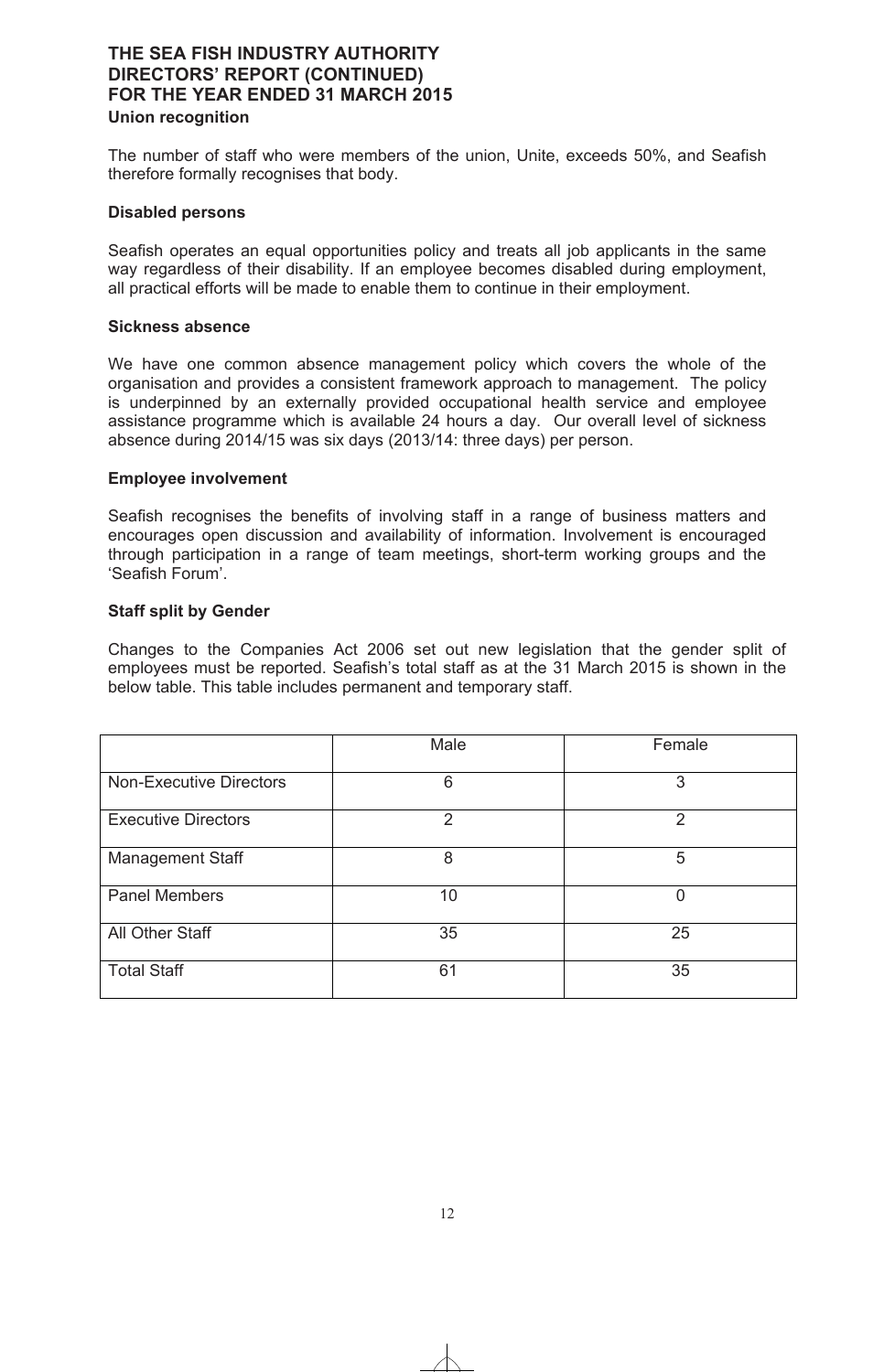# **Auditors**

The Comptroller and Auditor General is the statutorily appointed external auditor for Seafish. The audit fee for the statutory audit for 2014/15 is £0.035m (2013/14: £0.036m). There was no non-statutory audit work undertaken by the Comptroller and Auditor General in 2014/15 or 2013/14.

So far as the Accounting Officer is aware, there is no relevant audit information of which the Comptroller and Auditor General is unaware and the Accounting Officer has taken all necessary steps to make himself aware of any relevant audit information and to establish that the Comptroller and Auditor General is aware of that information.

**P Williams – Chief Executive 5th October 2015**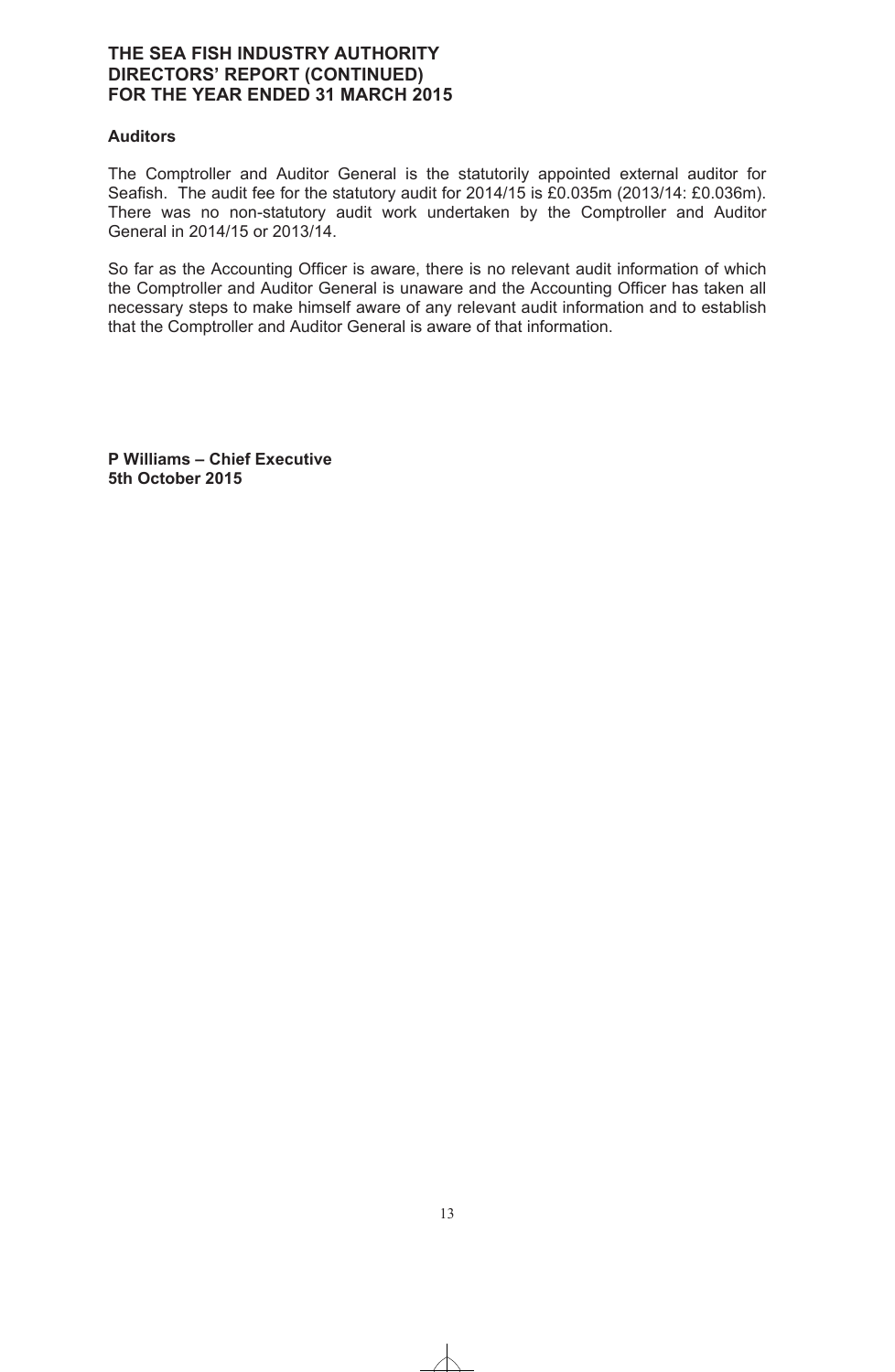The Remuneration Committee functions as a subcommittee of the Seafish Board with formal delegated responsibilities and terms of reference. The Committee's primary role is to contribute to the Board's overall process for ensuring adequate arrangements are in place regarding staff pay and benefits.

The Committee comprises three members, all of whom are non-executive Board Members of Seafish and is chaired by the Deputy Chairman. Members during the year to 31 March 2015 were Jane Ryder, Clare Dodgson and Peter Hajiperis. Meetings are normally held not less than twice a year and minutes are taken at all meetings. The committee met three times during the year.

#### **Executive Directors Emoluments**

#### Contracts of employment for executive directors

Seafish executive directors are employed on standard contracts of employment which are in line with all other employees except for notice periods where Seafish executive directors are required to give either three or six months' notice of termination of their employment. Executive directors' remuneration is by way of a fixed annual salary, and benefits in kind including car benefit, medical insurance and subscriptions. Executive directors employed prior to 1 April 2006 are members of the defined benefit pension scheme, with those employed after that date members of the defined contribution scheme.

Set out below are the details of the contracts of employment for Seafish's senior executive staff as at 31 March 2015.

|                                     | Contract   | Contract    | <b>Notice</b> | Unexpired |
|-------------------------------------|------------|-------------|---------------|-----------|
|                                     | start date | expiry date | period        | term      |
| <b>Paul Williams</b>                | 01/01/2004 | Indefinite  | 6 months      | n/a       |
| <b>Chief Executive</b>              |            |             |               |           |
|                                     |            |             |               |           |
| Janice Anderson                     | 13/05/2011 | Indefinite  | 6 months      | n/a       |
| <b>Business Services Director</b>   |            |             |               |           |
|                                     |            |             |               |           |
| <b>Tom Pickerell</b>                | 01/07/2013 | Indefinite  | 3 months      | n/a       |
| <b>Technical Director</b>           |            |             |               |           |
|                                     |            |             |               |           |
| Mel Groundsell                      | 24/02/2014 | Indefinite  | 3 months      | n/a       |
| <b>Corporate Relations Director</b> |            |             |               |           |
|                                     |            |             |               |           |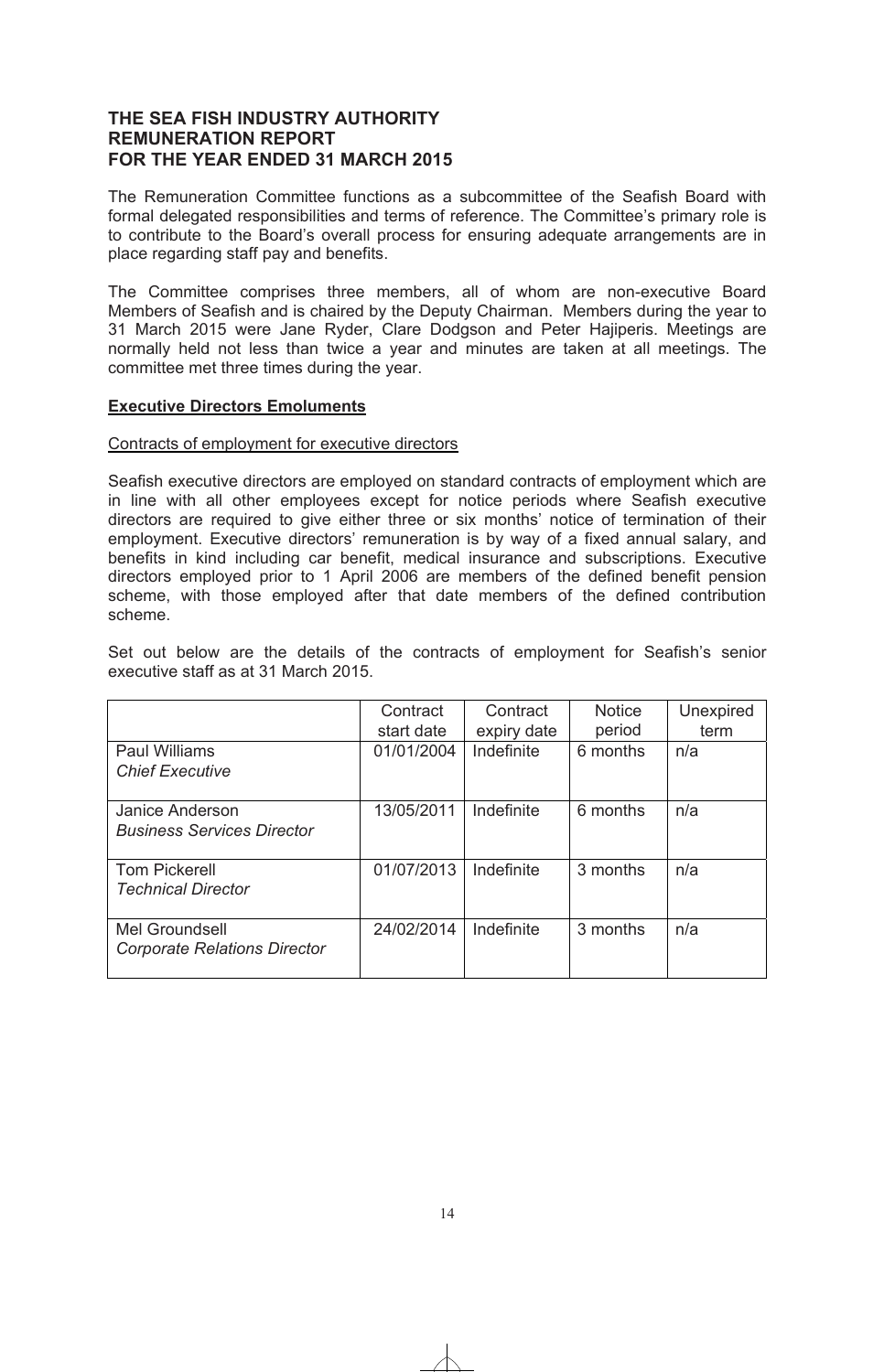#### Remuneration of senior executive staff

Pay policy is formally reviewed annually by the Committee. In seeking to ensure pay and other conditions are fair, competitive, and affordable, market data and other relevant data are taken into account. Like all other Seafish employees, the pay associated with executive posts is derived from a formal job evaluation process, and pay increases are linked to performance. In line with the Governments pay policy, an award of 1% was made to staff for the year to March 2015.

#### Methods used to assess whether performance conditions are met

In assessing individual performance, Seafish has a formal performance management system which is a core management process. It enables Seafish to be clear and consistent in focusing performance on the delivery of strategic objectives; assess contribution and recognise achievement and support and inform personal development, career development and succession planning as well as provide for growth of knowledge, skills and experience.

#### Contracts of employment for executive directors

Set out below are details of the remuneration of Seafish's senior executive staff during the year to 31 March 2015. Benefits in kind comprise car benefit, medical insurance and professional subscriptions.

|                     |                   | <b>Basic Salary</b>            |                   | <b>Bonus</b> | Benefits in Kind |                |                   | Compensation |                                     | <b>Pension Benefit</b> |                | Total          |
|---------------------|-------------------|--------------------------------|-------------------|--------------|------------------|----------------|-------------------|--------------|-------------------------------------|------------------------|----------------|----------------|
|                     | (Bands of £5,000) |                                | (Bands of £5,000) |              | (Nearest £100)   |                | (Bands of £5,000) |              | (Bands of £5,000)<br>(Nearest £000) |                        |                |                |
|                     | $2014 -$<br>15    | 2013-<br>14                    | $2014 -$<br>15    | 2013-<br>14  | $2014 -$<br>15   | $2013 -$<br>14 | $2014 -$<br>15    | 2013-<br>14  | $2014 -$<br>15                      | 2013-<br>14            | $2014 -$<br>15 | 2013-<br>14    |
| Paul<br>Williams    | 95-100            | 95-100                         | $0-5$             | $0-5$        | 5,900            | 4,000          | n/a               | n/a          | 16                                  | 20                     | $120 -$<br>125 | $120 -$<br>125 |
| Janice<br>Anderson  | 80-85             | 80-85                          | $\mathbf 0$       | 0            | 4,200            | 3,400          | n/a               | n/a          | 8                                   | 8                      | 90-95          | 90-95          |
| Tom<br>Pickerell    | 70-75             | 50-55<br>(FYE:<br>$70-75$      | $0 - 5$           | 0            | 7,200            | 5,300          | n/a               | n/a          | $\overline{7}$                      | 2                      | 90-95          | 60-65          |
| Mel<br>Groundsell   | 65-70             | $5 - 10$<br>(FYE:<br>$65 - 70$ | $0-5$             | 0            | 4,100            | 400            | n/a               | n/a          | 1                                   | $\mathbf 0$            | 70-75          | $5 - 10$       |
| Rob<br><b>Bruce</b> | n/a               | 15-20<br>(FYE:<br>$75-80$      | n/a               | 0            | n/a              | 900            | n/a               | $10 - 15$    | n/a                                 | 2                      | n/a            | $35 - 40$      |
| Jon<br>Harman       | n/a               | $0-5$<br>(FYE:<br>$90-95$      | n/a               | 0            | n/a              | 100            | n/a               | n/a          | n/a                                 | $\pmb{0}$              | n/a            | $0-5$          |

#### The following information is subject to audit: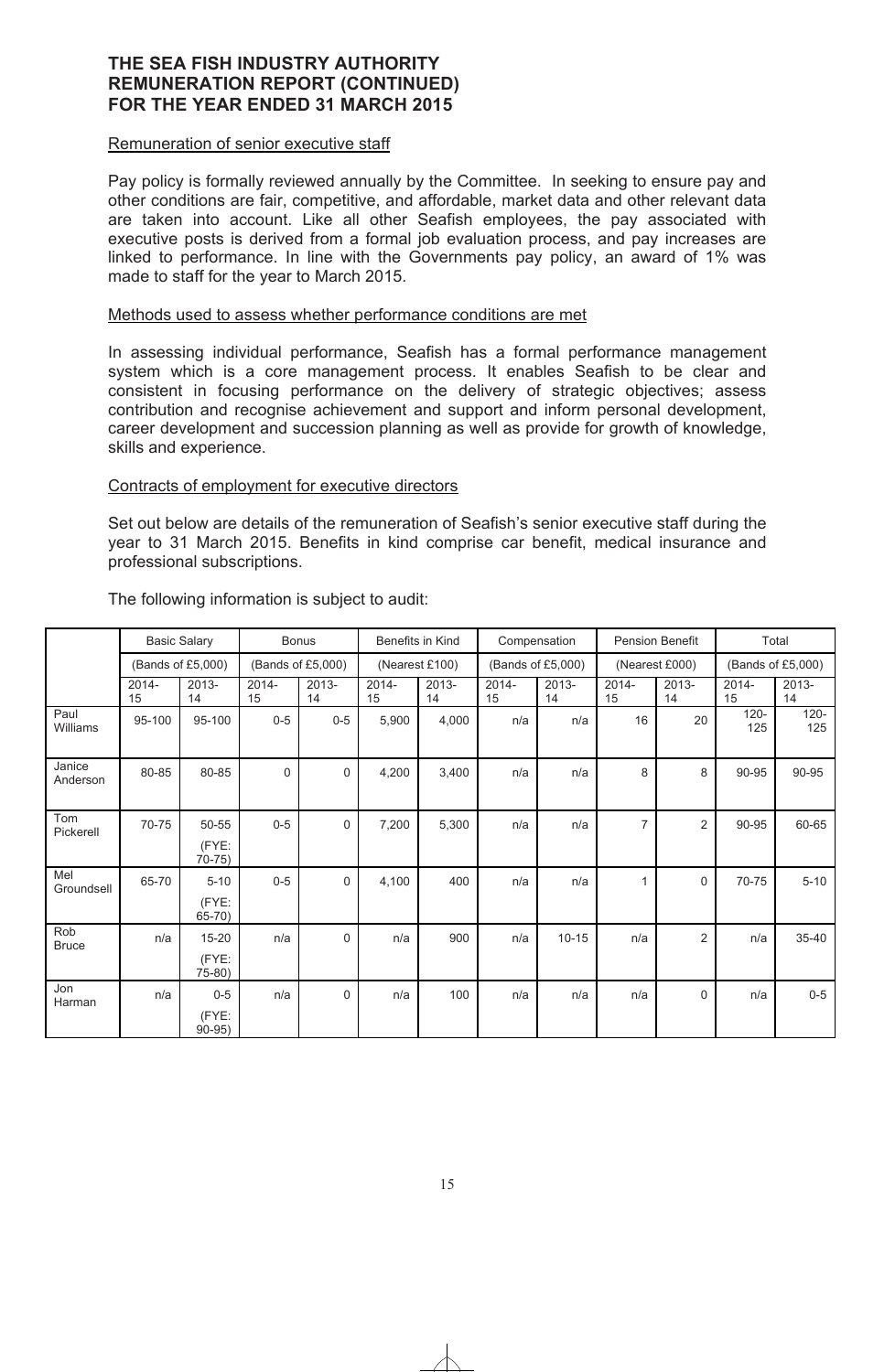# Pension Scheme particulars of executive directors

Set out below are the Pensions Scheme particulars of Seafish's senior executive staff during the year to 31 March 2015.

|                      |                                    | <b>Employees</b> | <b>Employers</b> |
|----------------------|------------------------------------|------------------|------------------|
|                      | <b>Pension Scheme details</b>      | contribution     | contribution     |
|                      |                                    | rate             | rate             |
| Paul Williams        | <b>West Yorkshire Pension Fund</b> | 10.5%            | 16.5%            |
| Janice Anderson      | <b>Legal and General</b>           | 5.0%             | 10.0%            |
| <b>Tom Pickerell</b> | <b>Legal and General</b>           | 5.8%             | 10.0%            |
| Mel Groundsell       | <b>Legal and General</b>           | 1.0%             | 2.0%             |

#### Pension Entitlement of executive directors: defined benefit schemes

Set out below are details of the pension benefits accrued at and earned by each of Seafish's executive directors who were members of a defined benefit scheme during the year to 31 March 2015.

|                 | Real      | Real        | Total      | Lump sum   | <b>CETV</b> | Increase |
|-----------------|-----------|-------------|------------|------------|-------------|----------|
|                 | increase  | increase in | accrued    | at         | at          | in CETV  |
|                 | ın        | pension     | pension at | 31/03/2015 | 31/03/2015  |          |
|                 | pension   | lump sum    | 31/03/2015 |            |             |          |
|                 | £'000     | £'000       | £'000      | £'000      | £'000       | £'000    |
| Paul            | $0 - 2.5$ | $0 - 2.5$   | $15 - 20$  | $15 - 20$  | 255         | 30       |
| <b>Williams</b> |           | decrease    |            |            |             |          |

As non-executive directors do not receive pensionable remuneration, there are no entries in respect of pensions for non-executive directors.

# Cash Equivalent Transfer Value

A Cash Equivalent Transfer Value (CETV) is the actuarially assessed capital value of the pension scheme benefits accrued by a member at a particular point in time. The benefits valued are the members' accrued benefits and any contingent spouse's pension payable from the scheme. A CETV is a payment made by a pension scheme or arrangement to secure pension benefits in another pension scheme or arrangement when the member leaves a scheme and chooses to transfer the benefit accrued in the former scheme. The pension figures shown relate to the benefits that the individual has accrued as a consequence of their total membership of the pension scheme, not just their service in a senior capacity to which disclosure applies.

The CETV figure and the other pension details include the value of any pension benefits in another scheme or arrangement which the individual has transferred to the Pension Scheme. They also include any additional pension benefit accrued to the member as a result of their purchasing additional years of pension service in the scheme at their own cost. CETVs are calculated within the guidelines and framework prescribed by the Institute and Faculty of Actuaries.

There were no off payroll arrangements made throughout the year.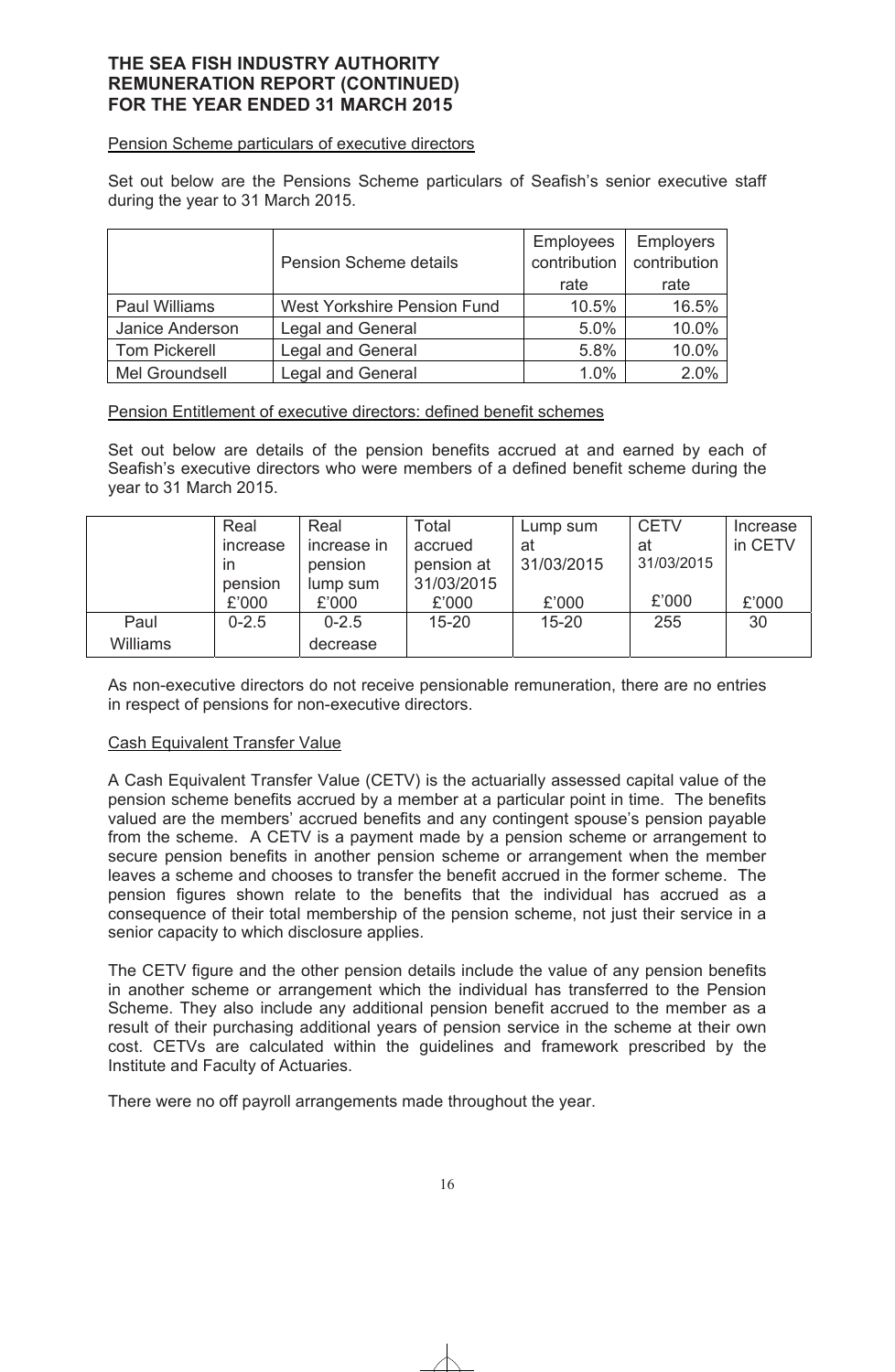#### Pension entitlement of executive directors: defined contribution schemes

Set out below are the details of the employer's contributions made on behalf of Seafish's executive directors who were members of a defined contribution scheme during the year to 31 March 2015.

|                      | Employer's contribution                  |              |  |  |  |
|----------------------|------------------------------------------|--------------|--|--|--|
|                      | For the year                             | For the year |  |  |  |
|                      | ended<br>ended<br>31-Mar-15<br>31-Mar-14 |              |  |  |  |
|                      |                                          |              |  |  |  |
|                      | £000                                     | £000         |  |  |  |
| Janice Anderson      | 8                                        |              |  |  |  |
| <b>Tom Pickerell</b> |                                          |              |  |  |  |
| Mel Groundsell       |                                          |              |  |  |  |
| Rob Bruce            | n/a                                      | ⌒            |  |  |  |

#### Relationship between highest paid director and the median earnings in the workforce

Reporting bodies are required to disclose the relationship between the remuneration of the highest-paid director in their organisation and the median remuneration of the organisation's workforce.

The remuneration of the highest paid director in Seafish in 2014/15 was £103,400 (2013/14: £102,500). This was 2.86 times (2013/14: 2.86 times) the median salary of the workforce, which was £36,133 (2013/14: £35,874)

In 2014/15 or 2013/14 no employee received remuneration in excess of the highest paid director.

Total remuneration includes salary, non-consolidated performance related pay and benefits-in-kind. It does not include employer pension contributions and the cash equivalent transfer value of pensions.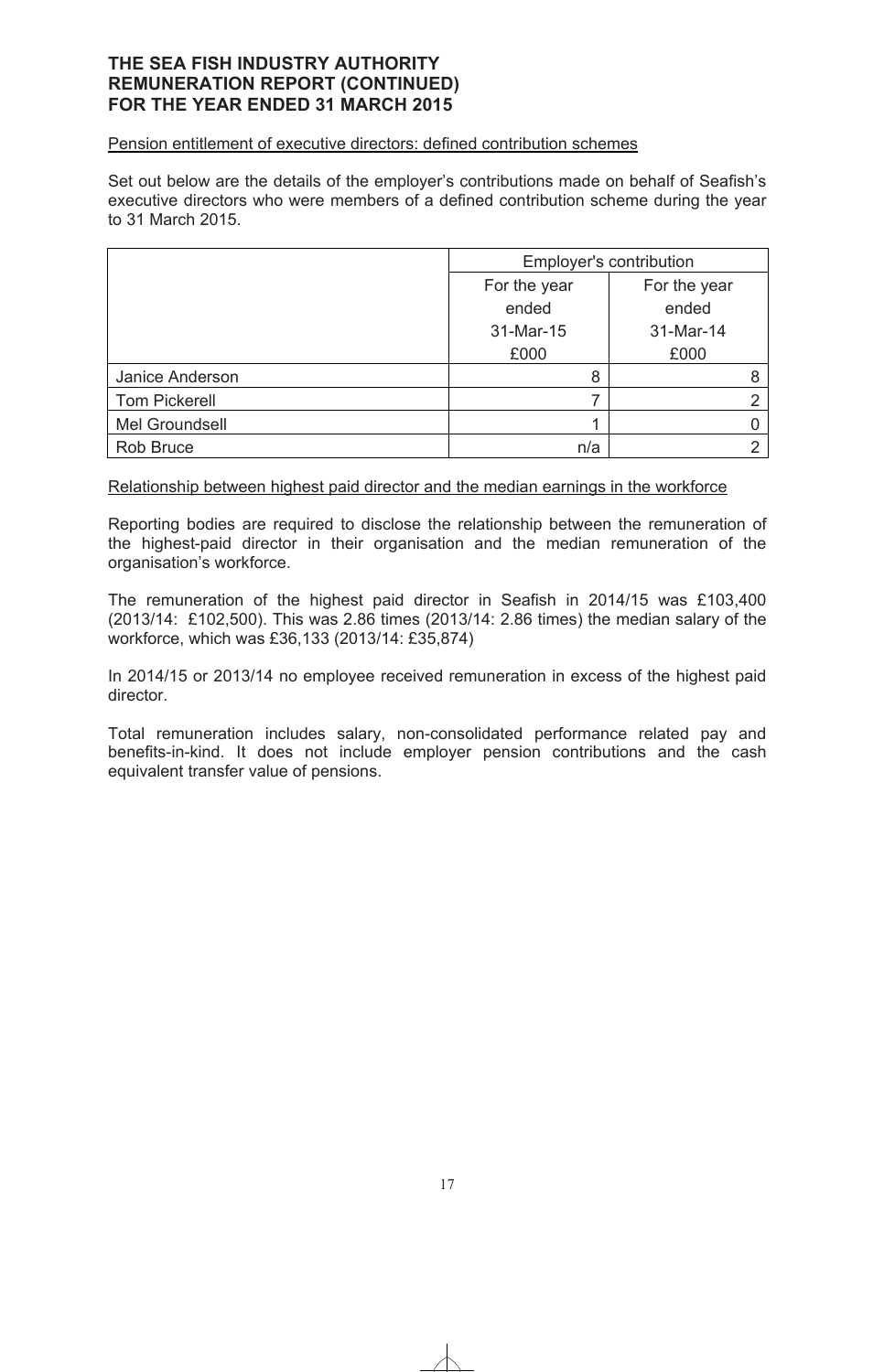# **Non-Executive Directors' Emoluments**

The following table sets out details of payments made and appointment term for the Chairman, Deputy Chairman and Non-Executive Members:

|                           | 2014-15   | 2013-14   |             |                    |
|---------------------------|-----------|-----------|-------------|--------------------|
|                           | Salary in | Salary in | Date of     | <b>Appointment</b> |
| <b>Name and title</b>     | £5k bands | £5k bands | appointment | ends               |
|                           | £000      | £000      |             |                    |
| <b>E</b> Hayes            | $15 - 20$ | $15 - 20$ | 01/01/2013  | 31/12/2015         |
| Chair                     |           |           |             |                    |
| J Ryder OBE               | $10 - 15$ | $10 - 15$ | 01/04/2012  | 31/03/2015         |
| Deputy Chair              |           |           |             |                    |
| <b>M</b> Kaiser           | $5 - 10$  | $5 - 10$  | 01/04/2012  | 31/03/2015         |
| <b>Industry Member</b>    |           |           |             |                    |
| (Deputy Chairman 2012)    |           |           |             |                    |
| <b>C</b> Dodgson          | $5 - 10$  | $5 - 10$  | 01/04/2012  | 31/03/2017         |
| <b>Independent Member</b> |           |           |             |                    |
| P Hajipieris              | $5 - 10$  | $5 - 10$  | 01/04/2012  | 31/03/2017         |
| <b>Industry Member</b>    |           |           |             |                    |
| P Huggon                  | $5 - 10$  | $5 - 10$  | 01/04/2012  | 31/03/2015         |
| Independent Member        |           |           |             |                    |
| <b>M</b> Park             | $5 - 10$  | $5 - 10$  | 01/07/2010  | 31/03/2017         |
| <b>Industry Member</b>    |           |           |             |                    |
| <b>S Parry</b>            | $5 - 10$  | $0 - 5$   | 01/04/2012  | 31/03/2017         |
| <b>Industry Member</b>    |           |           |             |                    |
| J Wilson                  | $5 - 10$  | $5 - 10$  | 14/04/2009  | 31/03/2017         |
| <b>Industry Member</b>    |           |           |             |                    |

Non-executive directors receive no other payments or benefits in kind. The remuneration of non-executive directors is paid directly by Defra for agreed contractual days.

**P Williams – Chief Executive 5th October 2015**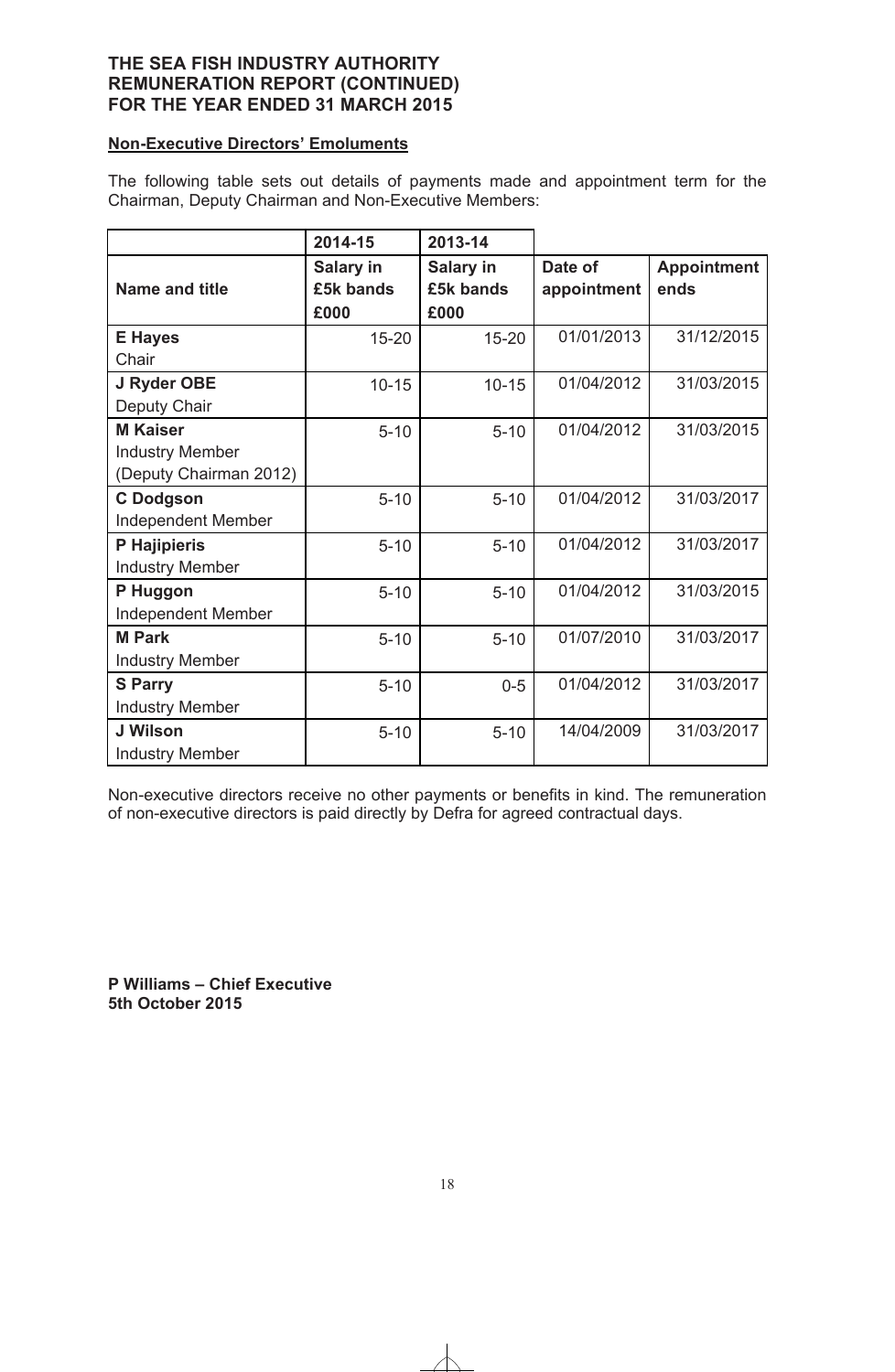# **THE SEA FISH INDUSTRY AUTHORITY STATEMENT OF ACCOUNTING OFFICER'S RESPONSIBILITIES FOR THE YEAR ENDED 31 MARCH 2015**

Under the Fisheries Act 1981, as amended by the Government Resources and Accounts Act 2000 (Audit of Public Bodies) Order 2004, the Secretary of State of Environment, Food and Rural Affairs has directed the Sea Fish Industry Authority to prepare for each financial year a statement of accounts in the form and on the basis set out in the Accounts Direction. The accounts are prepared on an accruals basis and must give a true and fair view of the state of affairs of the Sea Fish Industry Authority and of its income and expenditure, changes in taxpayers' equity, and cash flows for the financial year.

In preparing the accounts, the Accounting Officer is required to comply with the requirements of the Government Financial Reporting Manual and in particular to:

- Observe the Accounts Direction issued by the Ministers with the consent of Treasury, including the relevant accounting and disclosure requirements, and apply suitable accounting policies on a consistent basis.
- Make judgements and estimates on a reasonable basis.
- State whether applicable accounting standards as set out in the Government Financial Reporting Manual have been followed, and disclose and explain any material departures in the accounts.
- Prepare the accounts on a going concern basis unless it is deemed inappropriate.

The Ministers have appointed the Chief Executive as Accounting Officer of the Sea Fish Industry Authority. The responsibilities of an Accounting Officer; including responsibility for the propriety and regularity of the public finances for which the Accounting Officer is answerable, for keeping proper records and for safeguarding the Sea Fish Industry Authority's assets; are set out in Managing Public Money published by HM Treasury and in the Accounting Officers' Memorandum issued by the Ministers and published in a Memorandum of Understanding between the Ministers and the Sea Fish Industry Authority.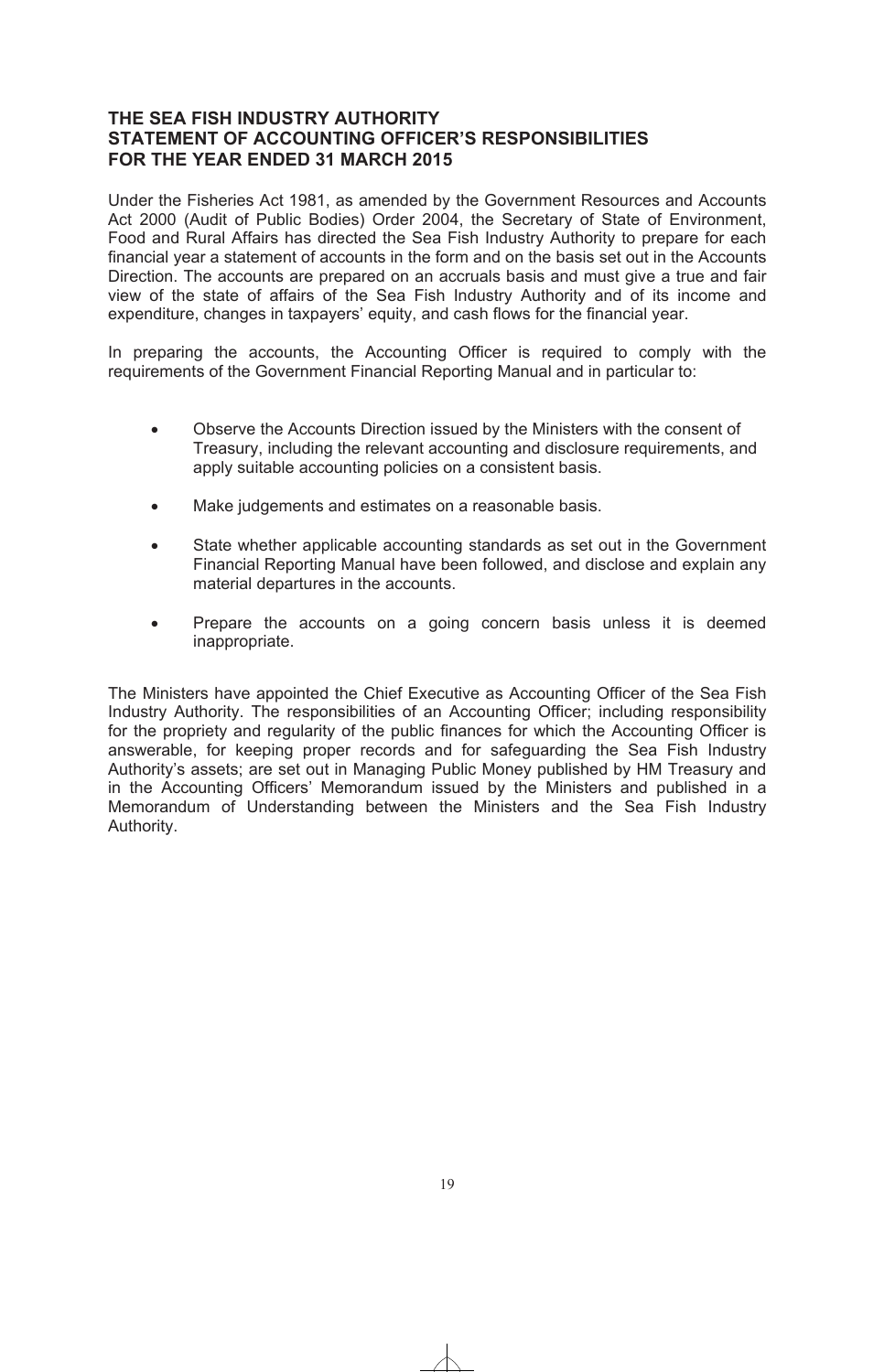As Accounting Officer, I have the responsibility for maintaining a sound system of risk, governance and control that supports the achievements of Seafish policies, aims and objectives, whilst safeguarding the public funds and Seafish assets for which I am responsible. I operate in accordance with the responsibilities assigned to me in *Managing Public Money*, issued by HM Treasury, and I am also required to ensure that Seafish complies with the relevant principles and protocols outlined in the Corporate Governance Code, insofar as applicable to a NDPB.

# **THE GOVERNANCE FRAMEWORK OF SEAFISH**

In 2013 Seafish and the four Fisheries administrations agreed the detail of a Framework Agreement that set out the overarching arrangements for the sponsorship of Seafish and the governance and accountability arrangements between the four Fisheries Administrations; the Department for Environment, Food and Rural Affairs (Defra), Marine Scotland, Department for Agriculture and Rural Development Northern Ireland (DARD) and the Welsh Government; and Seafish. This structure was operational throughout 2014/15.



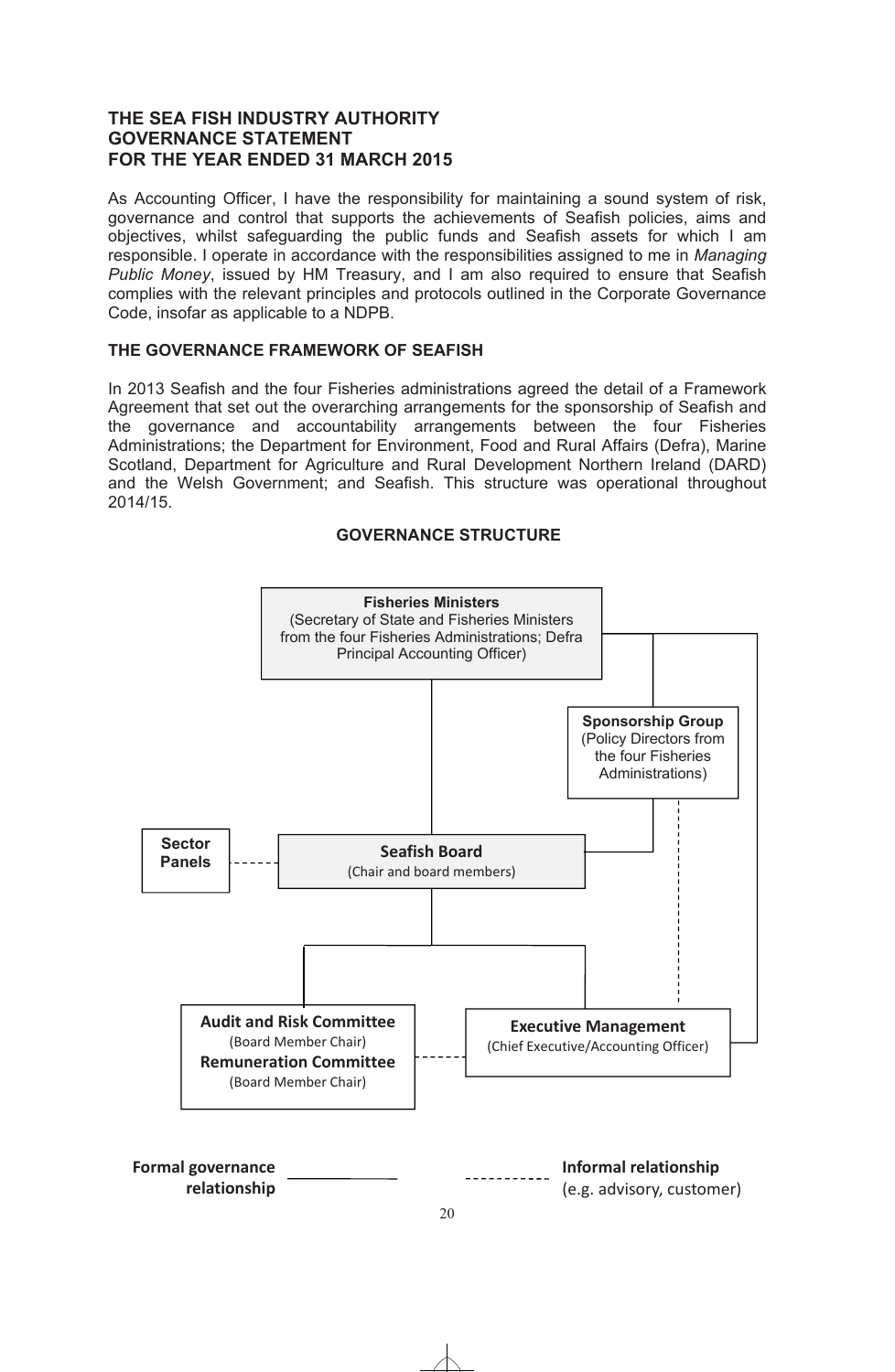Under the Framework Agreement, the Sponsorship Group, comprising policy directors from the four Administrations, manages the relationship with Seafish and the main sponsorship activities. Defra acts as the primary point of contact for Seafish in dealing with issues relating to sponsorship, finance, corporate governance and performance; and liaises with the other administrations as appropriate. Routine policy issues are handled through bilateral engagement between policy leads in the relevant Administrations and Seafish.

The Framework Agreement also sets out the governance structure for Seafish, including the role of the three Sector Panels providing advice to the Seafish Board on work priorities.

The four Administrations appoint the Seafish Board. The Board provides strategic direction and leadership; drives performance and holds the Executive to account against its corporate plans, and ensures that the Ministers are kept informed of any changes which are likely to impact on the strategic direction of Seafish.

Members of the three advisory Sector Panels are appointed by Seafish. The aim of the Panels is to enable greater representation and influence of the industry in defining Seafish work programmes. The three Panels represent the following sectors: Domestic and Export; Processing and Import; Consumer and Supply Chain.

The Seafish Board agrees the strategy and corporate objectives for the organisation and the Sector Panels and the Seafish Executive then develop specific strategies and costed work programmes against these objectives. The Panel Chairs attend Board meetings and provide a valuable channel of communication between Seafish, the Panel members and the wider audience.

# **THE BOARD**

As stated in the directors' report on page 9, there were nine non-executive Board Members during the year, four of whom were independent members, the remaining five being from the seafood industry. The Board met four times during the year and all meetings were properly conducted and minuted. The Panel Chairs, the Chief Executive and two Executive Directors attend and participate in all Board meetings*.* The Board meets in closed session where appropriate.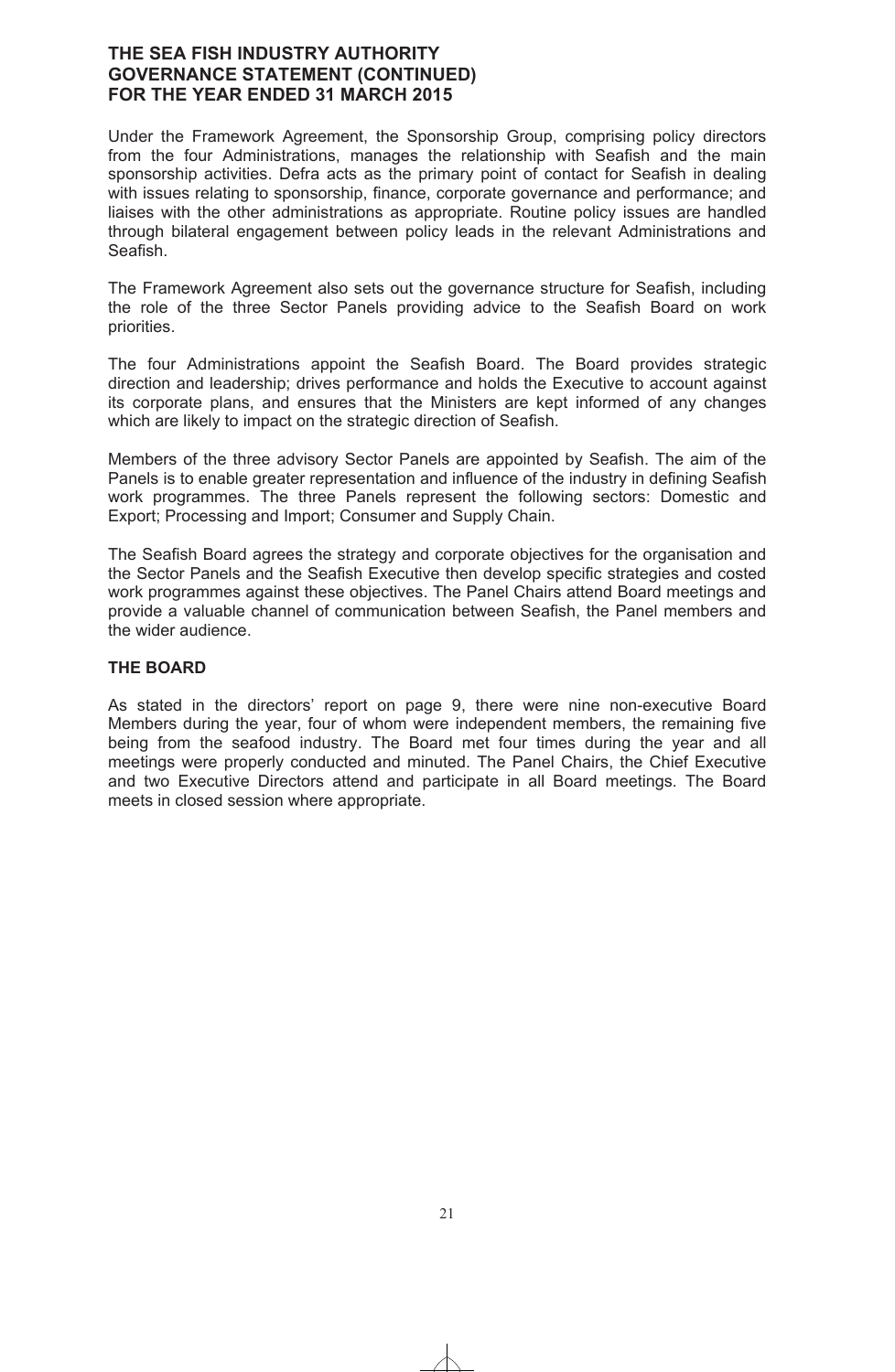# **BOARD MEETINGS**

The meeting attendance records for Board Members during 2014/15 are detailed in the table below:

|                               | Board          |                | <b>ARC</b>  |                | RemCom         |                | Possible | Attended       |
|-------------------------------|----------------|----------------|-------------|----------------|----------------|----------------|----------|----------------|
| <b>Board Member</b>           | Possible       | Attended       | Possible    | Attended       | Possible       | Attended       | Total    | Total          |
|                               |                |                |             |                |                |                |          |                |
| Elaine Hayes (Chair)          | 4              | 4              | 0           | 0              | $\Omega$       | 0              | 4        | $\overline{4}$ |
| Jane Ryder OBE (Deputy Chair) | 4              | 4              | 3           | 3              | $\overline{2}$ | 2              | 9        | 9              |
| Clare Dodgson                 | 4              | $\overline{2}$ | 0           | 0              | $\overline{2}$ | $\overline{2}$ | 6        | $\overline{4}$ |
| Peter Hajiperis               | $\overline{4}$ | $\overline{2}$ | 0           | 0              | $\overline{2}$ | $\overline{2}$ | 6        | $\overline{4}$ |
| Philip Huggon                 | 4              | 4              | 3           | 3              | $\Omega$       | 0              |          | 7              |
| <b>Michael Kaiser</b>         | 4              | 3              | 0           | 0              | $\Omega$       | 0              | 4        | 3              |
| <b>Mike Park</b>              | 4              | 3              | 3           | $\overline{2}$ | $\Omega$       | 0              |          | 5              |
| Stephen Parry                 | 4              | $\overline{2}$ | 3           | 3              | $\Omega$       | 0              |          | 5              |
| James Wilson                  | 4              | 3              | $\mathbf 0$ | 0              | $\Omega$       | 0              | 4        | 3              |

The Seafish Board considers standard items that include the reports from Executive Directors, the risk register, health and safety update, and reports from the committees and any ad hoc sub-groups. All papers presented to the Board or any of its committees are validated by the relevant executive director.

During 2014/15, the Seafish Board considered the following significant items:

# • **Value for Money**

The Board endorsed a Value for Money strategy that had previously been approved by ARC.

# • **Change management**

The Board were also briefed by Remuneration Committee (RemCom) regarding the progress of the change management programme.

#### • **Corporate Plan**

The Board approved the Corporate Plan for 2015/18 that was issued to the four Administrations for approval.

# • **Various staff policies**

The Board endorsed the following revised policies that had previously been approved by RemCom: whistle blowing, anti-bribery, equality, and bullying and harassment.

#### **Conflicts of interest**

Board members are required to declare any direct or indirect interest in any item on the agenda before the board meeting begins. Any declaration will be noted in the minutes and the member will not take part in any deliberation or decision making process. If deemed appropriate by the Chair, they may also be asked to withdraw from the meeting during consideration of the business to which the conflict relates.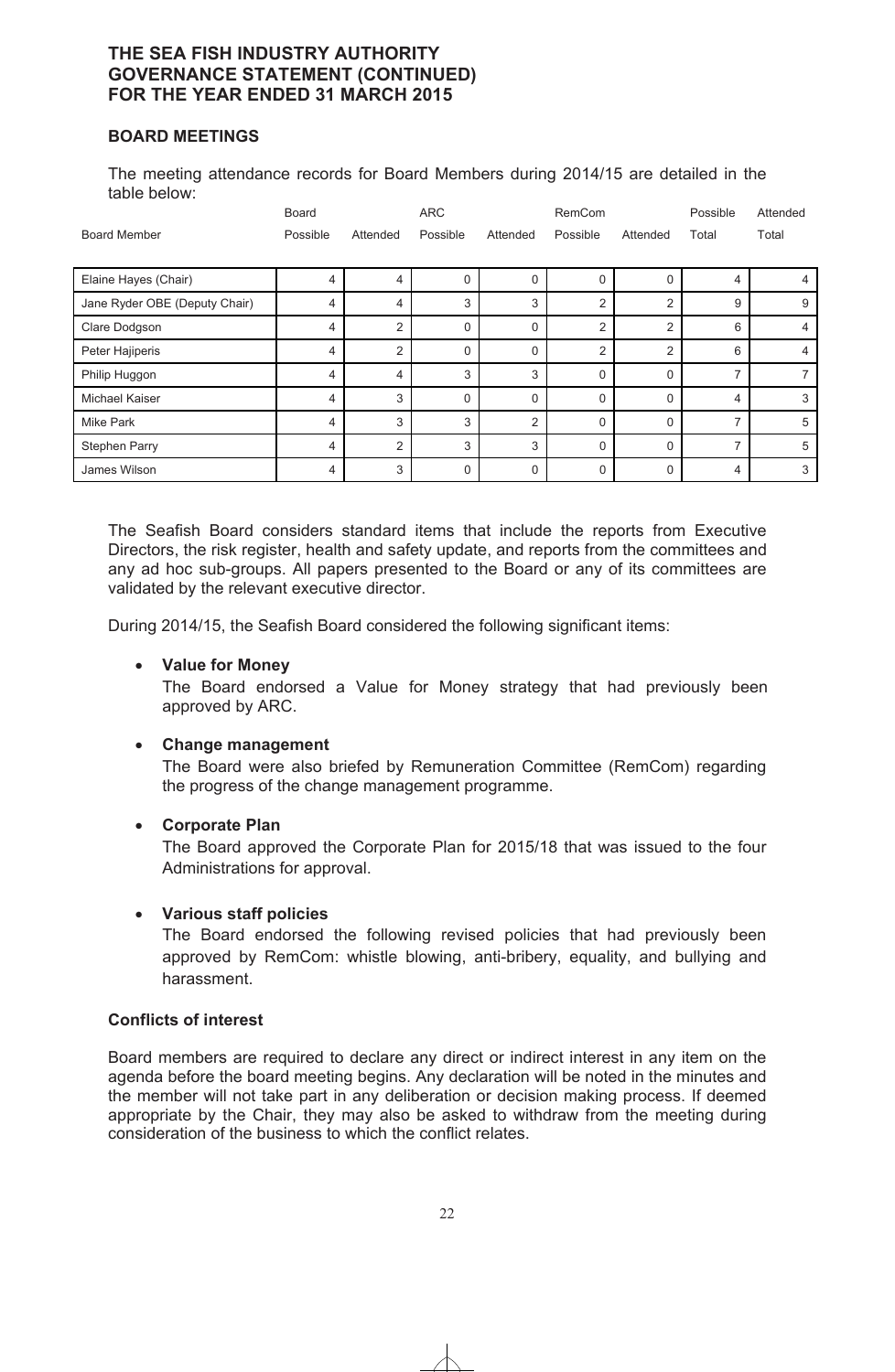# **Board effectiveness**

As noted above, the Board met four times during the year and identified and considered various issues with the significant ones as noted above. The Board was supported by the work carried out by both the Audit and Risk Committee and the Remuneration Committee.

In the previous year, the Board agreed five objectives covering their roles in ensuring good governance, strategic leadership and delivery from Seafish, and also covering their relationship with the wider industry and each other. The role at Board meetings of the Panel Chairs was clarified in a written position agreed by Board members and Panel Chairs, which explained that there were circumstances where the Seafish Board would meet without the attendance of the Panel Chairs. The base assumption would be that Panel Chairs would attend all Board meetings, but they could be excluded, for example, to allow private discussion on issues of Board governance.

In line with best practice, the Board conducted a self-assessment exercise in April 2015, which was facilitated by the NAO. The Board considered that they were effective with minor areas for improvement which are being addressed.

# **AUDIT AND RISK COMMITTEE (ARC)**

The ARC was chaired by the Seafish Deputy Chair and included three other non-executive members. The role of ARC is to independently contribute to the Board's overall process for ensuring that an effective internal control system is maintained.

This committee met three times during the year, with the attendance as noted on page 22.

During 2014/15, this committee has:

- Considered the Annual Report and Accounts for the year to 31 March 2014.
- Had assurance from a follow up internal audit on project management that reported that all previous recommendations had been implemented.
- Considered an internal audit report on accounting systems and controls that identified 2 medium and 3 low level recommendations that have all been agreed and are being implemented.
- Considered an internal audit of the procurement systems that reported four medium and one low priority recommendations. All of the recommendations were agreed and are being implemented.
- Reviewed a Value for Money Strategy that was subsequently approved by the Board.
- Considered that the governance of the organisation has become stronger, giving more assurance to the Board and the Accounting Officer
- Continued with the approach of differentiating between less formal drill downs, which are staff led and likely to identify aspects needing further development, and more formal internal audit work which tests and validates systems.

The new risks identified by ARC during the year, are the same as those identified by the Board, and are noted in the Key Risks under the Risk and Control Framework.

Overall, ARC has continued to be able to deliver on a significant and valuable programme of activity, and acknowledges that the underlying systems have improved considerably with a more reliable framework of assurance in place at the end of 2014/15.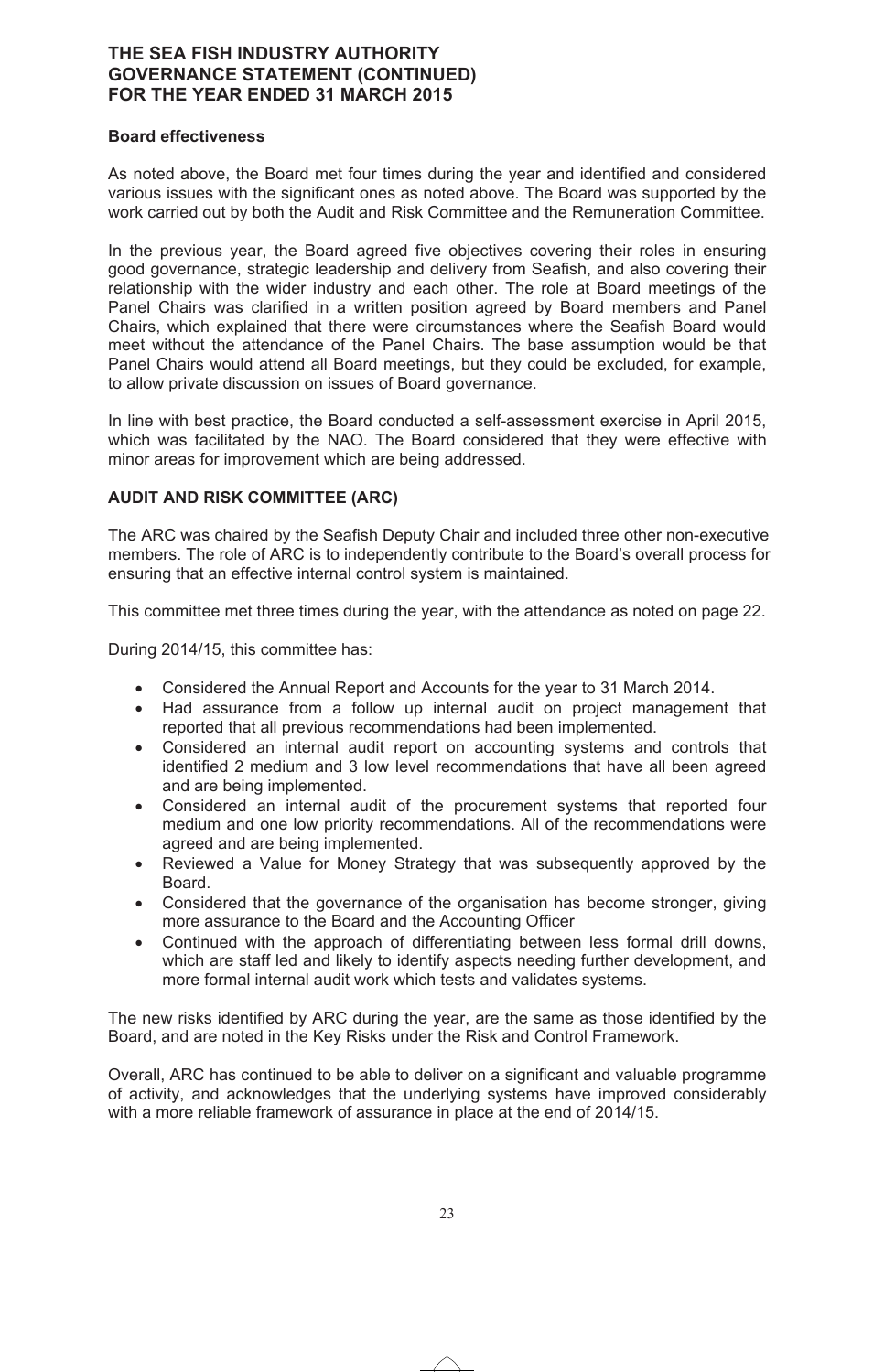# **ARC effectiveness**

In line with best practice, ARC undertook a self-evaluation of its performance in February 2015. It was agreed ARC had achieved a great deal over the year, was a well-functioning committee, and had been very effective.

# **REMUNERATION COMMITTEE**

The Remuneration Committee is chaired by the Seafish Deputy Chair and includes two other non-executive members. The role of the Remuneration Committee is to advise the Board on matters of staff remuneration, performance management and other systems and processes relating to staff management and welfare, attraction, retention and development, contributing to the Board's corporate role.

The Remuneration Committee met three times during the year and has:

- considered staff development and training.
- continued with the oversight of the internal change management programme that was introduced in 2013/14 to ensure that the momentum on progress is not lost.
- agreed the scoping of internal audit work relating to evaluate the effectiveness of the performance management system introduced in April 2014.
- reviewed various staff policies.

# **Significant issues**

For 2014/15 the same significant issues were noted as identified by ARC and the Board, and these are noted in the Key Risks under the Risk and Control Framework.

# **RISK AND CONTROL FRAMEWORK**

# **Risk management strategy**

Seafish revised its risk management strategy in 2013/14, embedding risk management in the business processes. The benefits of the improved strategy and systems have been seen in 2014/15. Risk management has become very robust during the year, with risks being considered and added to the risk register where relevant. In 2014/15 we have seen this process operating much more fluidly, resulting in a 'live' approach. This has been a significant improvement to the way this operated in previous years.

The approach taken is that:

- identification and assessment of risks is embedded at all levels throughout the organisation. Risks are considered at all stages of establishing and implementing corporate strategy and operational plans.
- risks are grouped and assessed as either strategic or operational risks.
- once the risks are identified, they are evaluated in terms of probability of the risk occurring, and potential impact should the risk occur.
- significant risks are entered on the risk register.
- the risk register has named risk owners.
- all significant risks have an action plan to mitigate or eliminate the risk as appropriate.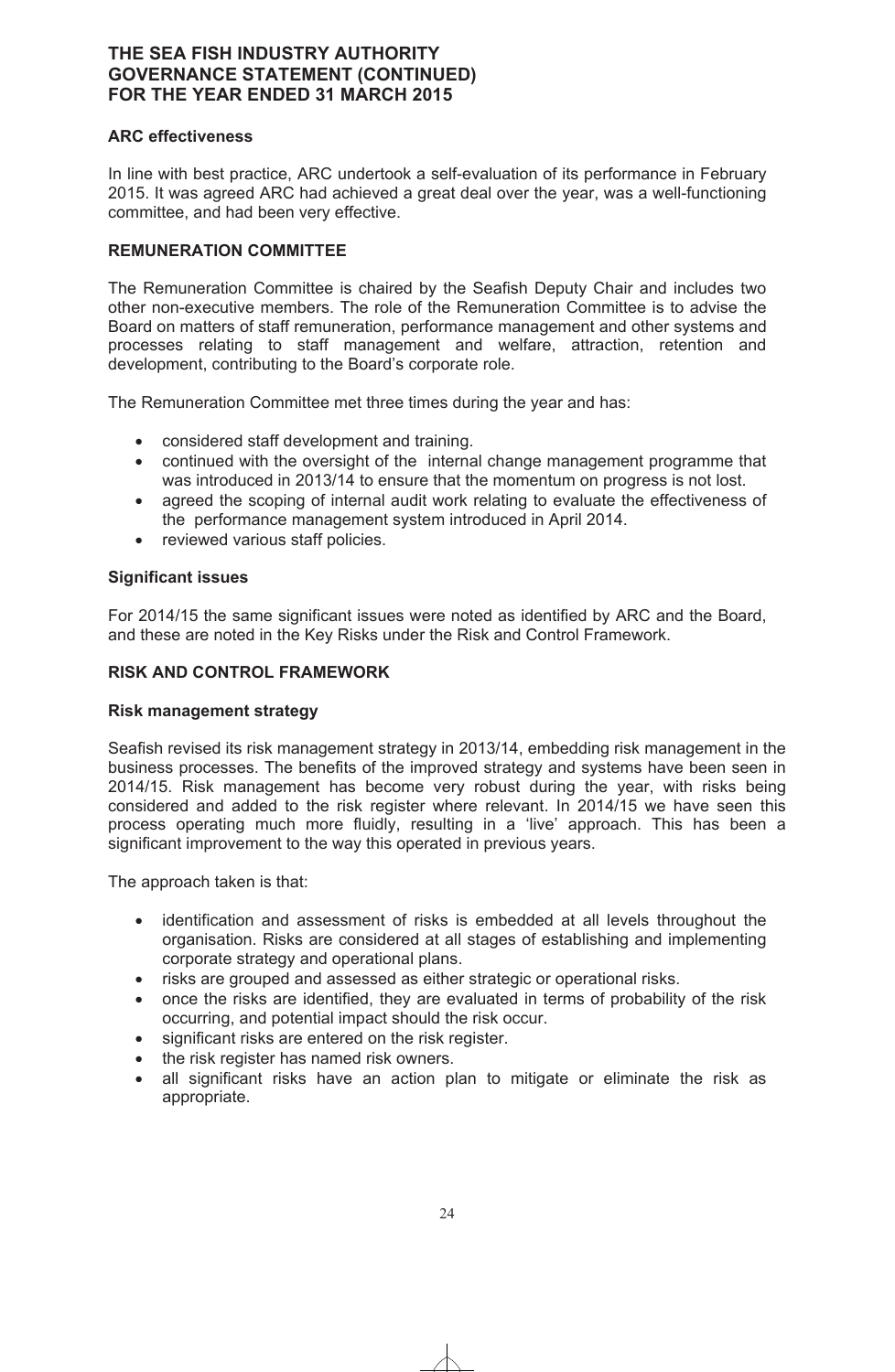- To monitor changes and check progress of mitigation measures, the risk register is reviewed by the Executive on a quarterly basis, and at least twice a year by the ARC.
- The Board reviews the risk register at least twice a year, and once a year carries out an in-depth review of all risks.

# **Key risks**

• During 2013/14, the Board and ARC identified a key risk as being the change to the constitution of the UK and the potential impact on Seafish. This risk has now been replaced with the following new risk as a result of the publication of the Smith Commission Report.

Although the Smith Commission report did not specifically mention Seafish, it did make note of the role of levy bodies. The resultant policy paper "Scotland in the UK: An Enduring Settlement" did address Seafish and proposed discussion on how the governance arrangements for the levy can ensure that spend between the four administrations is transparent and equitable. The Fisheries Administrations are now carrying out this discussion and the likely changes to the future structure and governance of Seafish is now recognised as a new risk.

• A risk identified since the year end is that the CEO and Chair are both leaving Seafish within 6 months of each other, and this potential disruption gives a new risk to operational delivery and ongoing governance.

# **INFORMATION MANAGEMENT**

The Head of Information Services is responsible for the management of information within Seafish. Information assets have been reviewed and information asset owners identified. All staff have been made aware of their responsibilities in information management and data protection. Systems to ensure the appropriate protection of data held by Seafish are in place, including systems to protect data during transport or transfer to other sites or organisations. Seafish's approach to the management of security risks is proportionate to the nature of the risks, and controls are in place to ensure that all information is handled securely. There were no reported data losses in the course of the year**.** 

#### **COMPLIANCE WITH CORPORATE GOVERNANCE CODE**

Seafish complies with the relevant principles and protocols outlined in the Corporate Governance Code, with no known exceptions.

Seafish received no ministerial directions in 2014/15.

#### **Conclusion**

The governance arrangements of Seafish have continued to improve over the course of 2014/15, and support the delivery of essential operations and services for the sea fish industry.

**P Williams – Chief Executive 5th October 2015**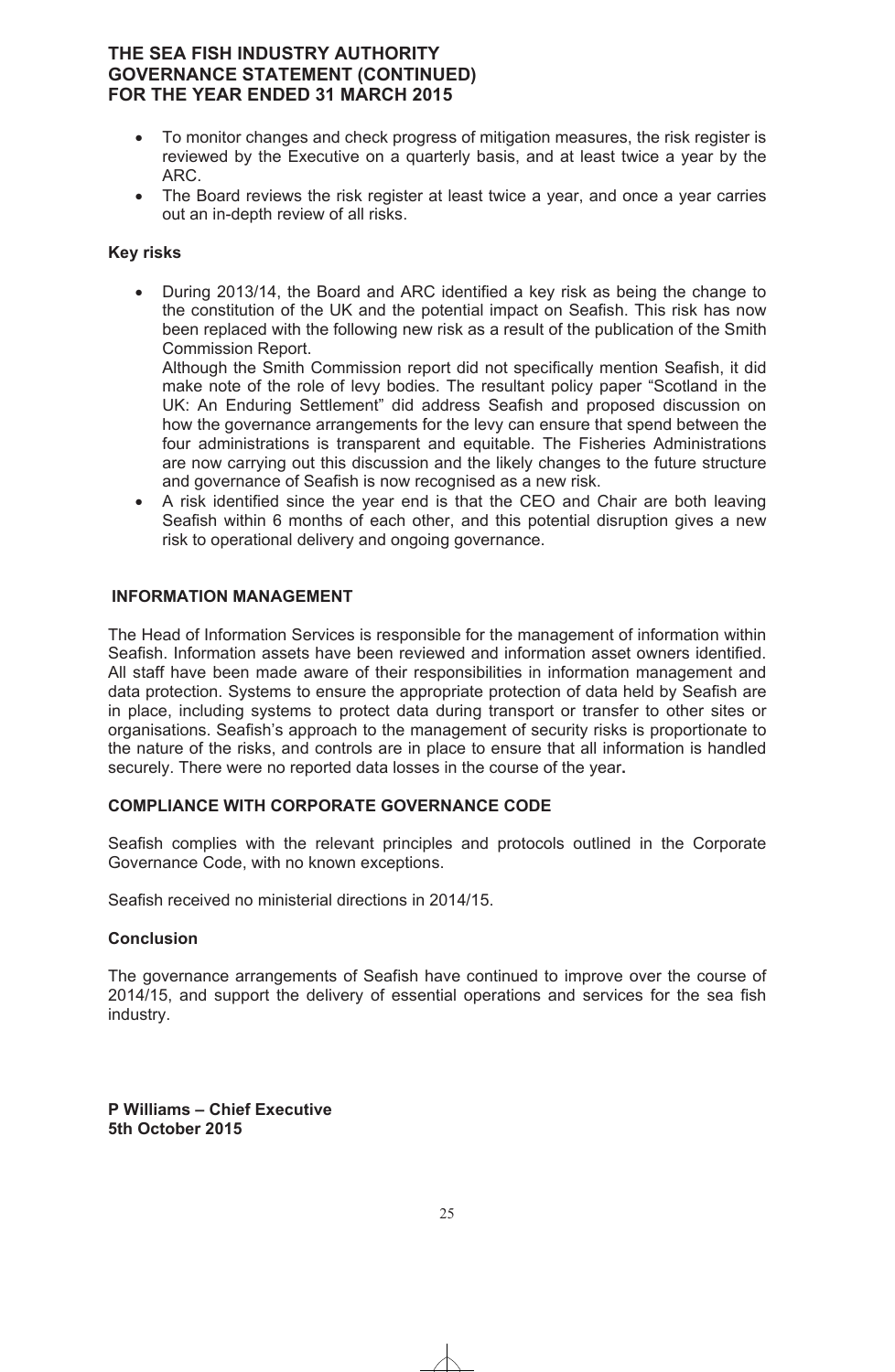# **THE AUDIT REPORT OF THE COMPTROLLER AND AUDITOR GENERAL TO THE HOUSES OF PARLIAMENT AND THE SCOTTISH PARLIAMENT**

I have audited the financial statements of the Sea Fish Industry Authority for the year ended 31 March 2015 under the Fisheries Act 1981. These comprise the Statements of Comprehensive Net Expenditure, Financial Position, Cash Flows, Taxpayers' Equity and the related notes. These financial statements have been prepared under the accounting policies set out within them. I have also audited the information in the Remuneration Report that is described in that report as having been audited.

#### **Respective responsibilities of the Sea Fish Industry Authority, the Accounting Officer and auditor**

As explained more fully in the Statement of Accounting Officer's Responsibilities**,** the Sea Fish Industry Authority and the Accounting Officer are responsible for the preparation of the financial statements and for being satisfied that they give a true and fair view. My responsibility is to audit the financial statements in accordance with the Fisheries Act 1981. I conducted my audit in accordance with International Standards on Auditing (UK and Ireland). Those standards require me and my staff to comply with the Auditing Practices Board's Ethical Standards for Auditors.

# **Scope of the Audit of the Financial Statements**

An audit involves obtaining evidence about the amounts and disclosures in the financial statements sufficient to give reasonable assurance that the financial statements are free from material misstatement, whether caused by fraud or error. This includes an assessment of: whether the accounting policies are appropriate to the Sea Fish Industry Authority's circumstances and have been consistently applied and adequately disclosed; the reasonableness of significant accounting estimates made by the Sea Fish Industry Authority; and the overall presentation of the financial statements. In addition I read all the financial and non-financial information in the Annual Report to identify material inconsistencies with the audited financial statements. If I become aware of any apparent material misstatements or inconsistencies I consider the implications for my report.

In addition, I am required to obtain evidence sufficient to give reasonable assurance that the expenditure and income reported in the financial statements have been applied to the purposes intended by Parliament and the financial transactions conform to the authorities that govern them.

# **Opinion on Regularity**

In my opinion, in all material respects the expenditure and income have been applied to the purposes intended by Parliament and the financial transactions conform to the authorities which govern them.

# **Opinion on financial statements**

In my opinion:

• the financial statements give a true and fair view of the state of the Sea Fish Industry Authority's affairs as at 31 March 2014 and of the net expenditure for the year then ended; and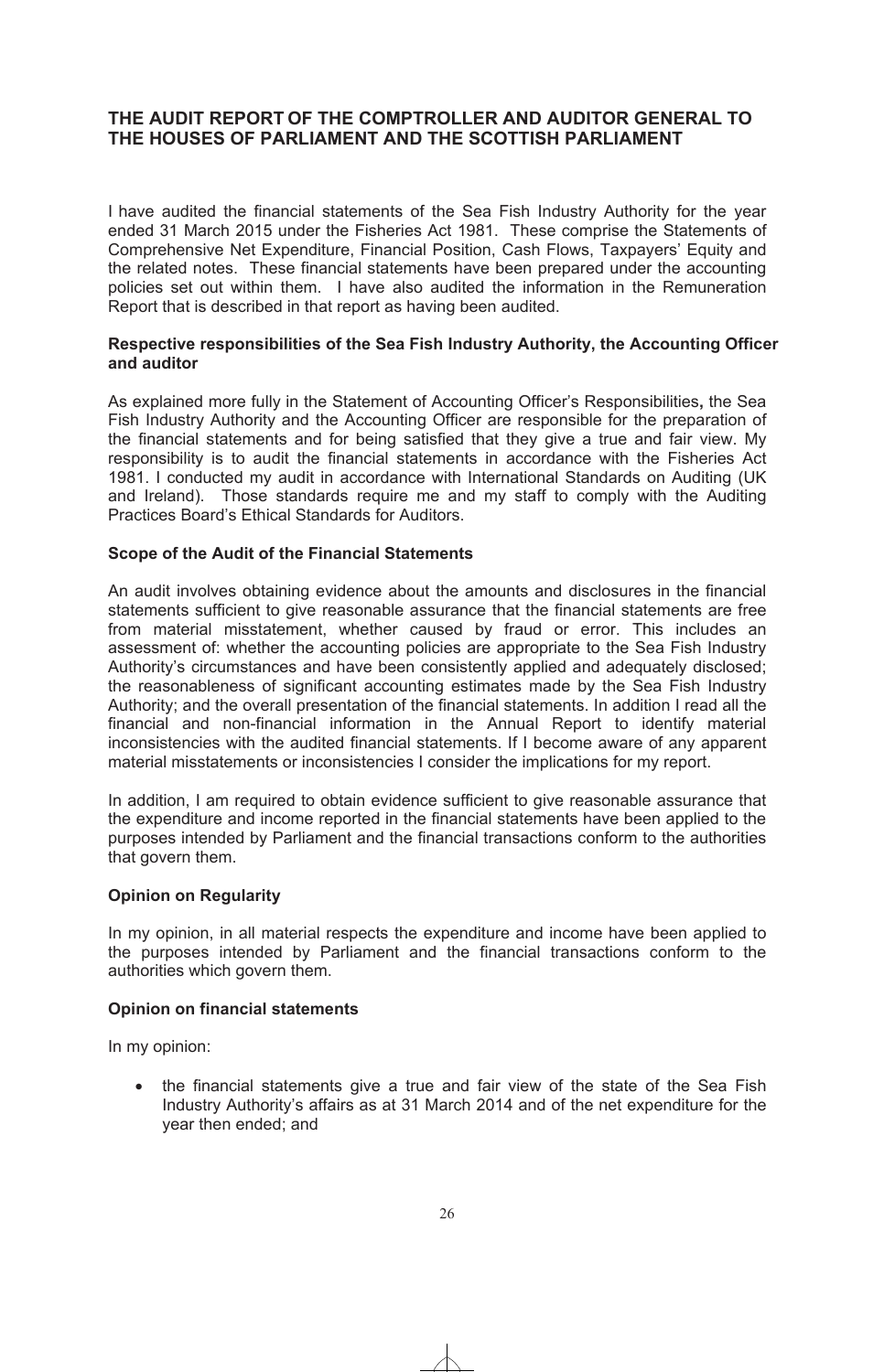• the financial statements have been properly prepared in accordance with the Fisheries Act 1981 and Secretary of State directions issued thereunder.

# **Opinion on other matters**

In my opinion:

- the part of the Remuneration Report to be audited has been properly prepared in accordance with the Fisheries Act 1981 and Secretary of State directions issued thereunder; and
- the information given in the foreword, strategic report and directors' report for the financial year for which the financial statements are prepared is consistent with the financial statements.

#### **Matters on which I report by exception**

I have nothing to report in respect of the following matters which I report to you if, in my opinion:

- adequate accounting records have not been kept; or
- the financial statements and the part of the Remuneration Report to be audited are not in agreement with the accounting records or returns; or
- I have not received all of the information and explanations I require for my audit; or
- the Governance Statement does not reflect compliance with HM Treasury's guidance.

# **Sir Amyas C E Morse** 12th October 2015

#### **Comptroller and Auditor General**

National Audit Office 157-197 Buckingham Palace Road Victoria London SW1W 9SP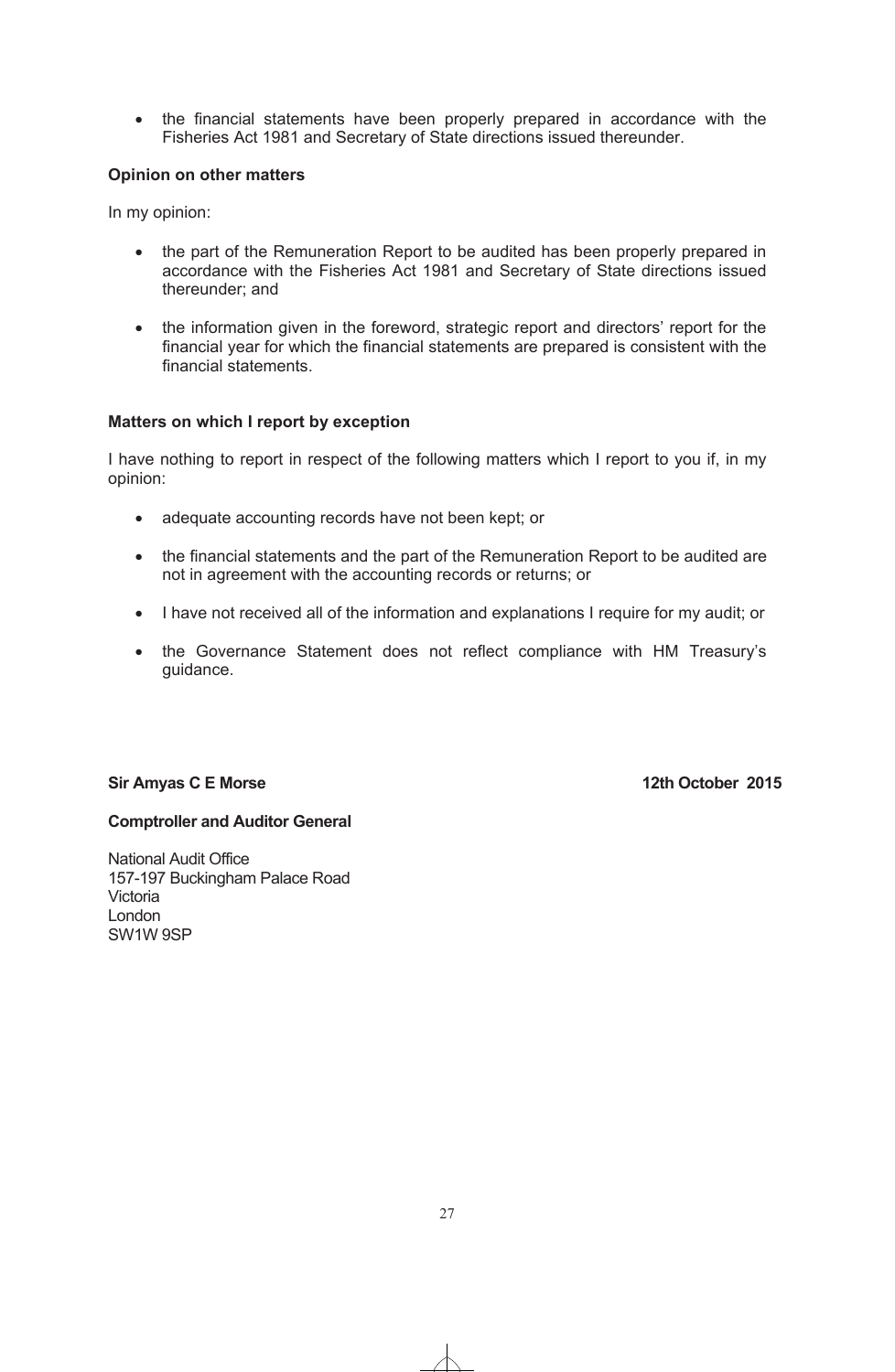# **THE SEA FISH INDUSTRY AUTHORITY STATEMENT OF COMPREHENSIVE NET EXPENDITURE FOR THE YEAR ENDED 31 MARCH 2015**

|                                                                                                      |                 | 2014-15   | 2013-14  |
|------------------------------------------------------------------------------------------------------|-----------------|-----------|----------|
|                                                                                                      | <b>Note</b>     | £000      | £000     |
| <b>Expenditure</b>                                                                                   |                 |           |          |
| Staff costs                                                                                          | 4 <sub>b</sub>  | 3,510     | 3,176    |
| Redundancy costs                                                                                     | 4e              | 0         | 61       |
| IAS 19 pension charge                                                                                | 4c              | 372       | 443      |
| Depreciation and amortisation                                                                        | 5&6             | 146       | 110      |
| Other expenditure                                                                                    | 3               | 9,006     | 6,085    |
|                                                                                                      |                 | 13,034    | 9,875    |
|                                                                                                      |                 |           |          |
| <b>Income</b>                                                                                        |                 |           |          |
| Levy income                                                                                          | 2a              | (8, 301)  | (8,408)  |
| Project Income                                                                                       | 2 <sub>b</sub>  | (2,717)   | (1,798)  |
| Other Income                                                                                         | 2 <sub>b</sub>  | (612)     | (1,054)  |
|                                                                                                      |                 | (11, 630) | (11,260) |
| Net expenditure/(income)                                                                             |                 | 1,404     | (1, 385) |
| Interest receivable                                                                                  |                 | (73)      | (128)    |
| Financing expense on pension                                                                         |                 |           |          |
| scheme assets and liabilities                                                                        | 10 <sub>b</sub> | 395       | 398      |
| Net expenditure/(income) after interest                                                              |                 | 1,726     | (1, 115) |
| <b>Taxation</b>                                                                                      |                 | 15        | 26       |
| Net expenditure/(income) after taxation                                                              |                 | 1,741     | (1,089)  |
| <b>Other Comprehensive</b><br><b>Expenditure/(Income)</b><br>Actuarial loss/(gain) on pension scheme |                 |           |          |
| assets and obligations                                                                               | 10 <sub>c</sub> | 1,784     | (491)    |
| Net gain on revaluation of property, plant and<br>equipment                                          |                 |           |          |
|                                                                                                      | 5               | (83)      | 0        |
| <b>Total Comprehensive Net expenditure/(Income)</b>                                                  |                 | 3,442     | (1,580)  |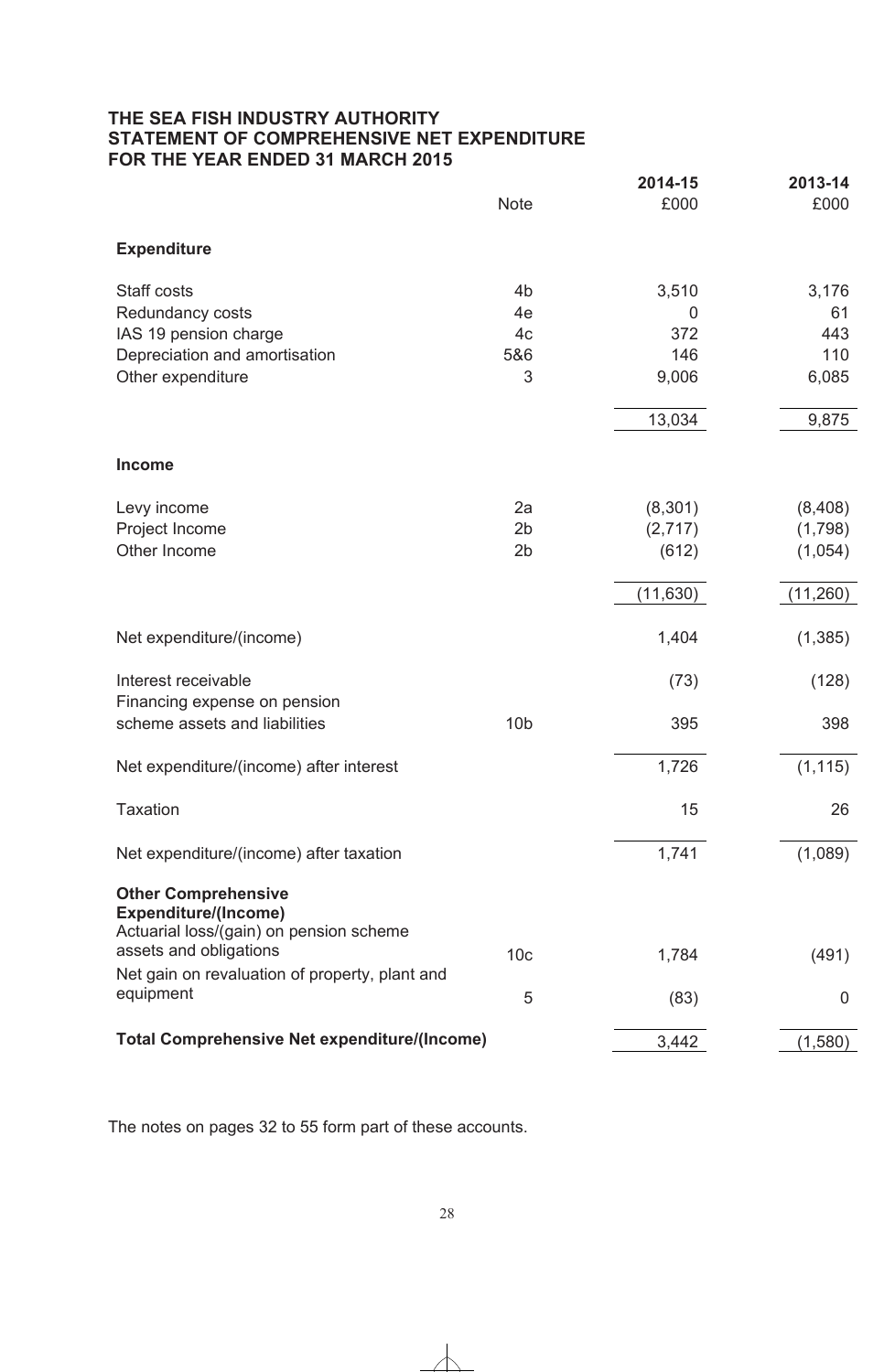# **THE SEA FISH INDUSTRY AUTHORITY STATEMENT OF FINANCIAL POSITION AS AT 31 MARCH 2015**

|                                                                   |             |          | 31 March  |          | 31 March |
|-------------------------------------------------------------------|-------------|----------|-----------|----------|----------|
|                                                                   |             |          | 2015      |          | 2014     |
|                                                                   | <b>Note</b> |          | £000      |          | £000     |
| <b>Non-current assets</b>                                         |             |          |           |          |          |
| Property, plant and equipment                                     | 5           |          | 1,028     |          | 983      |
| Intangible assets                                                 | 6           |          | 45        |          | 84       |
| Total non-current assets                                          |             |          | 1,073     |          | 1,067    |
| <b>Current assets</b>                                             |             |          |           |          |          |
| Trade and other receivables                                       | 8           | 3,813    |           | 2,948    |          |
| Cash and cash equivalents                                         | 14          | 10,034   |           | 10,887   |          |
| <b>Total current assets</b>                                       |             |          | 13,847    |          | 13,835   |
| <b>Total assets</b>                                               |             |          | 14,920    |          | 14,902   |
|                                                                   |             |          |           |          |          |
| <b>Current liabilities</b>                                        |             |          |           |          |          |
| Trade and other payables                                          | 9           | (2, 543) |           | (1, 205) |          |
| <b>Total current liabilities</b>                                  |             |          | (2, 543)  |          | (1,205)  |
| Non-current assets plus net                                       |             |          |           |          |          |
| current assets                                                    |             |          | 12,377    |          | 13,697   |
|                                                                   |             |          |           |          |          |
| <b>Non-current liabilities</b><br>Provisions - non-funded pension |             |          |           |          |          |
| liabilities                                                       | 10          | (4,260)  |           | (4,076)  |          |
| <b>Pension liabilities</b>                                        | 10          | (7, 450) |           | (5, 594) |          |
| <b>Total non-current liabilities</b>                              |             |          | (11, 710) |          | (9,670)  |
| <b>Assets less liabilities</b>                                    |             |          | 667       |          | 4,027    |
|                                                                   |             |          |           |          |          |
| <b>Reserves</b>                                                   |             |          |           |          |          |
| Revaluation reserve                                               |             |          | 119       |          | 104      |
| General fund                                                      |             |          | 7,998     |          | 9,517    |
| Pensions reserve                                                  |             |          | (7, 450)  |          | (5,594)  |
|                                                                   |             |          | 667       |          | 4,027    |

# **P.Williams - Chief Executive 5th October 2015**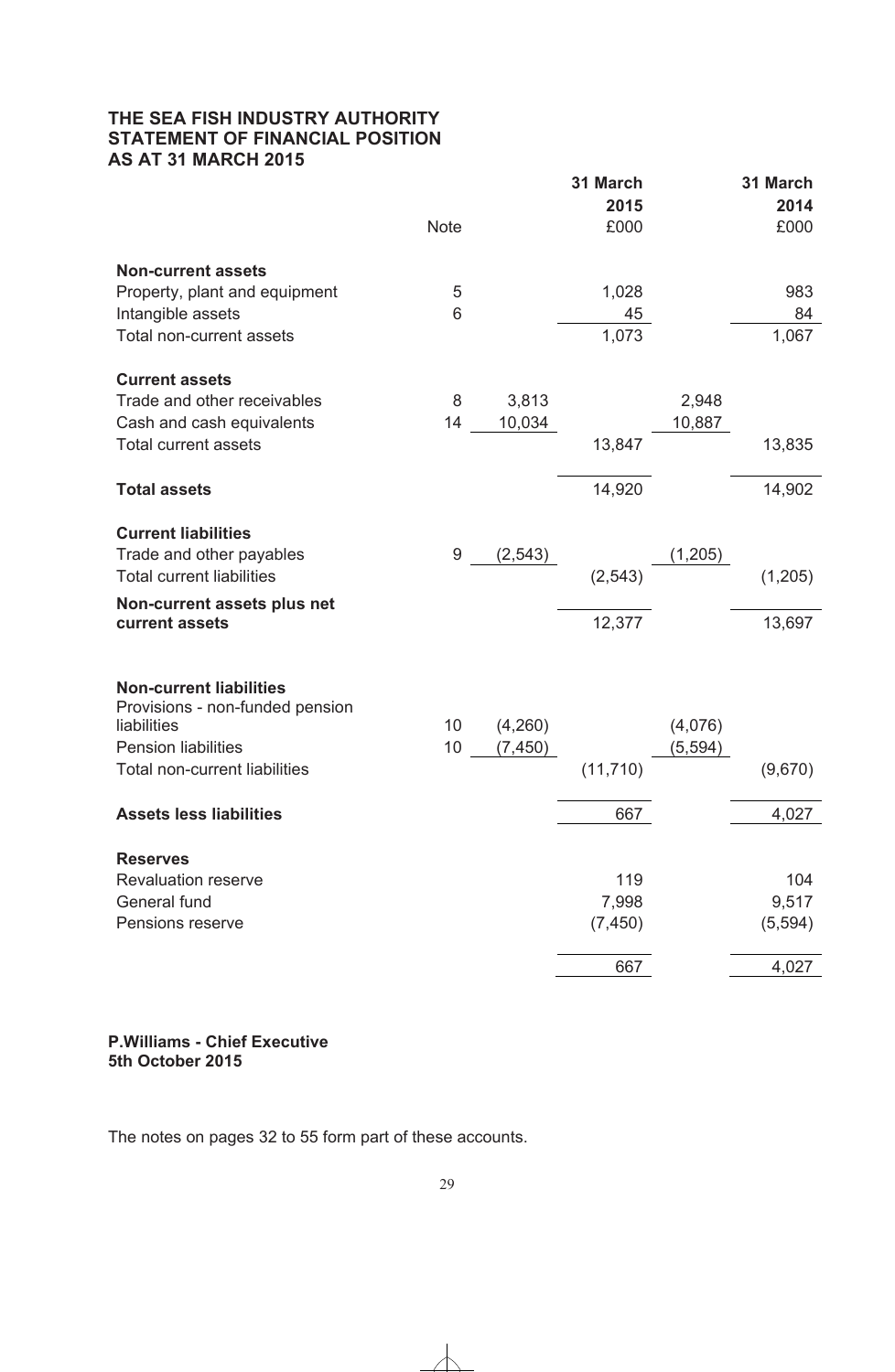# **THE SEA FISH INDUSTRY AUTHORITY STATEMENT OF CASH FLOWS FOR THE YEAR ENDED 31 MARCH 2015**

|                                                                       |             | 2014-15 | 2013-14 |
|-----------------------------------------------------------------------|-------------|---------|---------|
|                                                                       | <b>Note</b> | £000    | £000    |
| Cash flows from operating activities                                  |             |         |         |
| Net (expenditure)/income                                              |             | (1,404) | 1,385   |
| Depreciation and amortisation                                         | 5&6         | 146     | 110     |
| (Increase)/decrease in trade receivables                              | 8           | (865)   | 479     |
| Increase/(decrease) in trade payables                                 | 9           | 1,338   | (940)   |
| Use of provisions                                                     |             | 145     | 430     |
| Board remuneration paid by Defra                                      |             | 67      | 67      |
| Defined pension contributions paid                                    | 10          | (284)   | (273)   |
| Corporation tax paid                                                  |             | (15)    | (31)    |
| Net cash inflow/(outflow) from operating activities                   |             | (872)   | 1,227   |
| <b>Cash flows from investing activities</b>                           |             |         |         |
| Interest received                                                     |             | 73      | 226     |
| Purchase of property, plant and equipment                             | 5&6         | (54)    | (98)    |
| Net cash inflow from investing activities                             |             | 19      | 128     |
|                                                                       |             |         |         |
| Net (decrease)/increase in cash and<br>cash equivalents in the period |             | (853)   | 1,355   |
| Cash and cash equivalents at the                                      |             |         |         |
| beginning of the period                                               | 14          | 10,887  | 9,532   |
| Cash and cash equivalents at the                                      |             |         |         |
| end of the period                                                     | 14          | 10,034  | 10,887  |

# **Cash reserves policy**

Seafish should always have cash reserves, including long term deposits, of an amount no less than the sum of the non-funded pension liability (£4.260m at 31 March 2015), a six month operating cushion of £3.900m and general working capital of £1.000m. This totals £9.160m and is covered by the cash balance of £10m at 31 March 2015.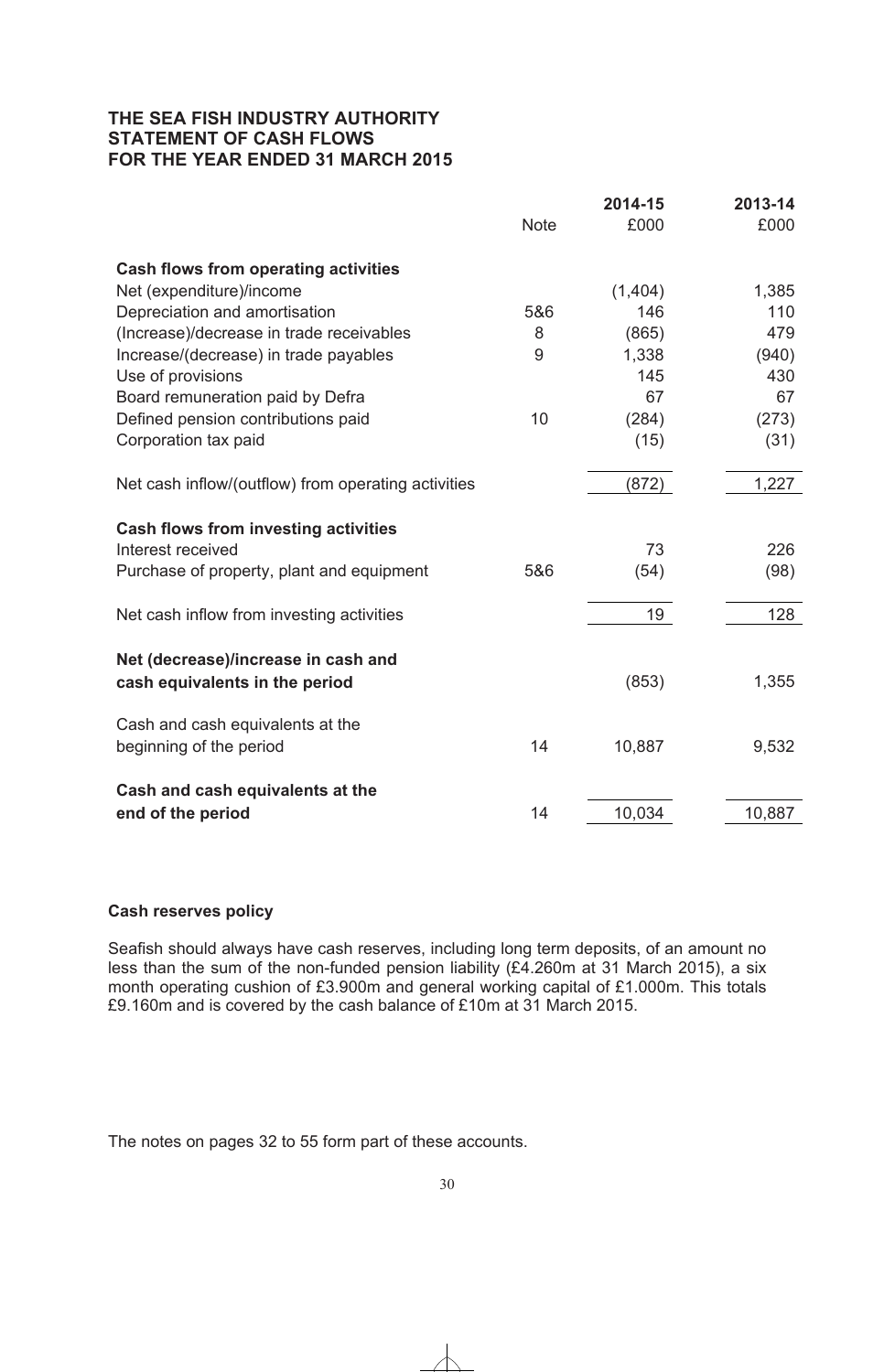# **THE SEA FISH INDUSTRY AUTHORITY STATEMENT OF CHANGES IN TAXPAYERS' EQUITY FOR THE YEAR ENDED 31 MARCH 2015**

|                                                                                      | Revaluation<br>Reserve | General<br>Fund | Pension<br>Reserve | Total<br><b>Reserves</b> |
|--------------------------------------------------------------------------------------|------------------------|-----------------|--------------------|--------------------------|
|                                                                                      | £000                   | £000            | £000               | £000                     |
| <b>Balance at 1 April 2013</b>                                                       | 104                    | 7,618           | (5, 342)           | 2,380                    |
| <b>Changes in taxpayers' equity</b><br>for 2013/14                                   |                        |                 |                    |                          |
| Transfers between reserves<br>Actuarial gain on pension scheme                       | 0                      | 743             | (743)              | 0                        |
| assets and obligations                                                               | $\Omega$               | $\Omega$        | 491                | 491                      |
| Notional charge to Defra                                                             | 0                      | 67              | 0                  | 67                       |
| Retained net income                                                                  | 0                      | 1,089           | 0                  | 1,089                    |
| <b>Balance at 31 March 2014</b>                                                      | 104                    | 9,517           | (5, 594)           | 4,027                    |
| <b>Balance at 1 April 2014</b><br><b>Changes in taxpayers' equity</b><br>for 2014/15 | 104                    | 9,517           | (5, 594)           | 4,027                    |
| Transfers between reserves<br>Actuarial loss on pension scheme                       | 0                      | 72              | (72)               | 0                        |
| assets and obligations                                                               | 0                      | 0               | (1,784)            | (1,784)                  |
| Notional charge to Defra                                                             | 0                      | 67              | 0                  | 67                       |
| Total net expenditure                                                                | 0                      | (1,741)         | 0                  | (1,741)                  |
| Gain on revaluation                                                                  | 15                     | 83              | $\overline{0}$     | 98                       |
| <b>Balance at 31 March 2015</b>                                                      | 119                    | 7,998           | (7, 450)           | 667                      |

#### **Pension Reserve**

The pension reserve represents the net liabilities on the West Yorkshire Pension Fund as funded by Seafish.

#### **Revaluation Reserve**

The revaluation reserve reflects the unrealised balance of revaluation adjustment to assets not taken through the Statement of Comprehensive Net Income.

#### **General Fund**

The general fund represents the total assets less liabilities of Seafish, to the extent that the total is not represented by other reserves.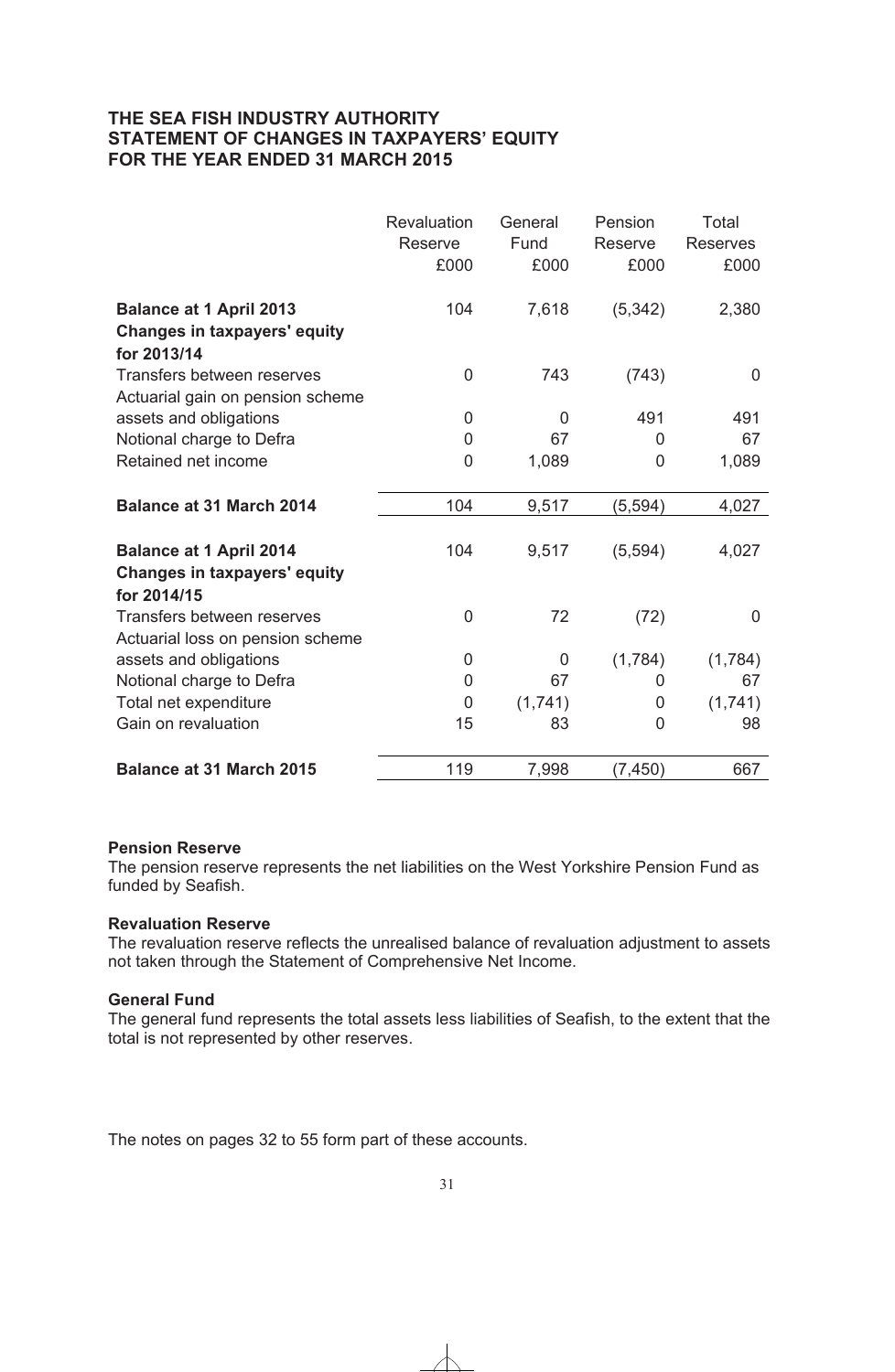# **1. Statement of accounting policies**

These financial statements have been prepared in accordance with the accounts direction issued by the Secretary of State for Environment, Food and Rural Affairs. The accounts direction requires compliance with HM Treasury's Financial Reporting Manual (FReM) and any other guidance issued by HM Treasury. The accounting policies contained in the FReM apply International Financial Reporting Standards (IFRS) as adapted or interpreted for the public sector. Where the FReM permits a choice of accounting policy, the accounting policy which is judged to be most appropriate to the particular circumstances of Seafish for the purpose of giving a true and fair view has been selected. The particular policies adopted by Seafish for its activities are described below. They have been applied consistently in dealing with items that are considered material to the accounts.

In the preparation of the financial statements, Seafish is required to make estimates and assumptions that affect the reported amounts of assets and liabilities, and the reported amount of income and expenditure. All estimates are based on knowledge of current facts and circumstances, assumptions concerning past events, and forecasts of future events.

The following areas represent significant judgements that Seafish has made in applying the accounting policies:

- Pension liabilities (reported in note 10). Independent and qualified actuaries assess the specific factors that influence the pension fund position such as mortality rates, the life expectancy and age of scheme members, prevailing interest and inflation rates, and projected returns on assets.
- The useful economic lives of property, plant and equipment, and intangible assets (see note 1.2)
- Within receivables there are accrued income balances relating to grants to be invoiced. These amounts are based on the project costs at the year end with the agreed grant percentage applied and a deduction for ineligible costs. There is a small element of judgement in assessing the ineligible costs.
- Within payables there are deferred income balances relating to amounts invoiced in advance of the work being carried out. These amounts are based on the percentage of uncompleted work against the income received, and there is an element of judgement assessing the stage of completion.
- Within receivables there is an amount in respect of levy debtors which is calculated using an estimation methodology as detailed in note 1.6.
- 1.1 Accounting convention

These accounts have been prepared on a going concern basis and under the historical cost convention modified to account for the revaluation of property, plant and equipment.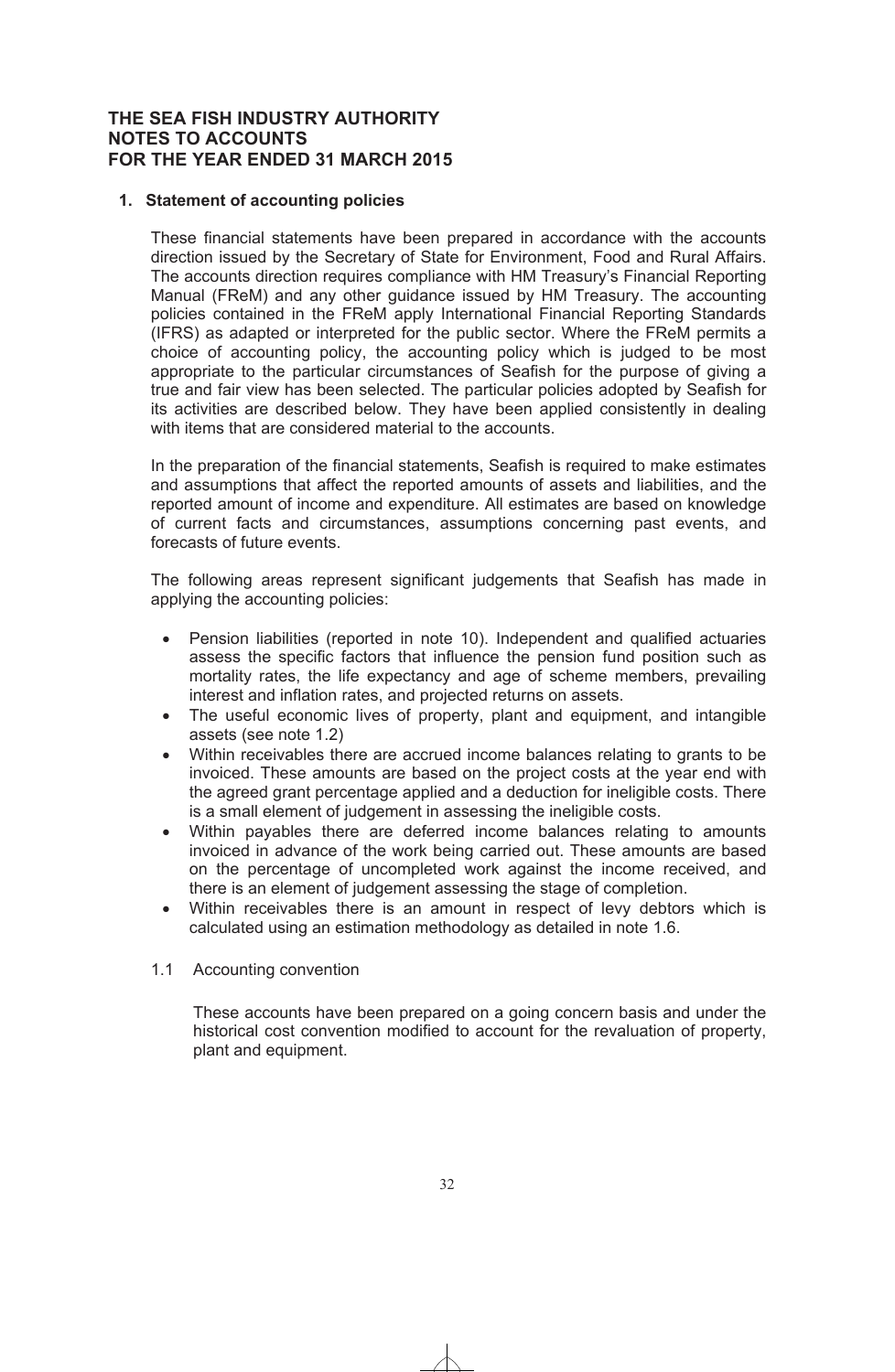#### 1.2 Property, plant and equipment

Land and buildings: the value to Seafish of land and buildings is included at Fair Value.

Land and buildings are valued by independent Chartered Surveyors every five years. A full valuation was last undertaken as at 31 March 2015. The valuation of £860,000 is incorporated in these accounts.

Other categories: due to the modest effect of revaluation and the continuing fall in the price of technology equipment, Seafish adopts a depreciated historical cost basis as a proxy for fair value.

The carrying values of assets are reviewed for impairment if events or changes in circumstances indicate that a provision for impairment may be required. Residual values are calculated at the prices prevailing at the date of acquisition or revaluation.

Expenditure in excess of £1,000 in respect of plant and equipment, and £800 in respect of computer costs, are capitalised. Expenditure below these levels may be capitalised if the criteria for initial capitalisation are met, that is if it is probable that the economic benefits will flow to Seafish, and that the cost of the expenditure can be reliably measured.

#### 1.3 Depreciation

Depreciation is calculated so as to write off the cost of those assets on a straight line basis over the useful economic lives of the assets concerned. The principal annual depreciation rates are as follows:

|                             | (% )      |
|-----------------------------|-----------|
| Furniture and equipment     | $10 - 20$ |
| Computer equipment          | -33       |
| Intangible asset — software | -33       |

Freehold buildings are depreciated over their estimated useful economic life. The buildings were valued in March 2015 with an estimated life of 30 years so the buildings are scheduled to be fully depreciated by 2045. Freehold land is not depreciated.

#### 1.4 Impairment

The carrying amounts of the tangible and finite-life intangible assets are reviewed at each reporting date, and the estimated recoverable amounts of the assets are compared to their carrying amounts. If the recoverable amount is less than the carrying amount then an impairment loss is immediately recognised. The recoverable amount is the greater of the fair value, less costs to sell, and the value in use. The value in use is an estimate of the future cash flow benefits expected to derive from the asset, discounted by a rate that reflects the current market assessments of the time value for money, and the risks specific to the asset.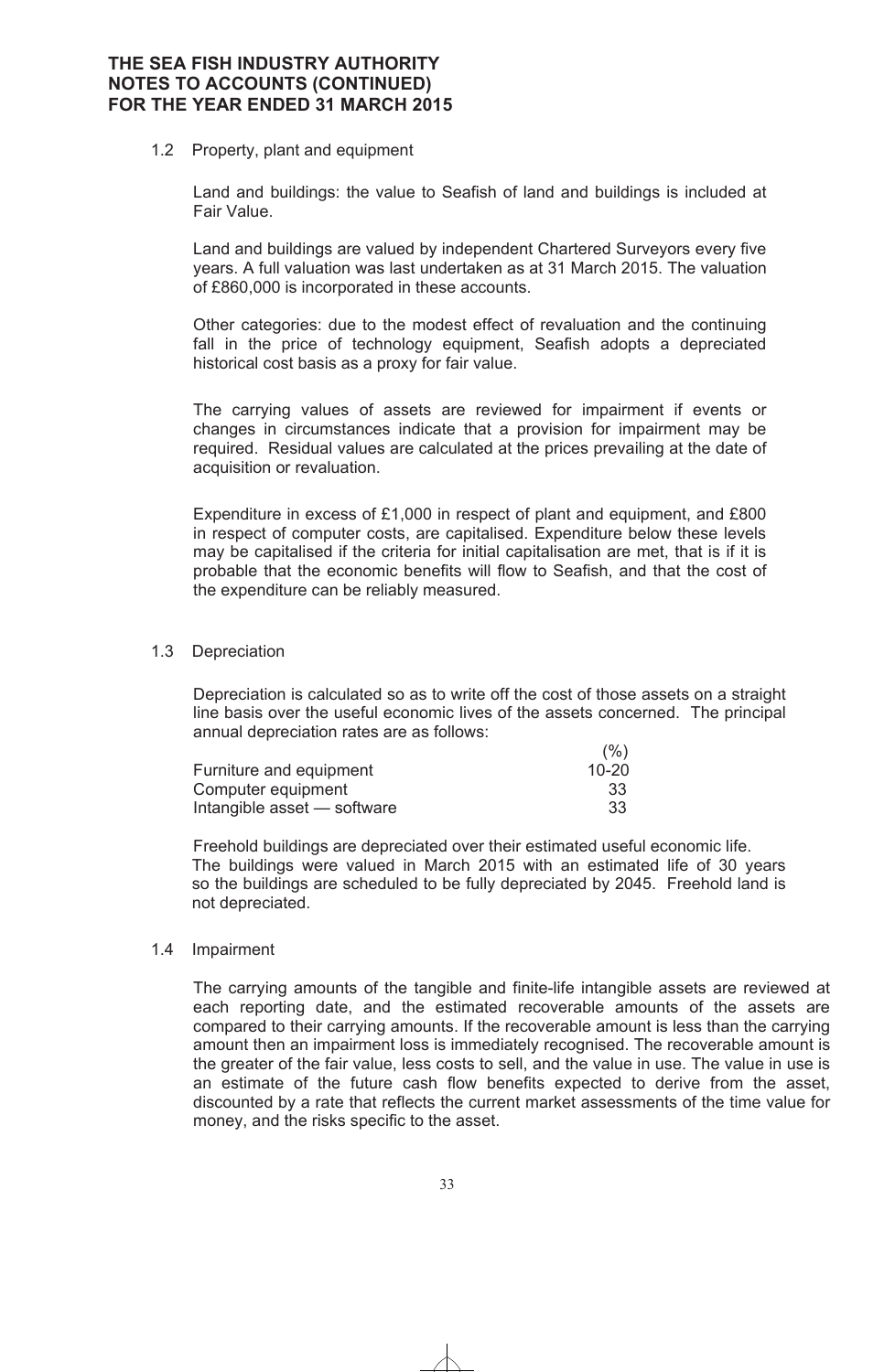#### 1.5 Intangible assets

Intangible assets acquired by Seafish are stated at fair value, due to the modest effect of revaluation and the continuing fall in the price of technology equipment. Seafish adopts a depreciated historical cost basis as a proxy for fair value.

#### 1.6 Operating income

Levy income is stated gross. Commission paid to agents for collecting levy income is included in other expenditure.

Revenue comprises levy income received which is raised on specified sea fish products and paid on a self-billing arrangement in arrears. Seafish recognises revenue when the amount of revenue can be reliably measured and it is probable that future economic benefits will flow to Seafish. In seeking to apply IAS 18 – Revenue Recognition, an estimation methodology is applied which reflects historic payment profiles. Seafish make all reasonable attempts to identify all liabilities but acknowledge that 100% compliance is unlikely to be achievable. The income reported in these accounts does not include any estimate for levy which might be legally payable but of which Seafish has no knowledge.

#### 1.7 Foreign exchange

Monetary assets and liabilities denominated in foreign currencies are translated at the rate of exchange ruling at 31 March 2015. Transactions in foreign currencies are translated at the rate ruling on the date of the transaction.

All foreign exchange differences are taken to the Statement of Comprehensive Net Expenditure in the year in which they arise.

#### 1.8 Leases

Costs payable under operating leases are charged to the Statement of Comprehensive Net Expenditure on a straight line basis over the lease term. There are no material assets held under finance leases.

#### 1.9 Financial instruments

Seafish has no borrowings and relies primarily on levy income for its cash requirements and is therefore not exposed to liquidity risks. Seafish has material deposits, and places funds, with the exception of daily working capital, on fixed rate deposits to minimise any interest rate risk. All material assets and liabilities are denominated in sterling so Seafish is not exposed to currency risk. Full disclosure required by IAS 32, IAS 39 and IFRS 7 is shown at note 13.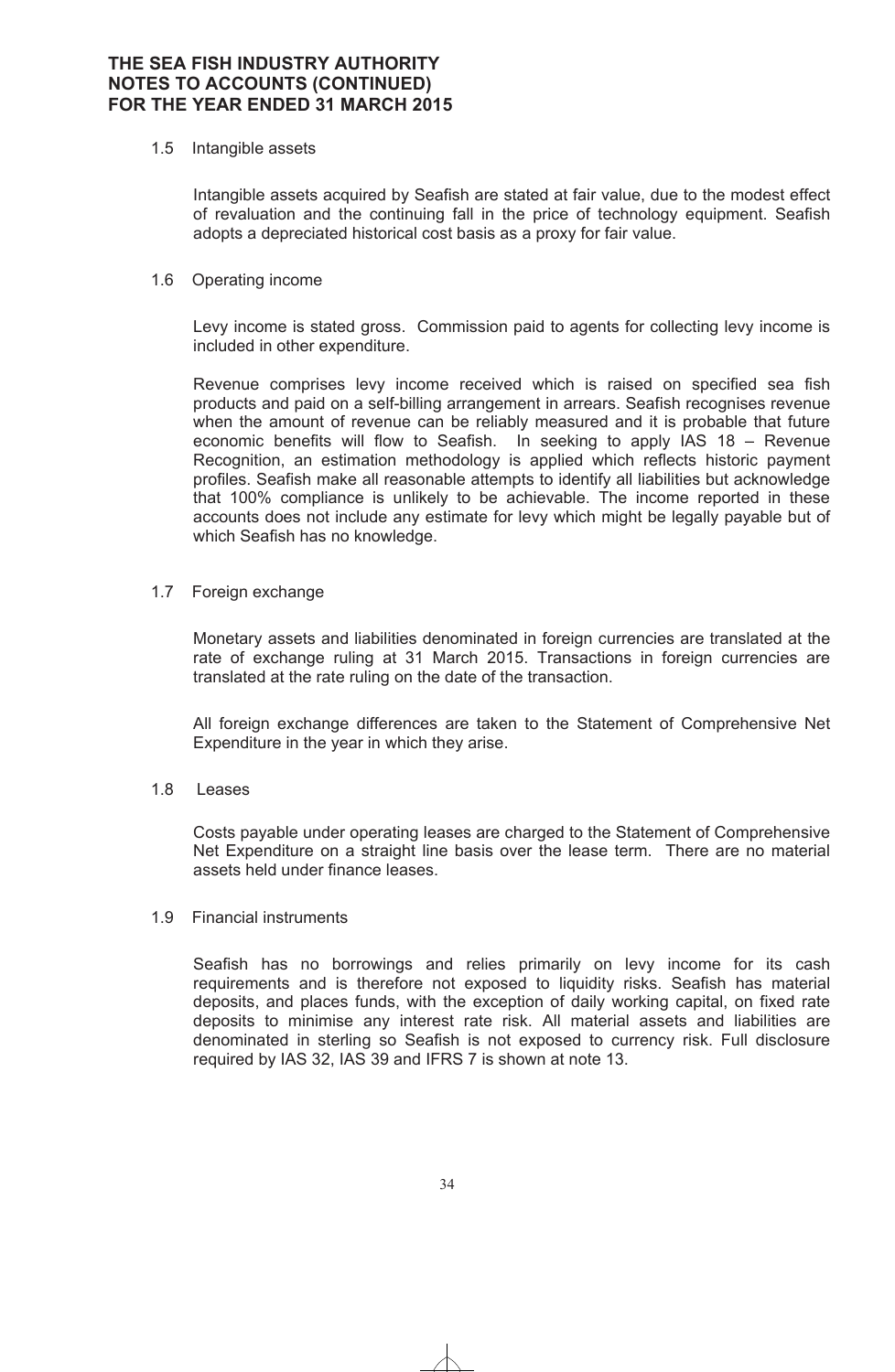#### 1.10 Grants receivables

Grants are of a revenue nature and are credited to income in the year in which they are receivable.

The European Union and United Kingdom Fisheries Departments reserve the right for grants to be repaid if during a period of six years from the date of final claim it is found that the conditions of grant were breached. Seafish has reviewed the need for a contingent liability in respect of grants receivable, and does not consider this necessary.

#### 1.11 Provisions

A provision is recognised where there is a legal or constructive obligation arising from past events and it is probable that Seafish will be required to settle the obligation. Future estimated costs are only discounted if material.

Contingent liabilities

In addition to contingent liabilities disclosed in accordance with IAS 37, Seafish discloses for parliamentary reporting and accountability purposes, certain contingent liabilities where the likelihood of a transfer of economic benefit is remote – unless disclosure of those remote liabilities is itself believed likely to increase the possibility of the liability being accrued or the value of these remote liabilities is not material. At 31 March 2015, Seafish had no contingent liabilities (31 March 2014: nil).

1.12 Corporation tax and value added tax

Under a specific agreement with the HM Revenue & Customs, the liability of Seafish for corporation tax is limited to the total of its net investment income (which excludes interest arising from loans to the industry) and its chargeable gains.

 Seafish is unable to recover Value Added Tax on the majority of its purchases. Expenditure shown in the accounts is therefore inclusive of this Value Added Tax.

#### 1.13 Staff costs

Holiday pay accrued by employees, but not taken by 31 March is provided for and included in the costs of the period.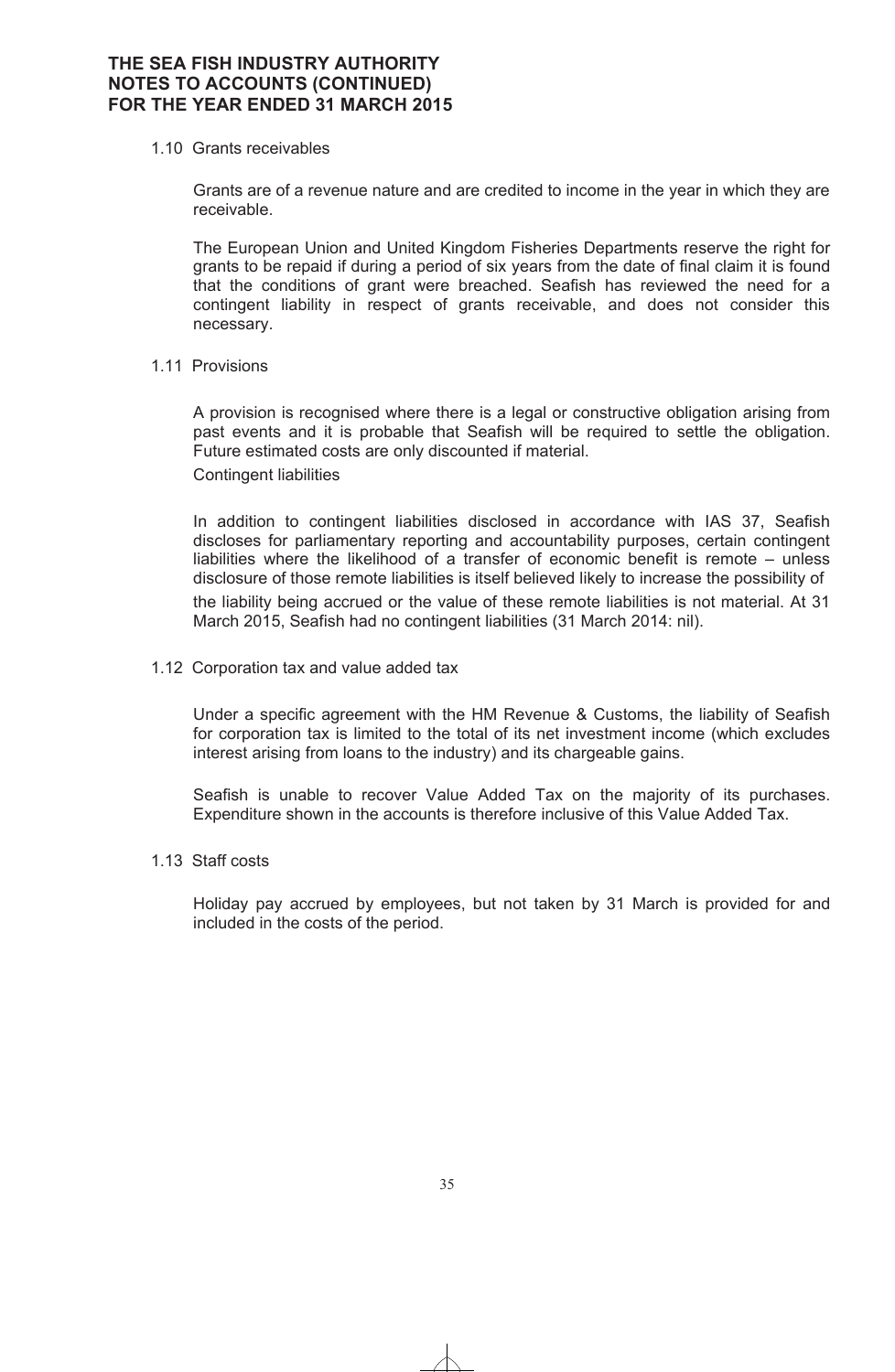# 1.14 Pensions

Seafish operates both defined benefit and contribution schemes for the benefit of employees.

i. Defined Benefit Schemes

For the defined benefit scheme, the cost of providing benefits is determined using the projected unit method, with actuarial valuations being carried out at each reporting date. Actuarial gains and losses are recognised in full in the period to which they relate in other comprehensive income/expenditure. The expected return on investment assets and the interest on liabilities are included in the finance charge and shown in the Statement of Comprehensive Net Expenditure. The current service costs are shown as the IAS19 pension adjustment under Expenditure in the Statement of Comprehensive Net Expenditure.

More detailed information can be found in note 10 to the accounts.

ii. Defined Contribution Schemes

Employees that joined Seafish after 1 April 2006 are eligible to join the defined contribution scheme administered by Legal and General Group. The amount charged as expenditure for this scheme represents the contributions payable by Seafish for the relevant accounting period.

1.15 Impending application of newly issued accounting standards not yet effective

All International Reporting Standards (IFRS), Interpretations and Amendments to Published Standards, effective at March 2015, have been adopted in these financial statements, taking into account the specific interpretations and adaptions included within the FReM.

Seafish has reviewed the IFRSs in issue but not yet effective, to determine if there is a requirement to make any disclosures. None are thought to be of significant impact to Seafish and no disclosures have been made.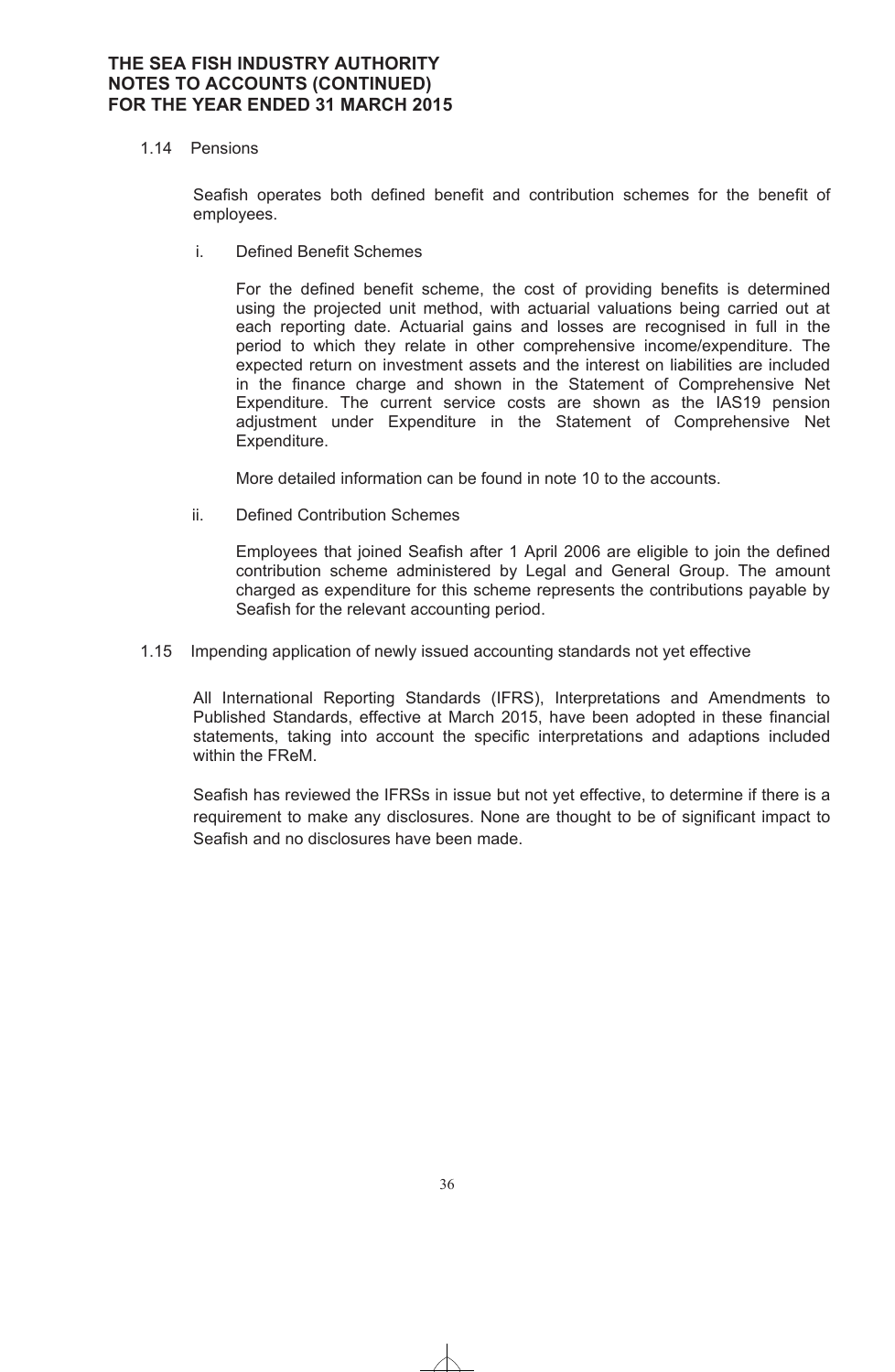- **2. Income**
	- **a) Levy Income**

| Fees and charges (recovered costs) |  |
|------------------------------------|--|
|------------------------------------|--|

|                                               |        | 2014-15 |           |
|-----------------------------------------------|--------|---------|-----------|
|                                               |        | Full    | Surplus   |
|                                               | Income | Cost    | (Deficit) |
|                                               | £000   | £000    | £000      |
| Levies collected under the Fisheries Act 1981 | 8,301  | 9,510   | (1.209)   |
|                                               |        |         |           |
|                                               |        | 2013-14 |           |
|                                               |        | Full    |           |
|                                               | Income | Cost    | Surplus   |
|                                               | £000   | £000    | £000      |
| Levies collected under the Fisheries Act 1981 | 8,408  | 7,102   | 1,306     |
|                                               |        |         |           |

Seafish sets its levy rates with due regard to HM Treasury's Fees, Charges and Levies guidance in Managing Public Money, with the financial objective of recovering all costs.

The information provided has been for fees and charges purposes and not for IFRS8 purposes.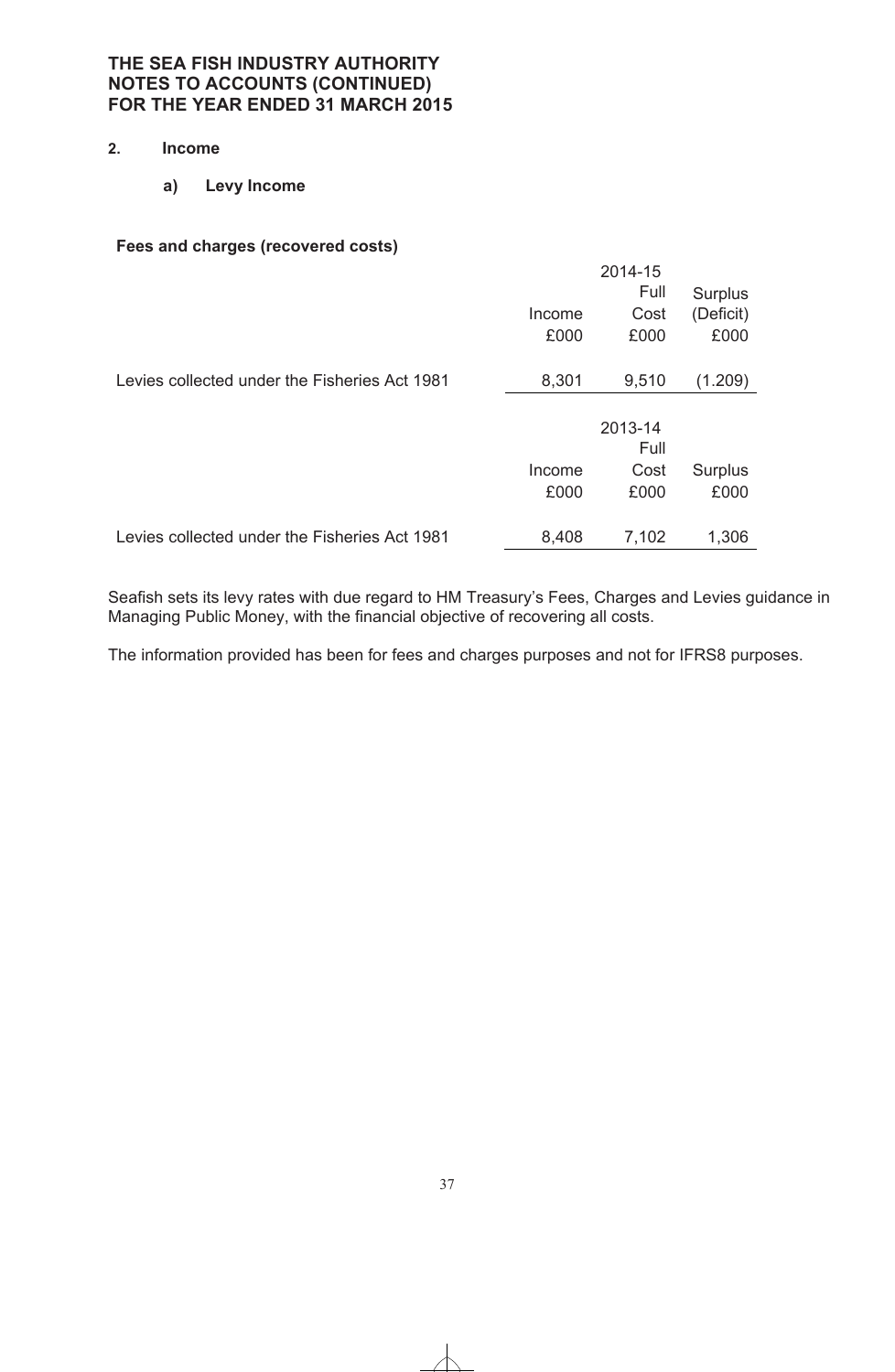# **b) Project and other income**

|                                        | 2014-15<br>£000 | 2013-14<br>£000 |
|----------------------------------------|-----------------|-----------------|
| <b>Project income</b>                  |                 |                 |
| EU                                     | 1,382           | 404             |
| Non EU                                 | 1,335           | 1,394           |
|                                        | 2,717           | 1,798           |
| <b>Other income</b>                    |                 |                 |
| Commercial income                      | 594             | 648             |
| Payment towards High Court legal costs | 0               | 400             |
| VAT recovery                           | 18              | 6               |
|                                        | 612             | 1,054           |
|                                        |                 |                 |
| <b>Total</b>                           | 3,329           | 2,852           |

# **3. Other expenditure**

Details of Seafish expenditure is made up as follows:

|                                    |         | 2014-15  | 2013-14  |
|------------------------------------|---------|----------|----------|
|                                    |         | £000     | £000     |
| <b>Project Activities</b>          | - EU    | $\Omega$ | 341      |
|                                    | - Other | 7,204    | 3,977    |
|                                    |         | 7,204    | 4,318    |
|                                    |         |          |          |
| <b>Commercial Activities</b>       | - EU    | 0        | $\Omega$ |
|                                    | - Other | 234      | 223      |
|                                    |         | 234      | 223      |
|                                    |         |          |          |
| <b>Location costs</b>              |         | 446      | 462      |
| Professional fees                  |         | 18       | 35       |
| Motor vehicle costs                |         | 135      | 154      |
| Other administration costs         |         | 120      | 111      |
| Travel & subsistence               |         | 150      | 122      |
| Staff training & recruitment       |         | 174      | 233      |
| Consultancy spend                  |         | 115      | 78       |
| Repairs & maintenance              |         | 14       | 6        |
| Computing costs                    |         | 117      | 79       |
| Increase in receivables impairment |         | 6        |          |
| Auditors remuneration              |         | 35       | 36       |
| Operating lease rental             |         | 238      | 227      |
|                                    |         | 1,568    | 1,544    |
| Total other expenditure            |         | 9,006    | 6,085    |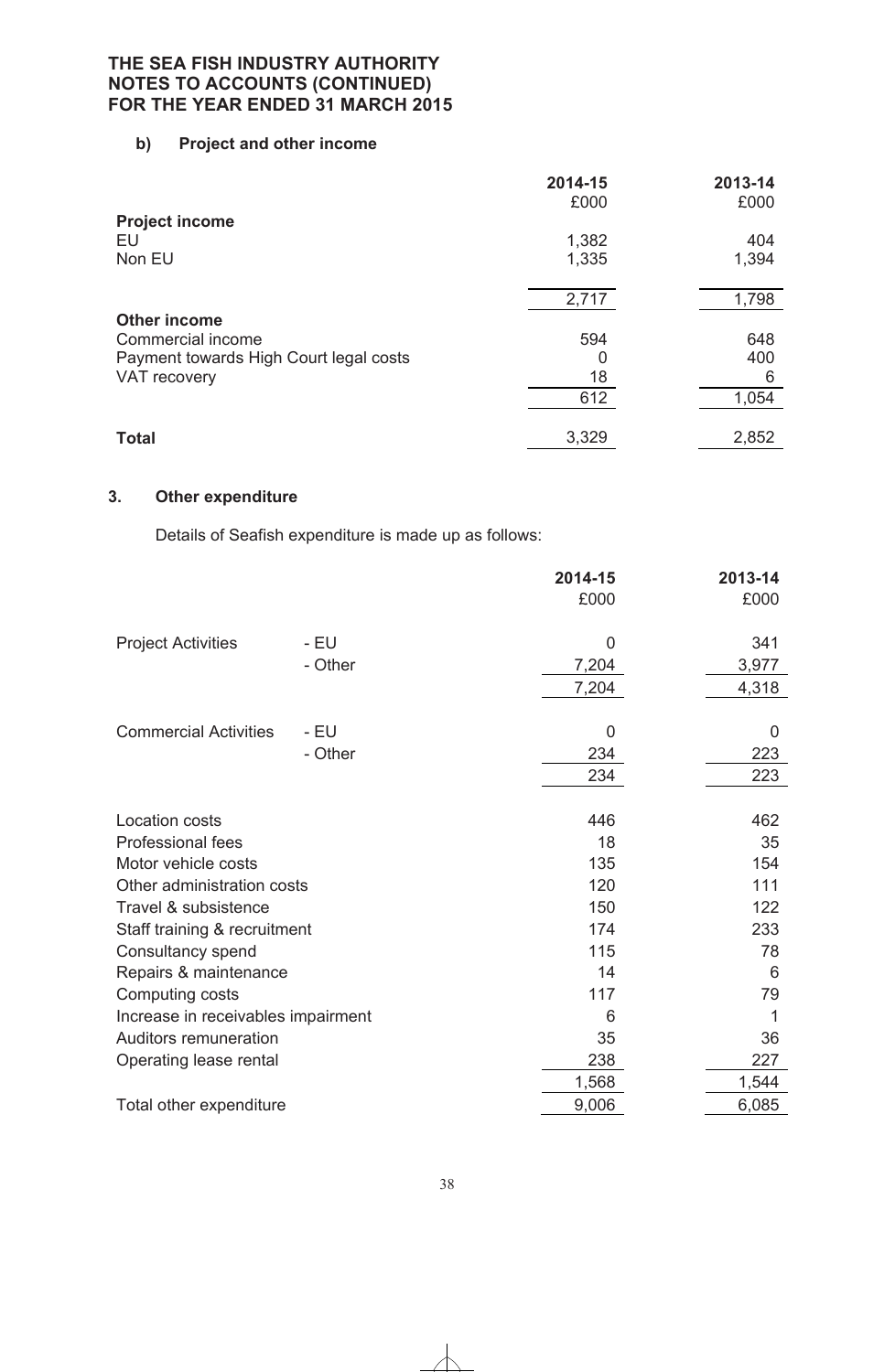# **4. Staff numbers and related costs**

**(a)** The average number of whole time equivalent staff employed by Seafish during the year is noted below.

|                             | Management and<br><b>Staff</b> |         |         | Agency & Temp<br><b>Contract Staff</b> |         | <b>Total Staff</b> |  |
|-----------------------------|--------------------------------|---------|---------|----------------------------------------|---------|--------------------|--|
|                             | 2014-15                        | 2013-14 | 2014-15 | 2013-14                                | 2014-15 | 2013-14            |  |
| Research                    | 36                             | 35      |         |                                        | 38      | 37                 |  |
| <b>Business development</b> | 24                             | 23      |         |                                        | 25      | 25                 |  |
| Corporate services          | 17                             | 15      |         |                                        | 19      | 16                 |  |
| <b>Board Members</b>        | 9                              | 9       |         |                                        |         | 9                  |  |
| <b>Panel Members</b>        | 11                             |         |         |                                        |         | 11                 |  |
|                             | 97                             | 93      |         |                                        | 102     | 98                 |  |

**(b)** Employment costs for the year, including Board Members, were as follows:

|                                            | Management and<br><b>Staff</b> |                 |                 | Agency & Temp<br><b>Contract Staff</b> |                 | <b>Total Staff</b> |  |
|--------------------------------------------|--------------------------------|-----------------|-----------------|----------------------------------------|-----------------|--------------------|--|
|                                            | 2014-15<br>£000                | 2013-14<br>£000 | 2014-15<br>£000 | 2013-14<br>£000                        | 2014-15<br>£000 | 2013-14<br>£000    |  |
| Gross salaries                             | 2,994                          | 2,654           | 108             | 81                                     | 3,102           | 2,735              |  |
| Social security costs                      | 261                            | 258             | 9               | 11                                     | 270             | 269                |  |
| Agency staff costs<br>Defined contribution | 0                              | 0               | 41              | 15                                     | 41              | 15                 |  |
| scheme costs<br>Defined benefit scheme     | 97                             | 64              | 0               | 0                                      | 97              | 64                 |  |
| past service costs                         | 0                              | 93              | 0               | 0                                      | 0               | 93                 |  |
|                                            | 3,352                          | 3,069           | 158             | 107                                    | 3,510           | 3,176              |  |
|                                            |                                |                 |                 |                                        |                 |                    |  |

The salaries of the non-executive directors are paid by Defra. The amount paid by Defra during the year to March 2015 amounted to £0.067m (2014: £0.067m), and is included as a notional cost in gross salaries above.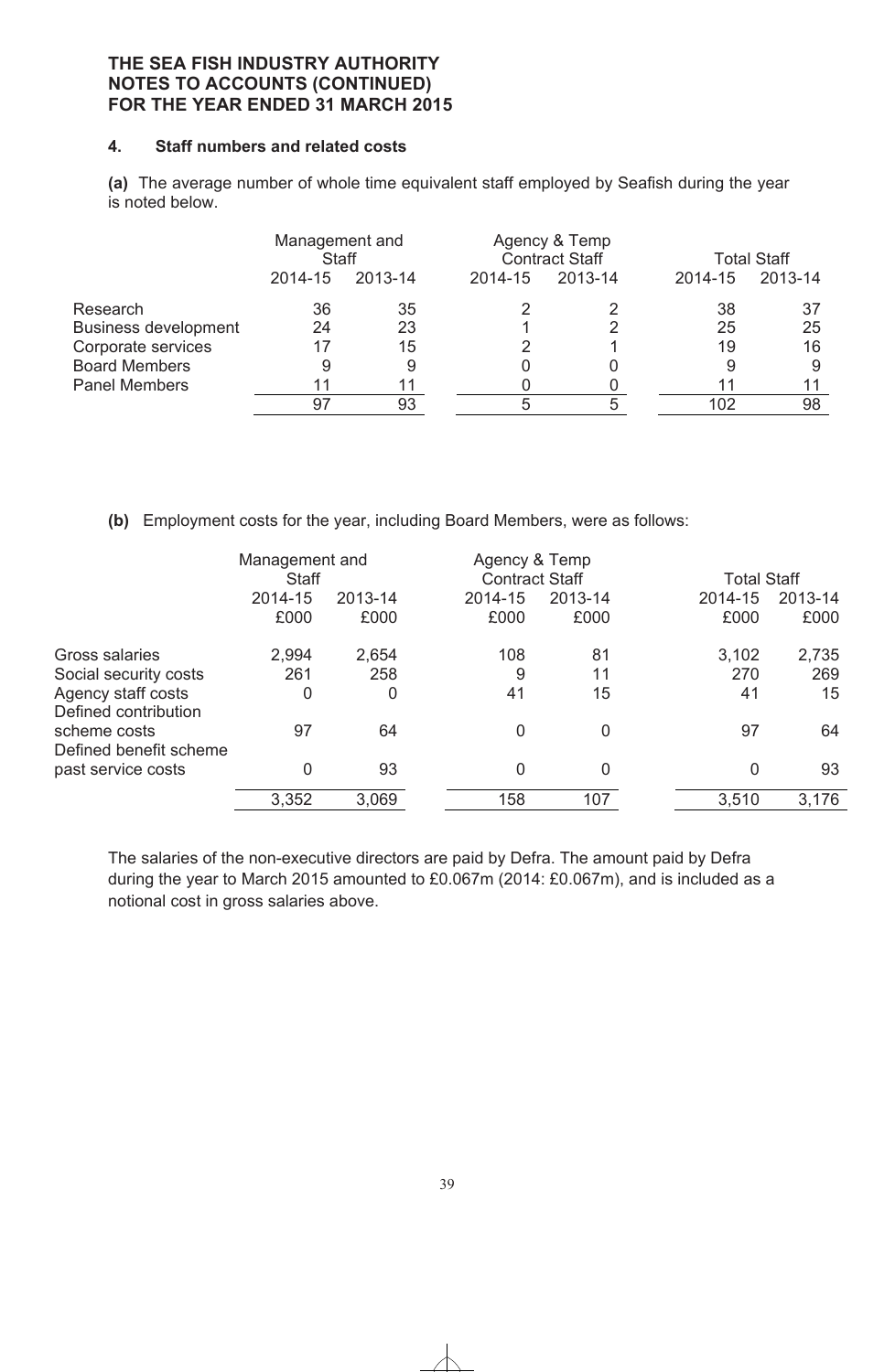#### **4. Staff numbers and related costs (continued)**

#### **(c) Analysis of pension costs**

|                              | 2014-15<br>£000 | 2013-14<br>£000 |
|------------------------------|-----------------|-----------------|
| Pension current service cost | 372             | 443             |
|                              | 372             |                 |

#### **(d) Executive directors' emoluments and pension benefits**

Details of emoluments and pension benefits for the executive directors are shown in the Remuneration Report at pages 14 to 18. Details of related party transactions are shown in note 15.

#### **(e) Redundancy Costs**

During the year to March 2015, no members of staff were made redundant and no other departures were agreed.

During the year to March 2014, one member of staff was made redundant and two other departures were agreed at a cost of £0.061m.

|  |  | 31 March 2015 |
|--|--|---------------|
|--|--|---------------|

#### **31 March 2015 31 March 2014**

| <b>Exit package</b><br><b>Cost band</b> | <b>Compulsory</b><br>redundancies | Other<br>departures<br>agreed | <b>Total exit</b><br>packages by<br>cost band | Compulsory<br>redundancies | <b>Other</b><br>departures<br>agreed | <b>Total exit</b><br>packages by<br>cost band |
|-----------------------------------------|-----------------------------------|-------------------------------|-----------------------------------------------|----------------------------|--------------------------------------|-----------------------------------------------|
| <b>Under £10,000</b>                    |                                   | 0                             |                                               | 0                          | 0                                    |                                               |
| £10,001-£25,000                         |                                   | 0                             | 0                                             | 0                          | 2                                    |                                               |
| £25,001-£50,000                         | 0                                 | 0                             | 0                                             |                            | 0                                    |                                               |
| £285,001-£290,000                       | 0                                 | 0                             | 0                                             | 0                          | 0                                    |                                               |
| <b>Total number of exit</b>             |                                   |                               |                                               |                            |                                      |                                               |
| packages by type                        |                                   | O                             |                                               |                            | 2                                    |                                               |
| Total resource cost £                   |                                   |                               |                                               | 26,670                     | 34,427                               | 61,097                                        |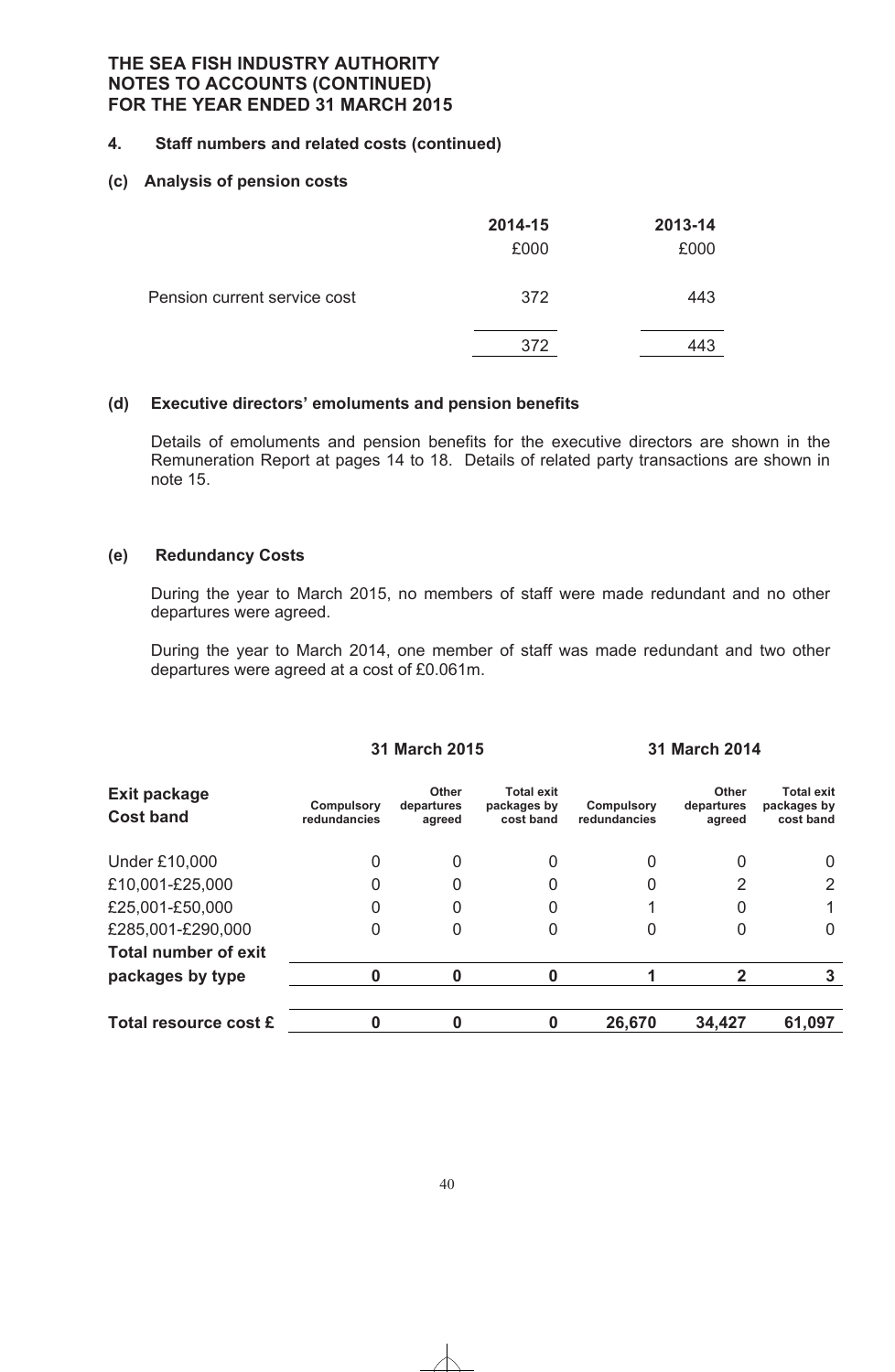# **5. Property, plant and equipment**

|                          | Land           | <b>Buildings</b><br>Excluding<br><b>Dwellings</b> | Furniture<br>and<br>Fittings | Information<br>Technology | Total       |
|--------------------------|----------------|---------------------------------------------------|------------------------------|---------------------------|-------------|
| Analysis by type         | £000           | £000                                              | £000                         | £000                      | £000        |
| <b>Cost or valuation</b> |                |                                                   |                              |                           |             |
| At 1st April 2014        | 150            | 700                                               | 239                          | 346                       | 1,435       |
| Revaluation              | 15             | (5)                                               | 0                            | 0                         | 10          |
| <b>Additions</b>         | 0              | 0                                                 | 0                            | 43                        | 43          |
| <b>Disposals</b>         | $\overline{0}$ | $\overline{0}$                                    | 0                            | 0                         | $\mathbf 0$ |
| At 31 March 2015         | 165            | 695                                               | 239                          | 389                       | 1,488       |
| <b>Depreciation</b>      |                |                                                   |                              |                           |             |
| At 1st April 2014        | 0              | 66                                                | 196                          | 190                       | 452         |
| Charge for year          | 0              | 22                                                | 12                           | 62                        | 96          |
| Revaluation              | 0              | (88)                                              | 0                            | 0                         | (88)        |
| <b>Disposals</b>         | $\Omega$       | $\Omega$                                          | 0                            | $\Omega$                  | 0           |
| <b>At 31 March 2015</b>  | 0              | $\mathbf 0$                                       | 208                          | 252                       | 460         |
| Net book value           |                |                                                   |                              |                           |             |
| <b>At 31 March 2015</b>  | 165            | 695                                               | 31                           | 137                       | 1028        |

Seafish land and buildings are offices in Edinburgh. The office was surveyed and valued by DTZ, independent Chartered Surveyors as at 31 March 2015 in accordance with the RICS Appraisal and Valuation Manual. This valuation at open market value for existing use is incorporated in Seafish accounts.

Continuing annual financial commitments in respect of short leaseholds are disclosed in note 12. Improvements, which include buildings on leased sites, are capitalised and are normally written off over the life of the leases as permitted under IAS 16.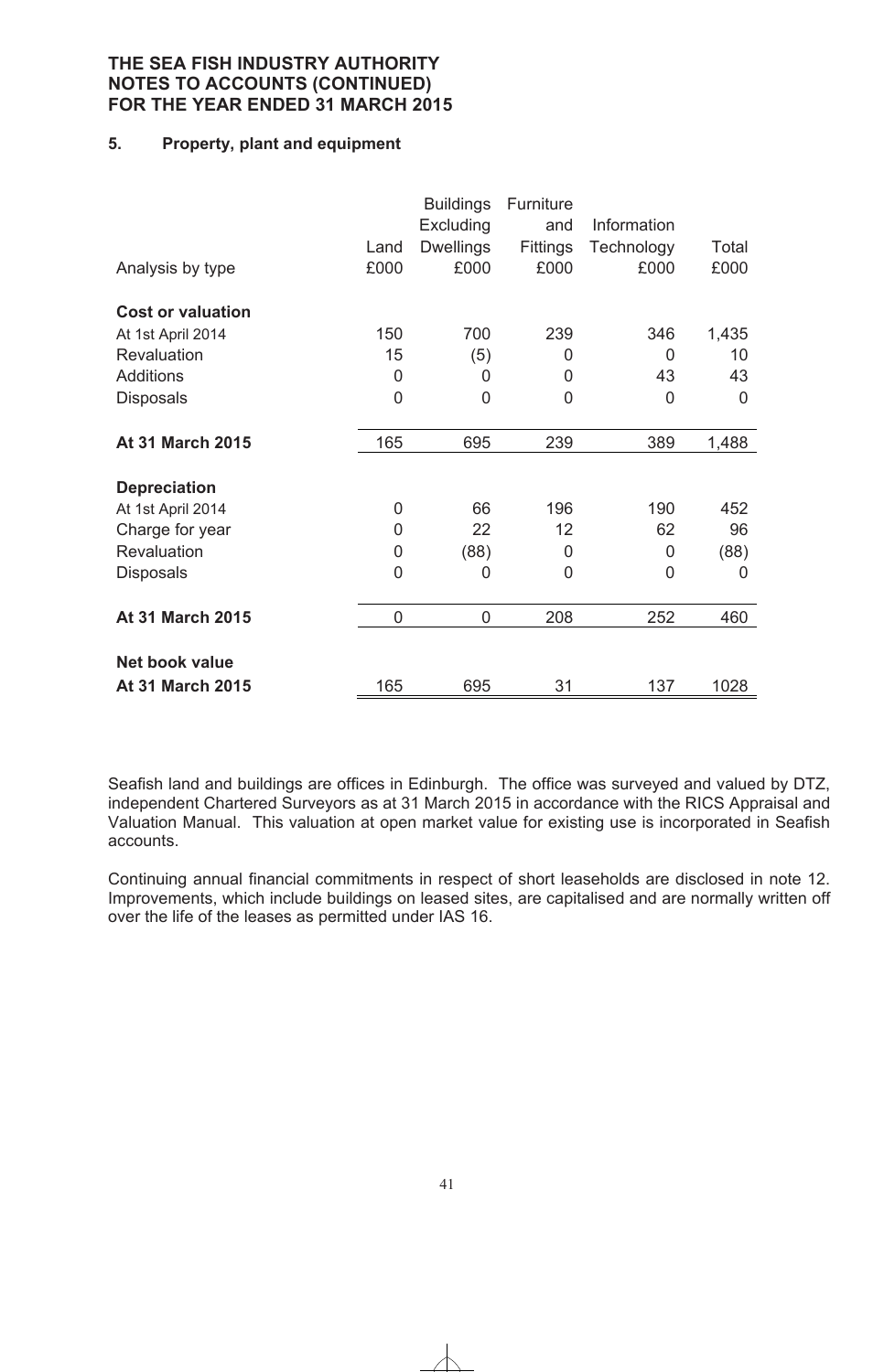# **5. Property, plant and equipment (continued)**

| Analysis by type         | Land<br>£000 | <b>Buildings</b><br>Excluding<br><b>Dwellings</b><br>£000 | Furniture<br>and<br>Fittings<br>£000 | Information<br>Technology<br>£000 | Total<br>£000 |
|--------------------------|--------------|-----------------------------------------------------------|--------------------------------------|-----------------------------------|---------------|
| <b>Cost or valuation</b> |              |                                                           |                                      |                                   |               |
| At 1st April 2013        | 150          | 700                                                       | 236                                  | 256                               | 1,342         |
| Additions                | 0            | 0                                                         | 3                                    | 90                                | 93            |
| <b>Disposals</b>         | 0            | 0                                                         | $\overline{0}$                       | 0                                 | 0             |
| <b>At 31 March 2014</b>  | 150          | 700                                                       | 239                                  | 346                               | 1,435         |
| <b>Depreciation</b>      |              |                                                           |                                      |                                   |               |
| At 1st April 2013        | 0            | 44                                                        | 180                                  | 139                               | 363           |
| Charge for year          | 0            | 22                                                        | 16                                   | 51                                | 89            |
| <b>Disposals</b>         | 0            | 0                                                         | 0                                    | 0                                 | $\Omega$      |
| <b>At 31 March 2014</b>  | 0            | 66                                                        | 196                                  | 190                               | 452           |
| Net book value           |              |                                                           |                                      |                                   |               |
| <b>At 31 March 2014</b>  | 150          | 634                                                       | 43                                   | 156                               | 983           |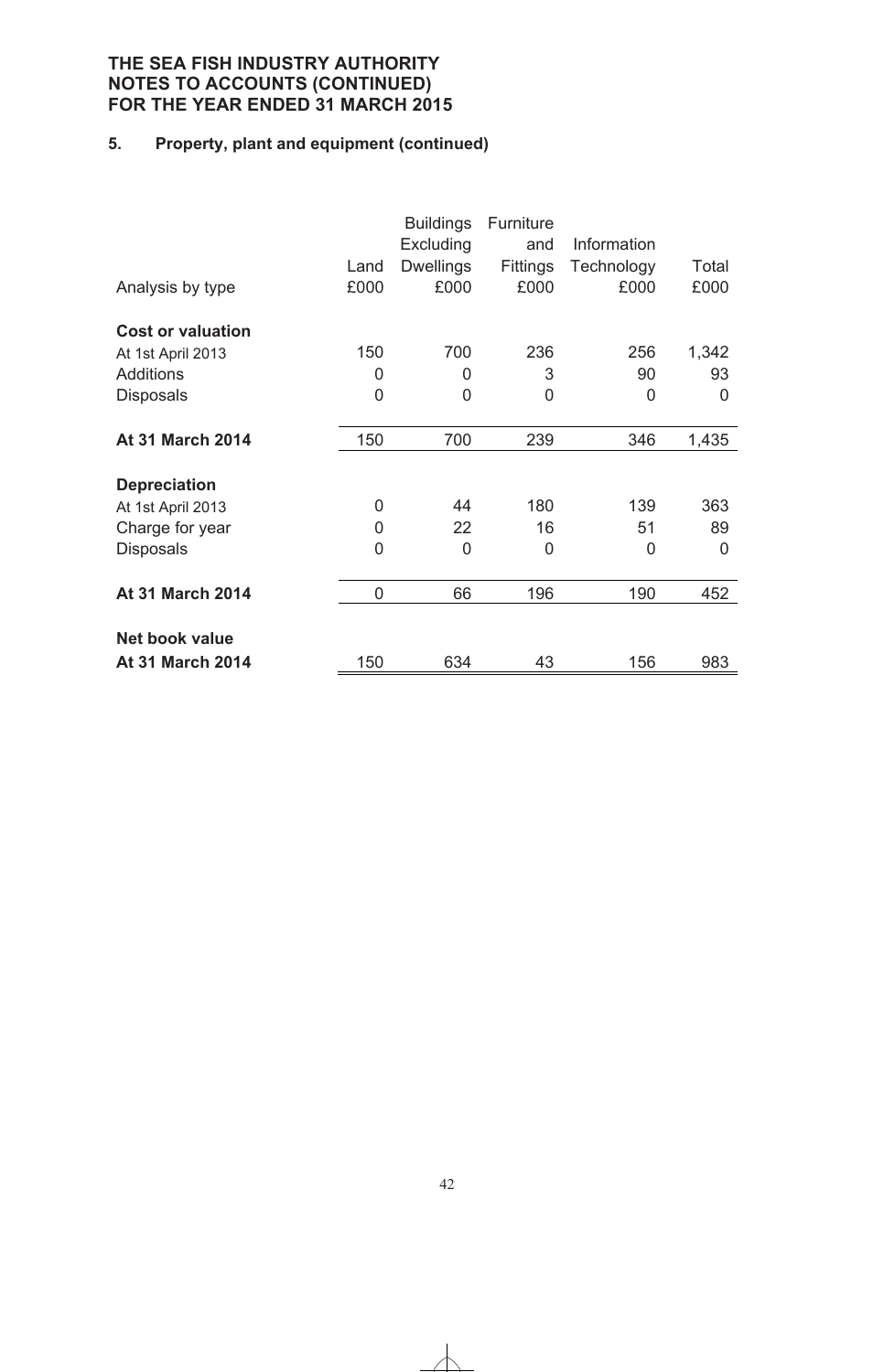# **6. Intangible assets**

| Intangible assets - software      | £000 |
|-----------------------------------|------|
| <b>Cost or valuation</b>          |      |
| At 1 April 2014                   | 295  |
| Additions                         | 11   |
| <b>Disposals</b>                  | 0    |
|                                   |      |
| At 31 March 2015                  | 306  |
| <b>Amortisation</b>               |      |
| At 1 April 2014                   | 211  |
| Charged in year                   | 50   |
| <b>Disposals</b>                  | 0    |
|                                   |      |
| At 31 March 2015                  | 261  |
|                                   |      |
| Net book value at 31st March 2015 | 45   |

Intangible assets comprise software licenses.

| Intangible assets - software      | £000 |
|-----------------------------------|------|
| <b>Cost or valuation</b>          |      |
| At 1 April 2013                   | 290  |
| Additions                         | 5    |
| <b>Disposals</b>                  | 0    |
| At 31 March 2014                  | 295  |
|                                   |      |
| <b>Amortisation</b>               |      |
| At 1 April 2013                   | 190  |
| Charged in year                   | 21   |
| <b>Disposals</b>                  | 0    |
| At 31 March 2014                  | 211  |
|                                   |      |
| Net book value at 31st March 2014 | 84   |

# **7. Impairments**

There were no impairments of fixed or intangible assets during the year (2014: nil).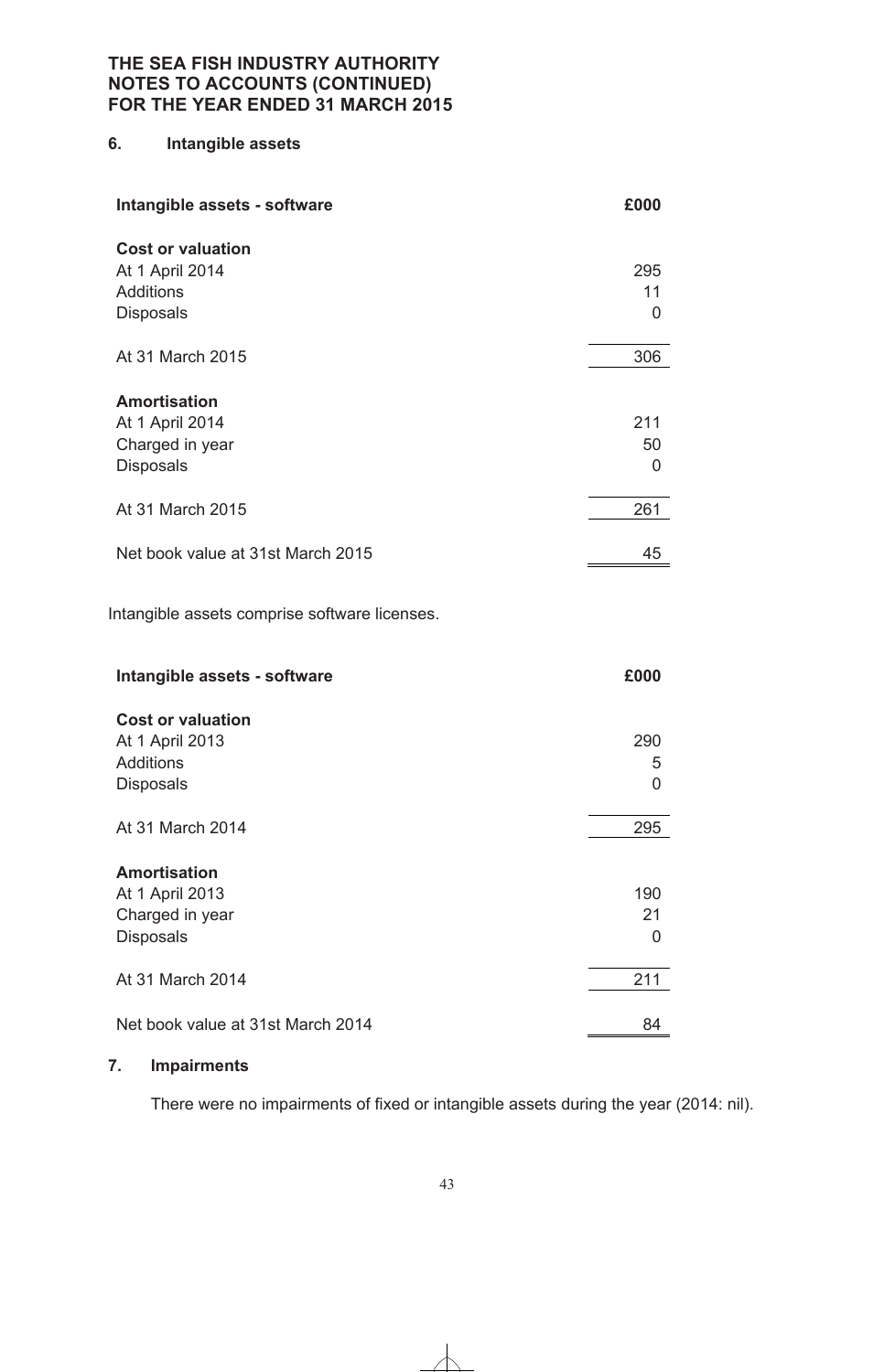# **8. Trade receivables and other current assets**

|                                                        | 31 March | 31 March |
|--------------------------------------------------------|----------|----------|
|                                                        | 2015     | 2014     |
| Amounts falling due within one year                    | £000     | £000     |
|                                                        |          |          |
| Trade receivables                                      | 679      | 404      |
| Provision for impairment of trade and levy receivables | (12)     | (7)      |
| Levy receivables                                       | 1,518    | 1,400    |
| Prepayments                                            | 152      | 131      |
| Accrued Income                                         | 281      | 712      |
| EU accrued income                                      | 1,195    | 308      |
|                                                        | 3,813    | 2,948    |

The above receivables include £0.480m (2014: £0.205m) being due from central government bodies.

An analysis of the ageing of the impaired trade receivables is shown below:

|                                            | 31 March | 31 March |
|--------------------------------------------|----------|----------|
|                                            | 2015     | 2014     |
| <b>Trade receivables</b>                   | £000     | £000     |
| Less than one month                        | 491      | 196      |
| More than one month less than three months | 106      | -33      |
| More than three months                     | 82       | 168      |
|                                            |          | 397      |

# **9. Trade payables and other current liabilities**

|                                     | 31 March<br>2015 | 31 March<br>2014 |
|-------------------------------------|------------------|------------------|
| Amounts falling due within one year | £000             | £000             |
| Bank overdraft                      | 333              |                  |
| Trade payables                      | 164              | 60               |
| Accruals                            | 1,742            | 789              |
| Deferred income                     | 114              | 158              |
| PAYE and social security            | 71               | 78               |
| <b>VAT</b>                          | 60               | 54               |
| Corporation tax                     | 15               | 26               |
| Pensions contributions payable      | 44               | 40               |
|                                     | 2,543            | 1,205            |

There are no trade payables due after more than one year.

The above payables includes £0.146m (2014: £0.158m) being due to central government bodies.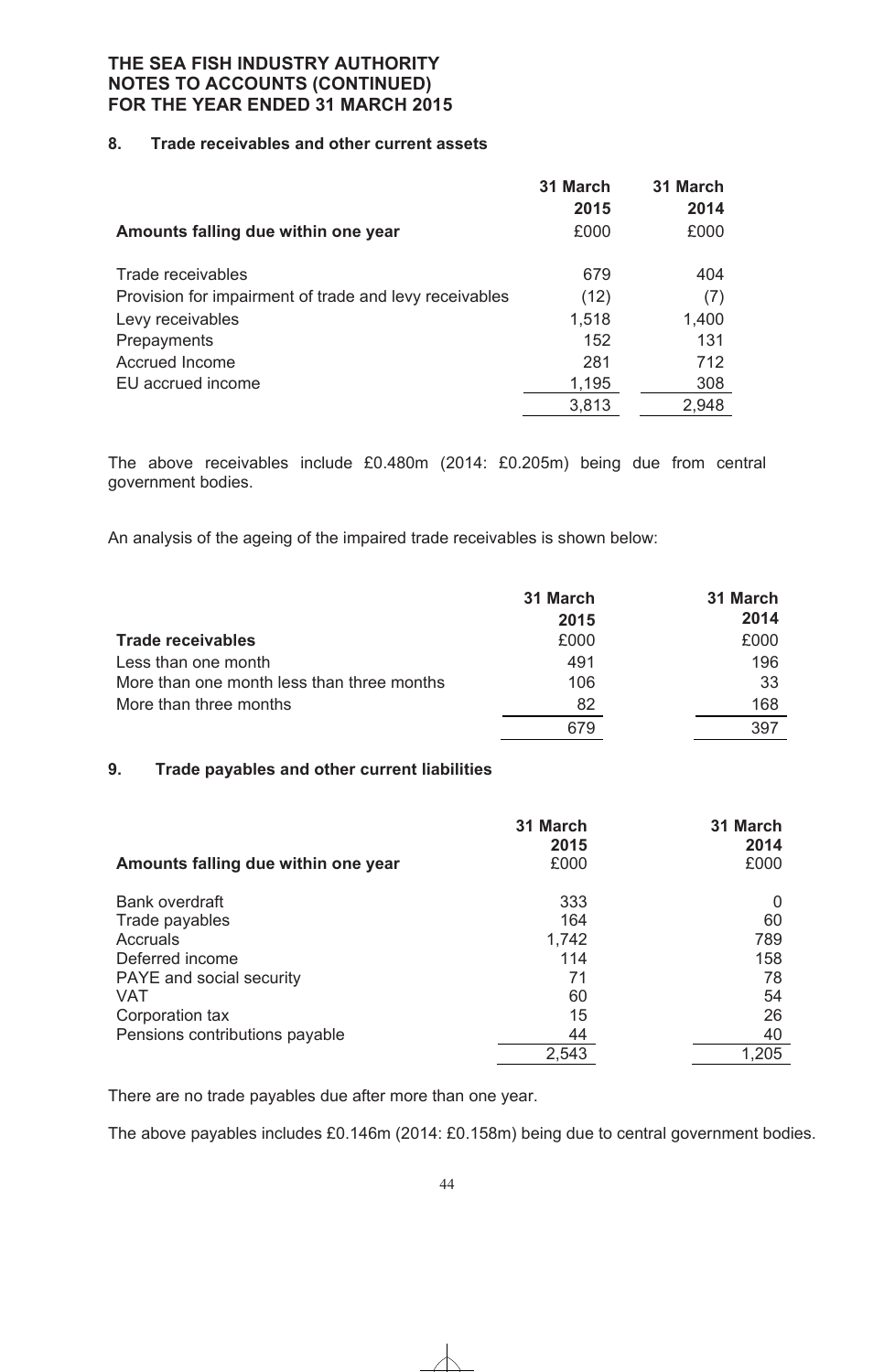#### **10. Pension scheme arrangements**

#### **(a) Information on the Schemes**

#### **West Yorkshire Pension Fund (WYPF)**

Seafish operates a pension scheme providing defined benefits for employees based on final pensionable salary. The assets and liabilities of the scheme are held within the West Yorkshire Pension Fund, which is part of the Local Government Pension Scheme (LGPS). The scheme is split into:

i.) Funded

 Seafish contributes in respect of the pension obligations to employees employed before 1 April 2006 when the scheme was closed to new entrants. The contribution rates are advised by independent actuaries and the fund is actuarially valued every three years. The total provision in respect of this part of the scheme is shown as pension liabilities, under non-current liabilities in the Statement of Financial Position.

#### ii.) Non-funded: West Yorkshire Pension Fund (WYPF)

 Provision is made, on actuarial advice, in respect of obligations arising for supplemental commitments and indexation thereon of certain categories of ex-employees of Seafish. The total of provision in respect of this liability is included in Provisions – non-funded pension liabilities, under non-current liabilities in the Statement of Financial Position.

The latest formal triennial actuarial valuation of Seafish's liabilities took place as at 31 March 2013. Liabilities have been estimated by the independent qualified actuary on an actuarial basis using the projected unit credit method. The defined benefits obligation represents the amount of money that needs to be set aside now to meet the benefits that the employer is committed to provide for service up to the 31 March 2016 on the basis of the assumptions used.

The assets shown are an estimate of Seafish's notional share of the total fund assets as at 31 March 2015. Seafish's notional share of assets is assumed to be invested in the same proportion as the Fund as a whole within the different asset classes. Seafish employs a block building block approach in determining a rate of return on fund assets. Historical markets are studied and assets with higher volatility are assumed to generate higher returns consistent with widely accepted capital market principles. The overall expected rate of return on assets is then derived by aggregating the expected return for each asset class over the actual asset allocation for the fund at 31 March 2015.

# **Seafish Pension and Life Assurance Fund (SPLAF)**

In addition to the WYPF, Seafish provisionally operated an independently invested and administered scheme on behalf of the former Herring Industry Board employees: the Seafish Pension and Life Assurance Fund (SPLAF). This scheme was closed to new members, was fully paid up, and was formally wound up on 31 May 1999. The annuities that had been established to cover the basic pension rights of the existing pensioners will be met by the Norwich Union. Seafish will continue to meet the indexation costs associated with basic pension rights. The total of provision in respect of this liability is included in Provisions – nonfunded pension liabilities, under non-current liabilities in the Statement of Financial Position.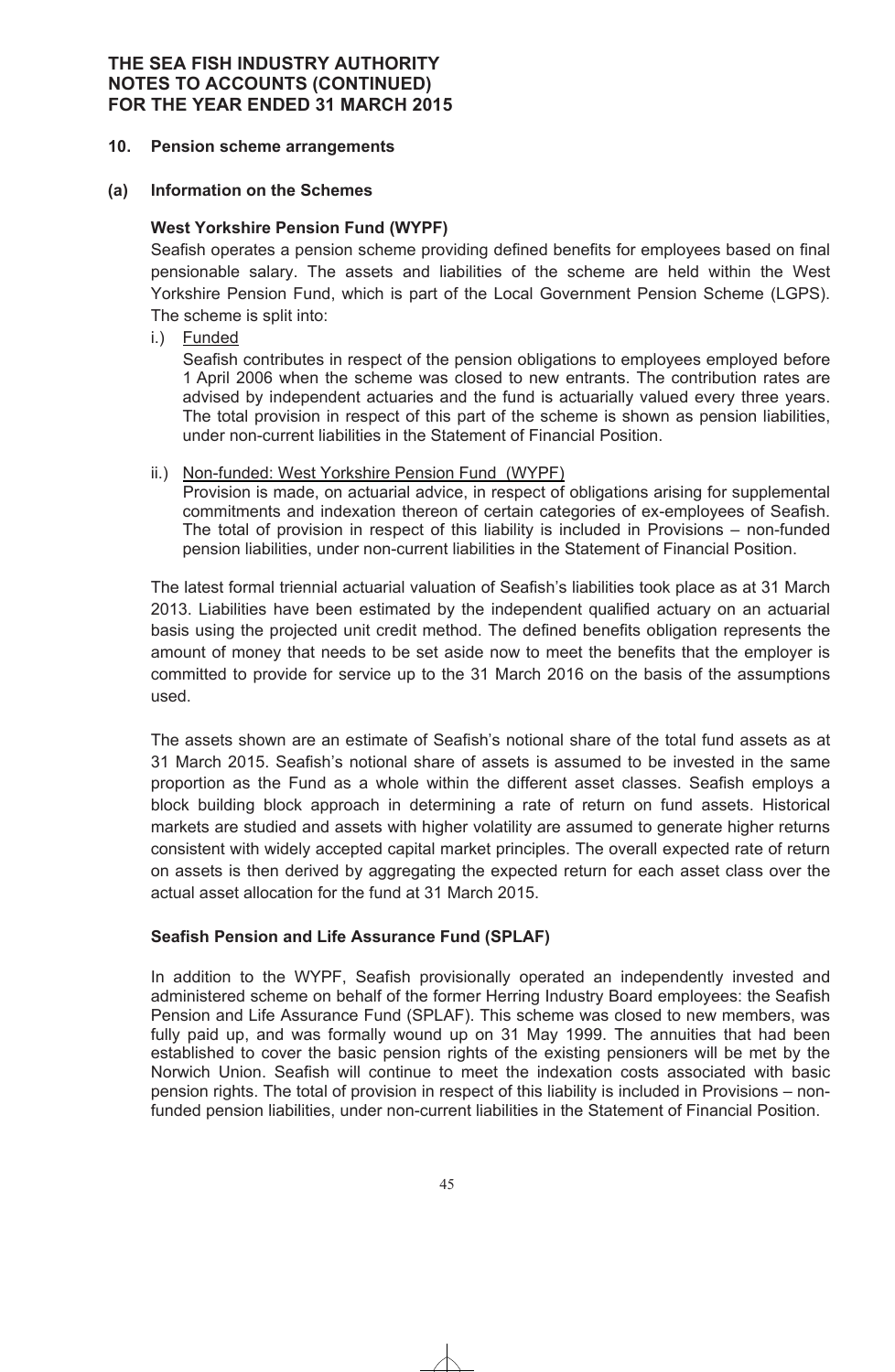# **10. Pension scheme arrangements (continued)**

The reporting of the pension adjustments below refers to the above categories as Funded, Non-funded, and SPLAF.

# **(b) Amounts charged to Statement of Comprehensive Net Expenditure**

|                                                      | <b>Funded</b> | Non-<br>funded           | <b>SPLAF</b>             | <b>Total</b> |
|------------------------------------------------------|---------------|--------------------------|--------------------------|--------------|
|                                                      | 2015          | 2015                     | 2015                     | 2015         |
|                                                      | £000          | £000                     | £000                     | £000         |
| Interest cost                                        | (1,695)       | (155)                    | (11)                     | (1,861)      |
| Expected return on plan assets                       | 1,466         | $\overline{\phantom{a}}$ | $\overline{\phantom{a}}$ | 1,466        |
| Financing income/(expense) on pension scheme assets  | (229)         | (155)                    | (11)                     | (395)        |
| Current service cost                                 | (372)         |                          | $\overline{\phantom{a}}$ | (372)        |
| Past service cost                                    | $\mathbf 0$   |                          |                          | 0            |
| Total income/(expense) recognised in profit and loss | (601)         | (155)                    | (11)                     | (767)        |
|                                                      | <b>Funded</b> | Non-<br>funded           | <b>SPLAF</b>             | <b>Total</b> |
|                                                      | 2014          | 2014                     | 2014                     | 2014         |
|                                                      | £000          | £000                     | £000                     | £000         |
| Interest cost                                        | (1,770)       | (162)                    | (12)                     | (1,944)      |
| Expected return on plan assets                       | 1,546         |                          |                          | 1,546        |
| Financing income/(expense) on pension scheme assets  | (224)         | (162)                    | (12)                     | (398)        |
| Current service cost                                 | (443)         |                          |                          | (443)        |
| Past service cost                                    | (93)          | $\overline{a}$           | $\qquad \qquad -$        | (93)         |

Total income/(expense) recognised in profit and loss (760) (162) (12) (934)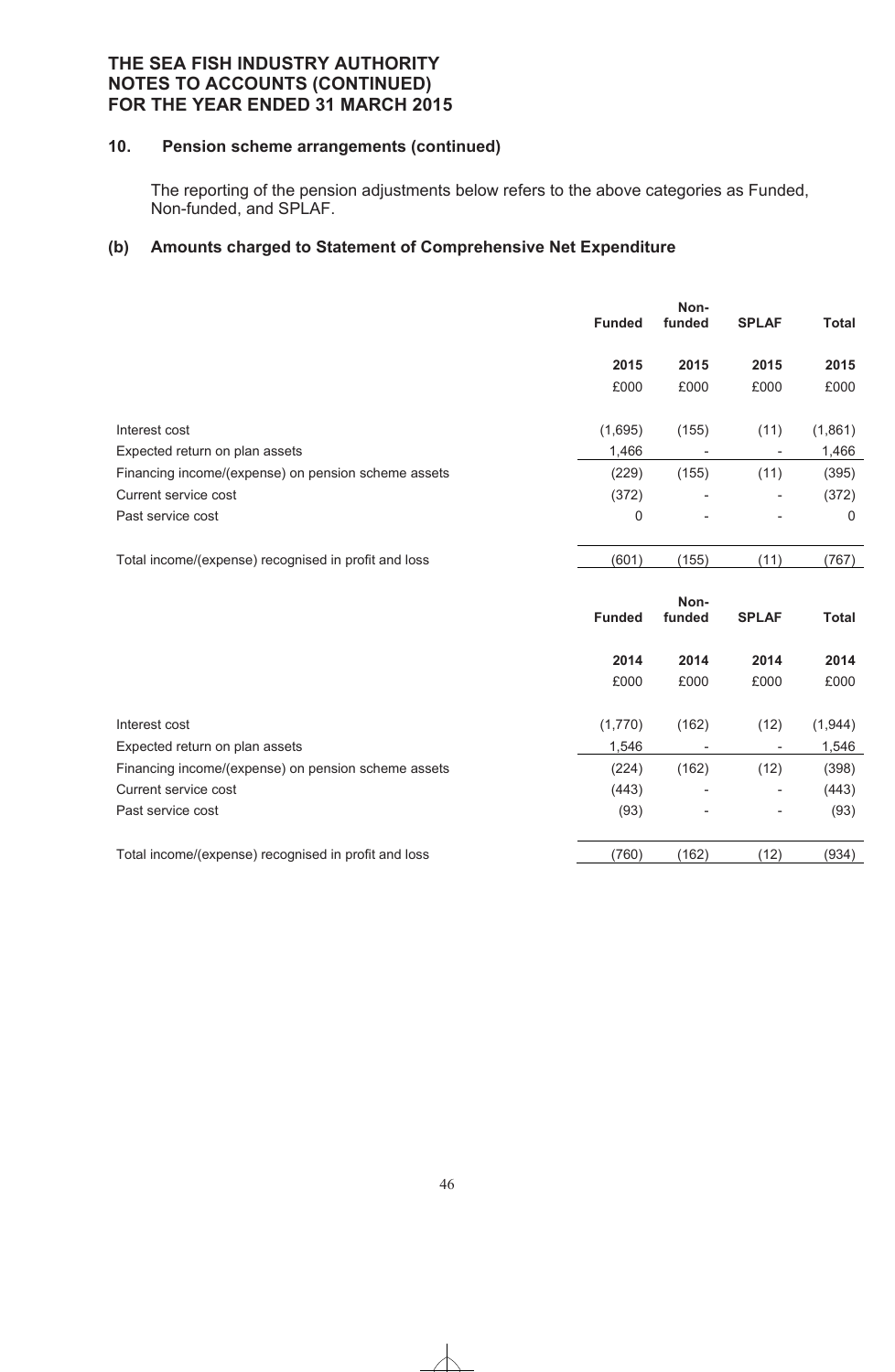# **10. Pension scheme arrangements (continued)**

#### **(c) Amounts charged to other comprehensive income**

|                                                                           | <b>Funded</b><br>2015<br>£000 | Non-<br>funded<br>2015<br>£000 | <b>SPLAF</b><br>2015<br>£000   | <b>Total</b><br>2015<br>£000 |
|---------------------------------------------------------------------------|-------------------------------|--------------------------------|--------------------------------|------------------------------|
| Actuarial losses on liabilities                                           | (3,930)                       | (246)                          | (23)                           | (4, 199)                     |
| Remeasurement gains/(losses) on assets                                    | 2,415                         |                                | $\overline{\phantom{a}}$       | 2,415                        |
|                                                                           | (1, 515)                      | (246)                          | (23)                           | (1,784)                      |
|                                                                           | <b>Funded</b><br>2014         | Non-<br>funded<br>2014         | <b>SPLAF</b><br>2014           | <b>Total</b><br>2014         |
|                                                                           | £000                          | £000                           | £000                           | £000                         |
| Actuarial losses on liabilities<br>Remeasurement gains/(losses) on assets | 1,415<br>(1, 156)             | 209                            | 23<br>$\overline{\phantom{a}}$ | 1,647<br>(1, 156)            |
|                                                                           | 259                           | 209                            | 23                             | 491                          |

# **(d) Movements in the fair value of scheme assets**

|                                        |               | Non-                     |                          |         |
|----------------------------------------|---------------|--------------------------|--------------------------|---------|
|                                        | <b>Funded</b> | funded                   | <b>SPLAF</b>             | Total   |
|                                        | 2015          | 2015                     | 2015                     | 2015    |
|                                        | £000          | £000                     | £000                     | £000    |
|                                        |               |                          |                          |         |
| At 1 April 2014                        | 35,605        | -                        | $\overline{\phantom{a}}$ | 35,605  |
| Expected return on scheme assets       | 1,466         | $\overline{\phantom{0}}$ | $\overline{\phantom{a}}$ | 1,466   |
| Contributions                          | 384           | 227                      | 24                       | 635     |
| Remeasurement gains/(losses) on assets | 2,415         |                          | $\overline{\phantom{a}}$ | 2,415   |
| Benefits/transfers paid                | (1,826)       | (227)                    | (24)                     | (2,077) |
| At 31 March 2015                       | 38.044        |                          | -                        | 38,044  |
|                                        |               |                          |                          |         |

|                                        | Non-          |        |                          |              |  |
|----------------------------------------|---------------|--------|--------------------------|--------------|--|
|                                        | <b>Funded</b> | funded | <b>SPLAF</b>             | <b>Total</b> |  |
|                                        | 2014          | 2014   | 2014                     | 2014         |  |
|                                        | £000          | £000   | £000                     | £000         |  |
| At 1 April 2013                        | 36,650        | -      | -                        | 36,650       |  |
| Expected return on scheme assets       | 1,546         | -      | -                        | 1,546        |  |
| Contributions                          | 366           | 234    | 24                       | 624          |  |
| Remeasurement gains/(losses) on assets | (1, 156)      | -      | $\overline{\phantom{a}}$ | (1, 156)     |  |
| Benefits/transfers paid                | (1,801)       | (234)  | (24)                     | (2,059)      |  |
| At 31 March 2014                       | 35,605        | -      | -                        | 35,605       |  |
|                                        |               |        |                          |              |  |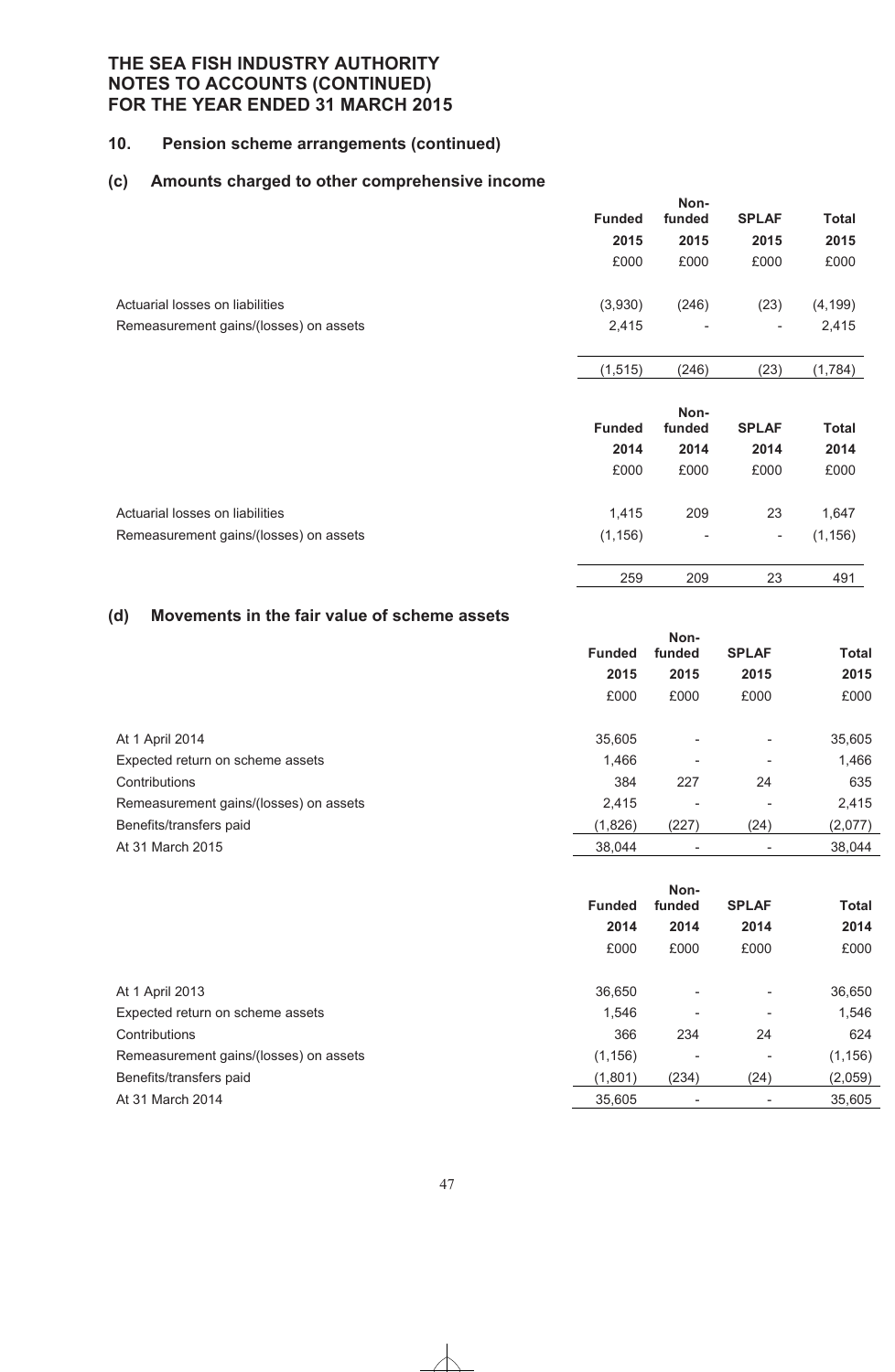# **10. Pension scheme arrangements (continued)**

# **(e) Movements in the present value of defined benefit obligation**

|                                                     | Non-<br><b>Funded</b><br>funded |                          | <b>SPLAF</b>             | <b>Total</b> |
|-----------------------------------------------------|---------------------------------|--------------------------|--------------------------|--------------|
|                                                     | 2015                            | 2015                     | 2015                     | 2015         |
|                                                     | £000                            | £000                     | £000                     | £000         |
| At 1 April 2014                                     | 41,199                          | 3,795                    | 281                      | 45,275       |
| Current service cost                                | 372                             | $\overline{\phantom{a}}$ | ۰                        | 372          |
| Interest cost                                       | 1,695                           | 155                      | 11                       | 1,861        |
| Contributions                                       | 124                             | $\overline{\phantom{a}}$ | -                        | 124          |
| Past service cost                                   |                                 |                          | $\overline{a}$           |              |
| Actuarial (gains)/losses on experience              | (303)                           | (36)                     | 20                       | (319)        |
| Actuarial (gains)/losses on demographic assumptions |                                 |                          | $\overline{\phantom{0}}$ |              |
| Actuarial (gains)/losses on financial assumptions   | 4,233                           | 282                      | 3                        | 4,518        |
| Benefits/transfers paid                             | (1,826)                         | (227)                    | (24)                     | (2,077)      |
| At 31 March 2015                                    | 45,494                          | 3,969                    | 291                      | 49,754       |

|                                                     |               | Non-                     |              |         |
|-----------------------------------------------------|---------------|--------------------------|--------------|---------|
|                                                     | <b>Funded</b> | funded                   | <b>SPLAF</b> | Total   |
|                                                     | 2014          | 2014                     | 2014         | 2014    |
|                                                     | £000          | £000                     | £000         | £000    |
|                                                     |               |                          |              |         |
| At 1 April 2013                                     | 41,992        | 4,076                    | 316          | 46,384  |
| Current service cost                                | 443           |                          | ٠            | 443     |
| Interest cost                                       | 1,770         | 162                      | 12           | 1,944   |
| Contributions                                       | 117           |                          | ٠            | 117     |
| Past service cost                                   | 93            | $\overline{\phantom{a}}$ | ٠            | 93      |
| Actuarial (gains)/losses on experience              | 333           | (99)                     | (22)         | 212     |
| Actuarial (gains)/losses on demographic assumptions | 426           | 108                      | 12           | 546     |
| Actuarial (gains)/losses on financial assumptions   | (2, 174)      | (218)                    | (13)         | (2,405) |
| Benefits/transfers paid                             | (1,801)       | (234)                    | (24)         | (2,059) |
| At 31 March 2014                                    | 41,199        | 3,795                    | 281          | 45,275  |
|                                                     |               |                          |              |         |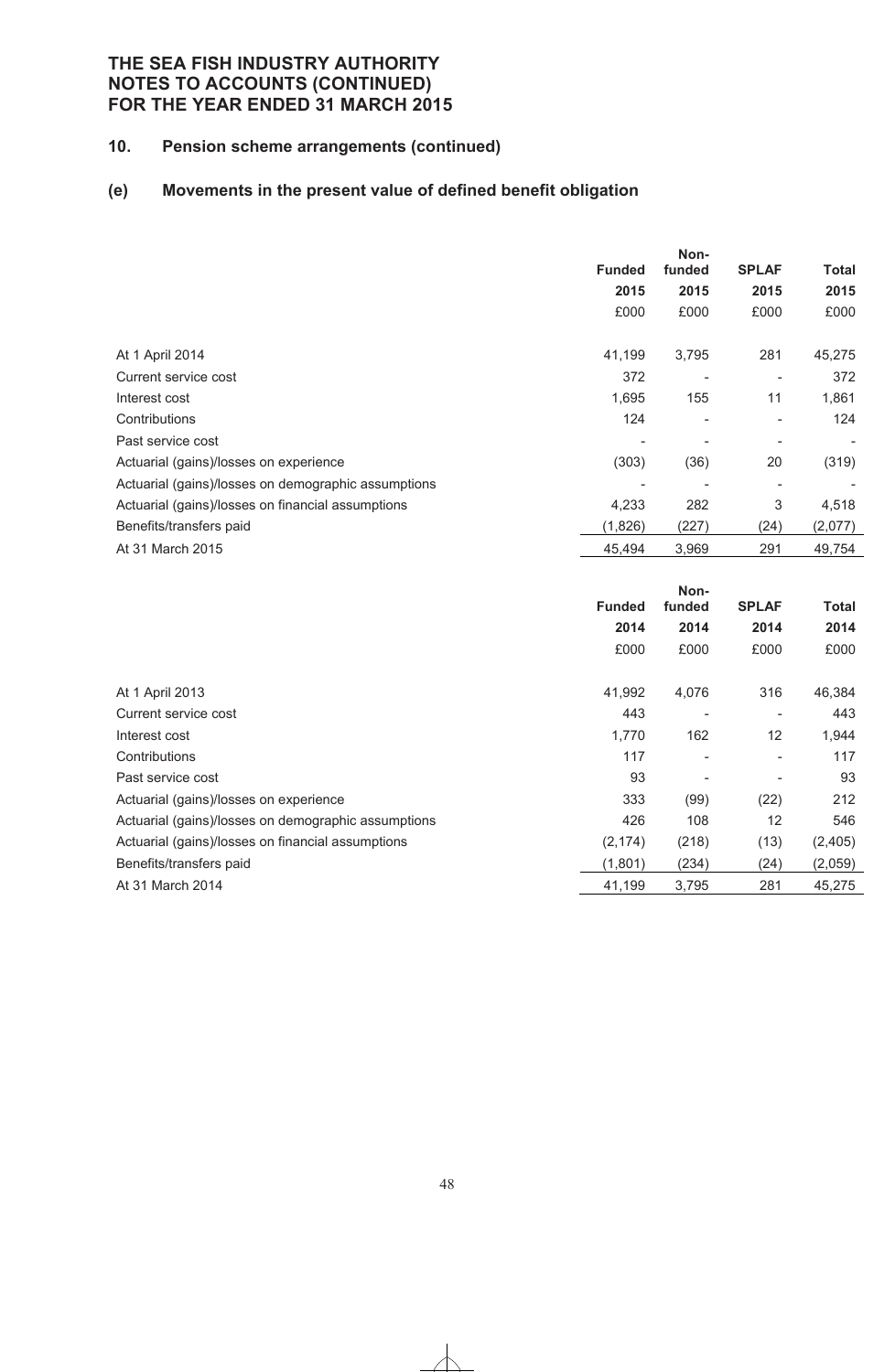# **10. Pension scheme arrangements (continued)**

# **(f) Analysis of the movement of the deficit in the year**

|                                  |                          | Non-    |                          |              |
|----------------------------------|--------------------------|---------|--------------------------|--------------|
|                                  | <b>Funded</b>            | funded  | <b>SPLAF</b>             | <b>Total</b> |
|                                  | 2015                     | 2015    | 2015                     | 2015         |
|                                  | £000                     | £000    | £000                     | £000         |
| Deficit at the start of the year | (5, 594)                 | (3,795) | (281)                    | (9,670)      |
| Contributions paid               | 260                      | -       | 24                       | 284          |
| Current service cost             | (372)                    |         | $\overline{\phantom{a}}$ | (372)        |
| Past service cost                | $\overline{\phantom{a}}$ |         |                          |              |
| <b>Actuarial losses</b>          | (1, 515)                 | (246)   | (23)                     | (1,784)      |
| Interest cost                    | (1,695)                  | (155)   | (11)                     | (1,861)      |
| Expected return on scheme assets | 1,466                    |         | $\overline{\phantom{a}}$ | 1,466        |
| Benefits/transfers paid          | $\overline{\phantom{a}}$ | 227     | $\overline{\phantom{a}}$ | 227          |
|                                  | (7, 450)                 | (3,969) | (291)                    | (11, 710)    |
|                                  |                          | Non-    |                          |              |
|                                  | <b>Funded</b>            | funded  | <b>SPLAF</b>             | <b>Total</b> |
|                                  | 2014                     | 2014    | 2014                     | 2014         |
|                                  | £000                     | £000    | £000                     | £000         |

| Deficit at the start of the year | (5, 342)                 | (4,076) | (316)                    | (9,734) |
|----------------------------------|--------------------------|---------|--------------------------|---------|
| Contributions paid               | 249                      |         | 24                       | 273     |
| Current service cost             | (443)                    |         | $\overline{\phantom{0}}$ | (443)   |
| Past service cost                | (93)                     |         | -                        | (93)    |
| <b>Actuarial losses</b>          | 259                      | 209     | 23                       | 491     |
| Interest cost                    | (1,770)                  | (162)   | (12)                     | (1,944) |
| Expected return on scheme assets | 1,546                    |         | ٠                        | 1,546   |
| Benefits/transfers paid          | $\overline{\phantom{a}}$ | 234     | -                        | 234     |
|                                  | (5, 594)                 | (3,795) | (281)                    | (9,670) |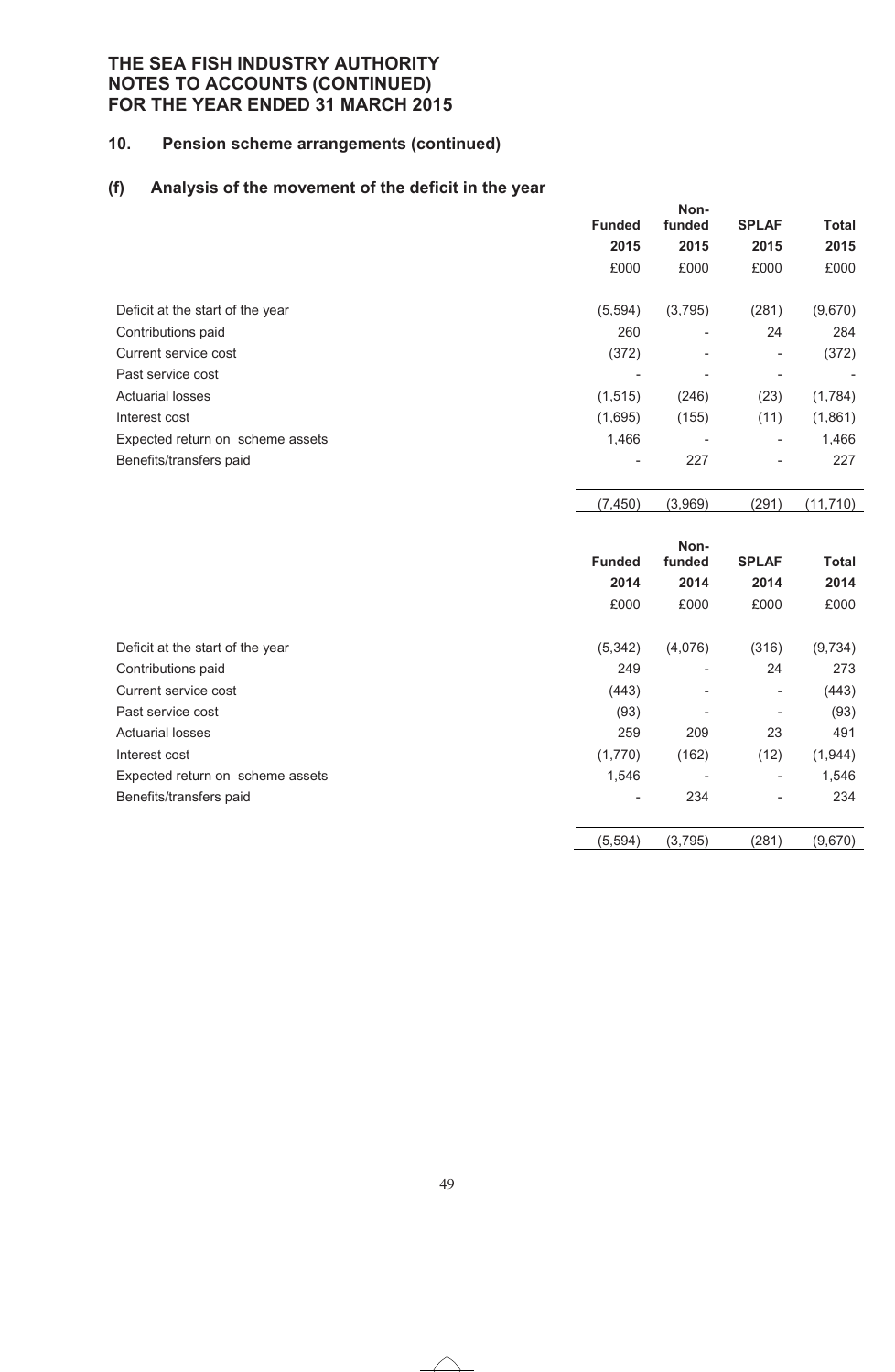#### **10. Pension scheme arrangements (continued)**

# **(g) Assumptions**

The adoption of the CPI rather than the RPI as the basis for calculating future pension payment increases has been used as one of the principal assumptions to calculate different scheme liabilities from 1 April 2011 onwards. This is in accordance with IAS 19 and as required by HM Treasury. The accounting treatment was adopted by all central Government entities where RPI had been used for inflation indexing for many years.

The most recent actuarial valuation of the fund was to March 2013. The principal assumptions used by the independent qualified actuary in updating this valuation were:

| 31 March 2015                | <b>Funded</b>      | <b>Un-funded</b> | <b>SPLAF</b> |
|------------------------------|--------------------|------------------|--------------|
| Rate of inflation (RPI)      | 2.9%               | 2.9%             | 2.9%         |
| Rate of inflation (CPI)      | 1.8%               | 1.8%             | 1.8%         |
| Rate of increase in salaries | 3.3%               | N/A              | N/A          |
| Rate of increase in pensions | 1.8%               | 1.8%             | 1.8%         |
| Discount rate                | 3.1%               | 3.1%             | 3.1%         |
| Mortality tables             | 1992 (PMA and PFA) |                  |              |
| <b>31 March 2014</b>         | <b>Funded</b>      | <b>Un-funded</b> | <b>SPLAF</b> |
| Rate of inflation (RPI)      | 3.3%               | 3.2%             | 3.2%         |
| Rate of inflation (CPI)      | 2.3%               | 2.2%             | 2.2%         |
| Rate of increase in salaries | 3.8%               | N/A              | N/A          |
| Rate of increase in pensions | 2.3%               | 2.2%             | 2.2%         |
| Discount rate                | 4.2%               | 4.2%             | 4.2%         |
| Mortality tables             | 1992 (PMA and PFA) |                  |              |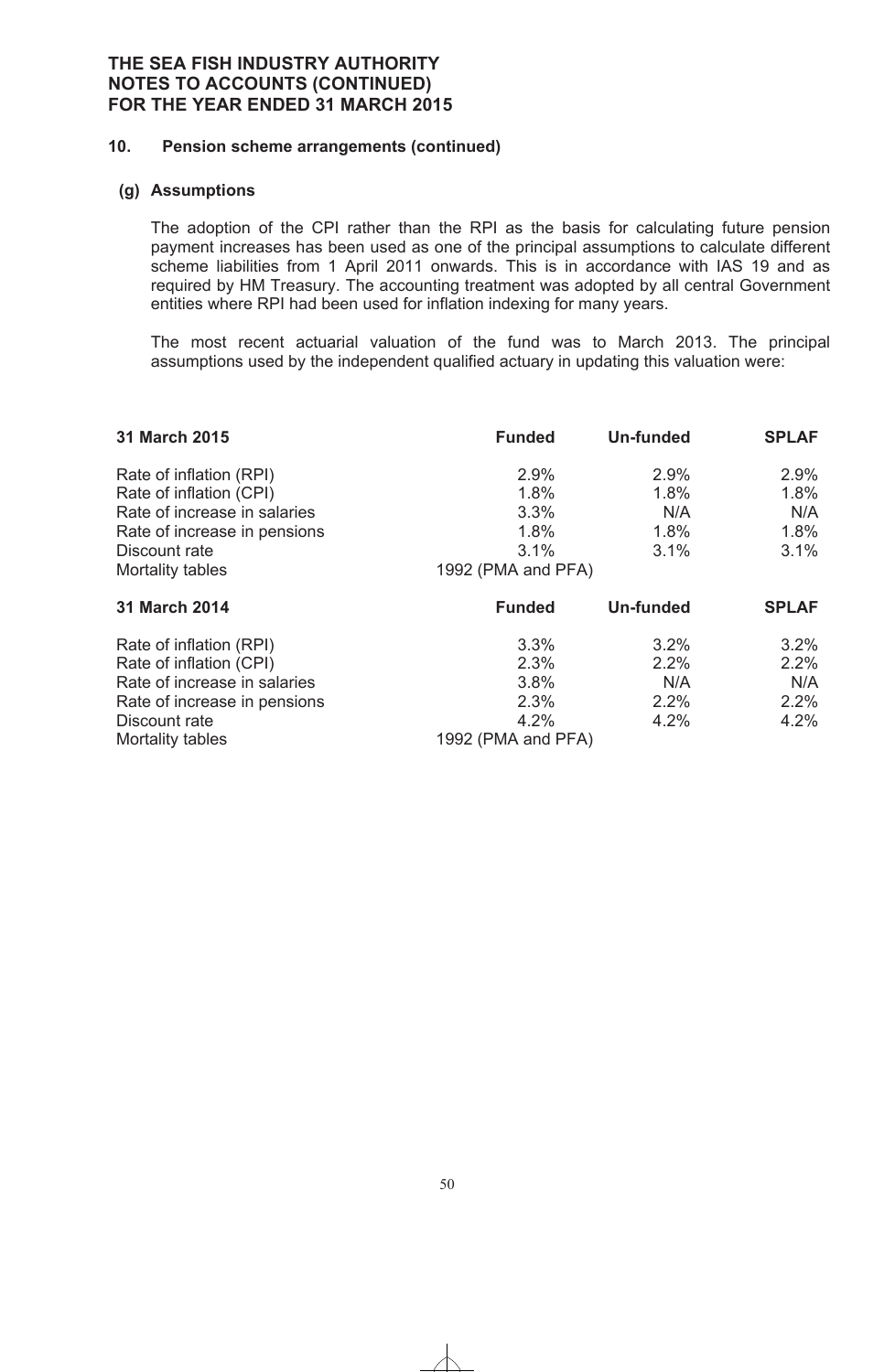# **10. Pension scheme arrangements (continued)**

# **(g) Assumptions (Continued)**

| <b>Scheme assets</b> |        |           |              |       |
|----------------------|--------|-----------|--------------|-------|
| 31 March 2015        | Funded | Un-funded | <b>SPLAF</b> | Total |
| Equities             | 76.4%  | 76.4%     | N/A          | 76.4% |
| Government bonds     | 10.5%  | 10.5%     | N/A          | 10.5% |
| Other bonds          | 4.6%   | 4.6%      | N/A          | 4.6%  |
| Property             | 4.2%   | 4.2%      | N/A          | 4.2%  |
| Cash / liquidity     | 2.1%   | 2.1%      | N/A          | 2.1%  |
| Other                | 2.2%   | 2.2%      | N/A          | 2.2%  |
| 31 March 2014        | Funded | Un-funded | <b>SPLAF</b> | Total |
| Equities             | 75.6%  | 75.6%     | N/A          | 75.6% |
| Government bonds     | 10.2%  | 10.2%     | N/A          | 10.2% |
| Other bonds          | 5.5%   | 5.5%      | N/A          | 5.5%  |
| Property             | 3.0%   | 3.0%      | N/A          | 3.0%  |
| Cash / liquidity     | 2.7%   | 2.7%      | N/A          | 2.7%  |
| Other                | 3.0%   | 3.0%      | N/A          | 3.0%  |
|                      |        |           |              |       |

The mortality assumptions are based on the recent actual mortality experience of members within the fund and allow for expected future mortality improvements. The assumed future life expectancies are as follows:

|                          | Funded WYPF |           | Non-funded WYPF |           | <b>SPLAF</b> |           |
|--------------------------|-------------|-----------|-----------------|-----------|--------------|-----------|
|                          | 31-Mar-     | $31-Mar-$ | 31-Mar-         | $31-Mar-$ | $31-Mar-$    | $31-Mar-$ |
|                          | 15          | 14        | 15              | 14        | 15           | 14        |
|                          | Years       | vears     | vears           | vears     | vears        | Years     |
| Male currently aged 65   | 22.6        | 22.5      | 22.6            | 22.5      | 22.6         | 22.5      |
| Female currently aged 65 | 25.5        | 25.4      | 25.5            | 25.4      | 25.5         | 25.4      |
| Male currently aged 45   | 24.8        | 24.7      | n/a             | n/a       | n/a          | n/a       |
| Female currently aged 45 | 27.8        | 27.7      | n/a             | n/a       | n/a          | n/a       |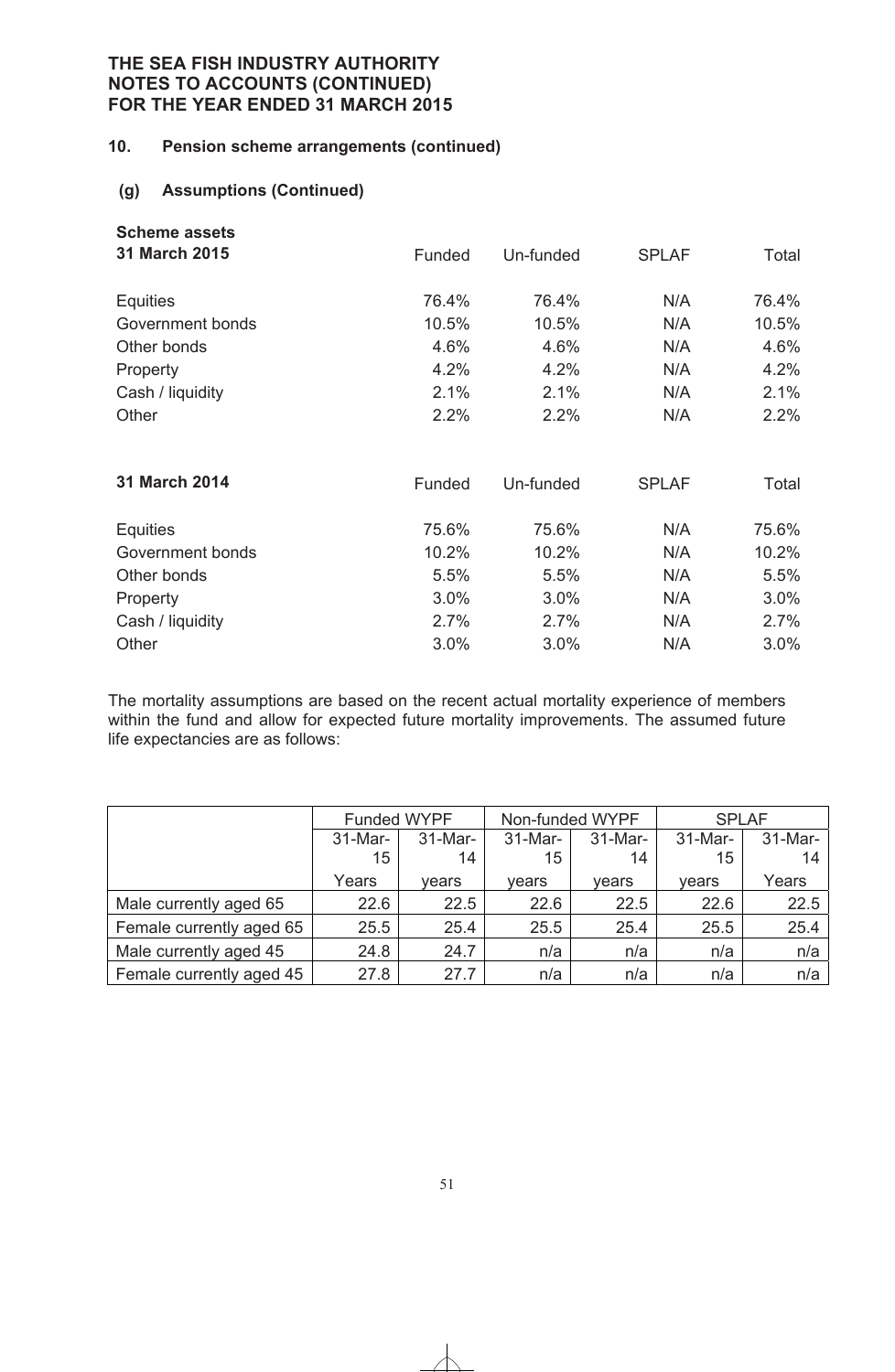# **10. Pension scheme arrangements (continued)**

#### **(h) Sensitivity Analysis**

IAS 1 requires the disclosure of the sensitivity of the results to the methods and assumptions used. The sensitivities regarding the principal assumptions used to measure the scheme liabilities are set out below:

| <b>Change in Assumption</b>                 | Approximate %<br>increase in employer<br>liability | Approximate<br>monetary amount<br>(£'000) |
|---------------------------------------------|----------------------------------------------------|-------------------------------------------|
| 0.1% decrease in discount rate              | 1.5%                                               | 687                                       |
| One year increase in member life expectancy | 2.7%                                               | 1,224                                     |
| 0.1% increase in salary increase rate       | 0.2%                                               | 100                                       |
| 0.1% increase in pension increase rate      | 1.4%                                               | 622                                       |

#### **11. Events after the reporting date**

#### **Issue of accounts**

In accordance with the requirements of IAS 10, events after 31 March 2015 are considered up to the date on which the accounts are authorised for issue. The authorised for issue date is the date of the Comptroller and Auditor General's audit report.

#### **12. Commitments under leases**

#### **Operating Leases**

Total future minimum lease payments under operating leases are given in the table below analysed according to the period in which the lease expires.

|                                                   | 2015 | 2014 |
|---------------------------------------------------|------|------|
|                                                   | £000 | £000 |
| Buildings:                                        |      |      |
| Not later than one year                           | 104  | 104  |
| Later than one year and not later than five years | 218  | 307  |
| Later than five years                             | 35   | 45   |
|                                                   | 357  | 456  |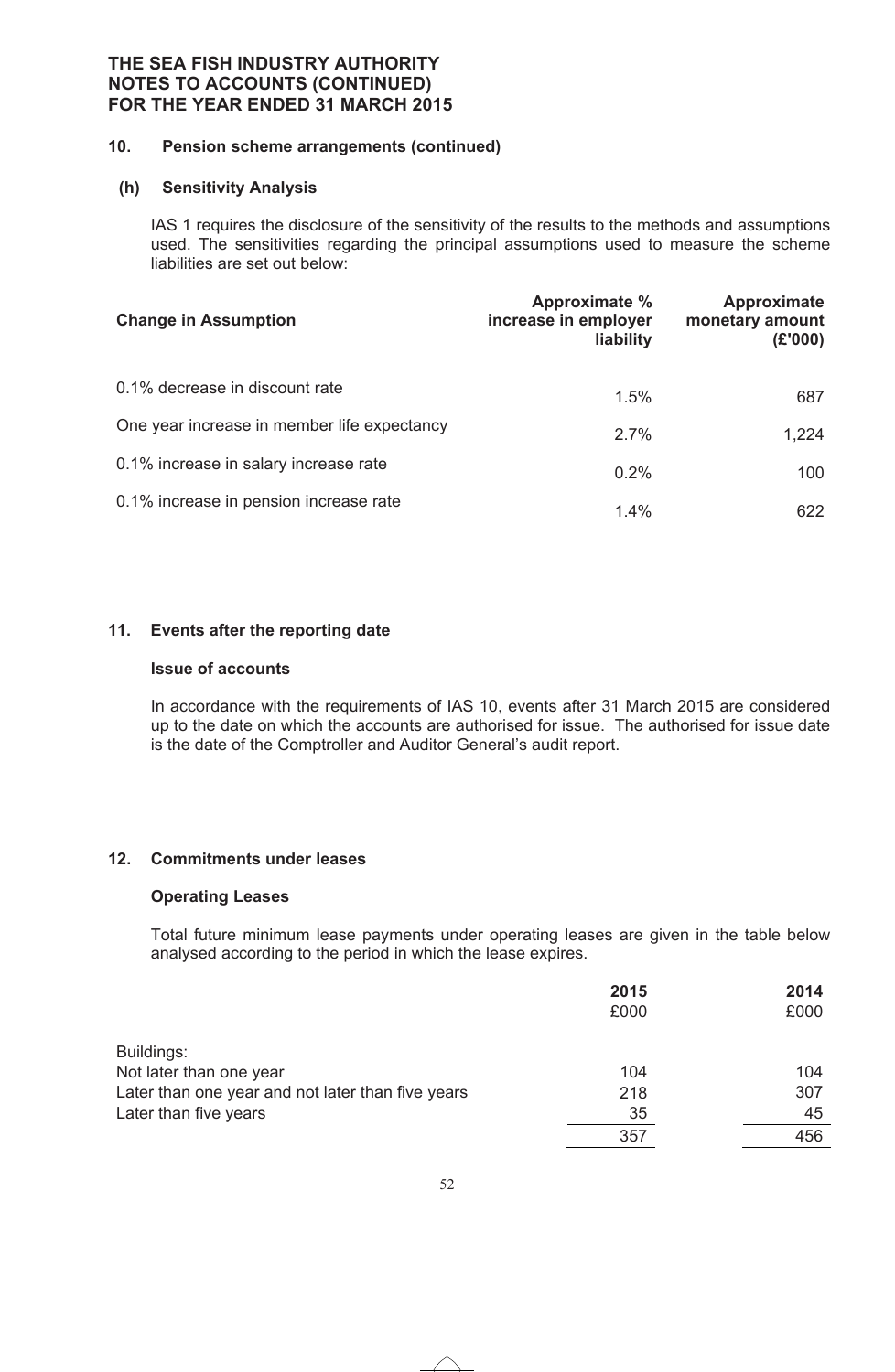| Other:                                            |     |     |
|---------------------------------------------------|-----|-----|
| Not later than one year                           | 141 | 141 |
| Later than one year and not later than five years | 146 | 287 |
| Later than five years                             |     |     |
|                                                   | 287 | 428 |

Seafish also occupy a small office under licence in Hull at a cost of £1k per month.

# **13. Financial instruments**

IAS 32, 39 and IFRS 7 Financial Instruments require disclosure of the role that financial instruments have had during the period in creating or changing the risks an entity faces in undertaking its activities.

Seafish has no borrowings and relies primarily on levy for its cash requirements and is therefore not exposed to the degree of financial risk faced by business entities. Financial assets and liabilities are generated by day to day operational activities rather than being held to change the risks facing Seafish in undertaking their activities. The following paragraphs provide an overview of the major financial risks for Seafish and how they are managed at the individual level.

# **Liquidity risk**

Seafish has no borrowings and relies primarily on levy for its cash requirements and is therefore not exposed to any significant liquidity risks.

#### **Interest rate risk**

Seafish has material deposits, and places funds, with the exception of daily working capital on fixed rate deposits to minimise any interest rate risk. All material assets and liabilities are denominated in sterling so Seafish is not exposed to currency risk.

#### **13. Financial instruments (continued)**

#### **Credit risk**

Credit risk is the possibility that other parties might fail to pay amounts due to Seafish. Credit risk arises from deposits with banks as well as credit exposures to Seafish trade debtors. Surplus operating cash is only invested with banks that are rated independently with a minimum rating of A1, P1, F1 or A+. Cash assets are held with Clydesdale Bank and the Royal Bank of Scotland.

#### **Foreign currency risk**

Seafish has no foreign currency income or foreign currency expenditure other than in Euros and Danish and Norwegian Kroner. All material assets and liabilities are denominated in Sterling. Seafish is therefore not exposed to any significant foreign currency risk.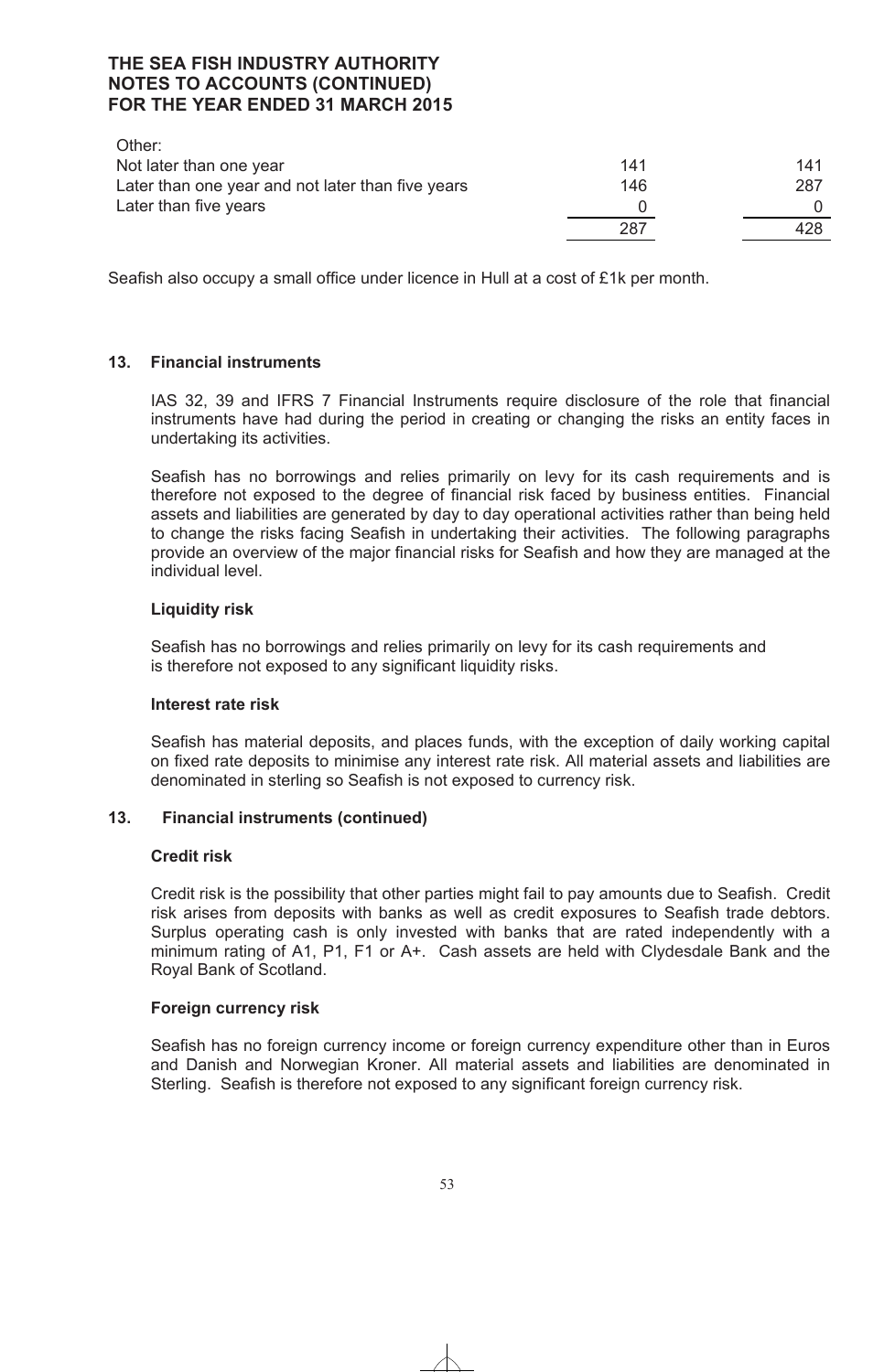# **Fair values**

The fair values of financial assets and financial liabilities for Seafish equates to their book values.

#### **14. Cash and cash equivalents**

|                                                  | 31 March<br>2015 | 31 March<br>2014 |
|--------------------------------------------------|------------------|------------------|
|                                                  | £000             | £000             |
| Balance at 1 April                               | 10,887           | 9,532            |
| Net change in cash and cash equivalent balances  | (853)            | 1,355            |
| <b>Balance at 31 March</b>                       | 10,034           | 10,887           |
| The following balances at 31 March were held at: |                  |                  |
| Commercial banks and cash in hand                | 6,034            | 22               |
| Short term investments                           | 4,000            | 10,865           |
| <b>Balance at 31 March</b>                       | 10,034           | 10,887           |

The short term investments represent funds placed on fixed deposit for 95 days.

# **15. Related party transactions**

Seafish is an Executive NDPB of Defra which is regarded as a related party. During the year Seafish has had a number of material transactions with other entities for which the Department is regarded as the parent Department, such as the Marine Management Organisation.

 In addition, Seafish has had a number of transactions with other government departments and other central government bodies. Most of these transactions have been with the Scottish Government, Welsh Government and the Department of Agriculture and Rural Development (in Northern Ireland).

Seafish was involved in the following related party transactions during the year. All payments were made by 31 March 2015 unless otherwise stated:

Deputy Chair Ms J Ryder is:

• a non-executive director of the Marine Management Organisation from whom Seafish received £621,206.34.

Board Member Mr P Huggon is:

• a director of The Potato Council from whom Seafish received £616.20.